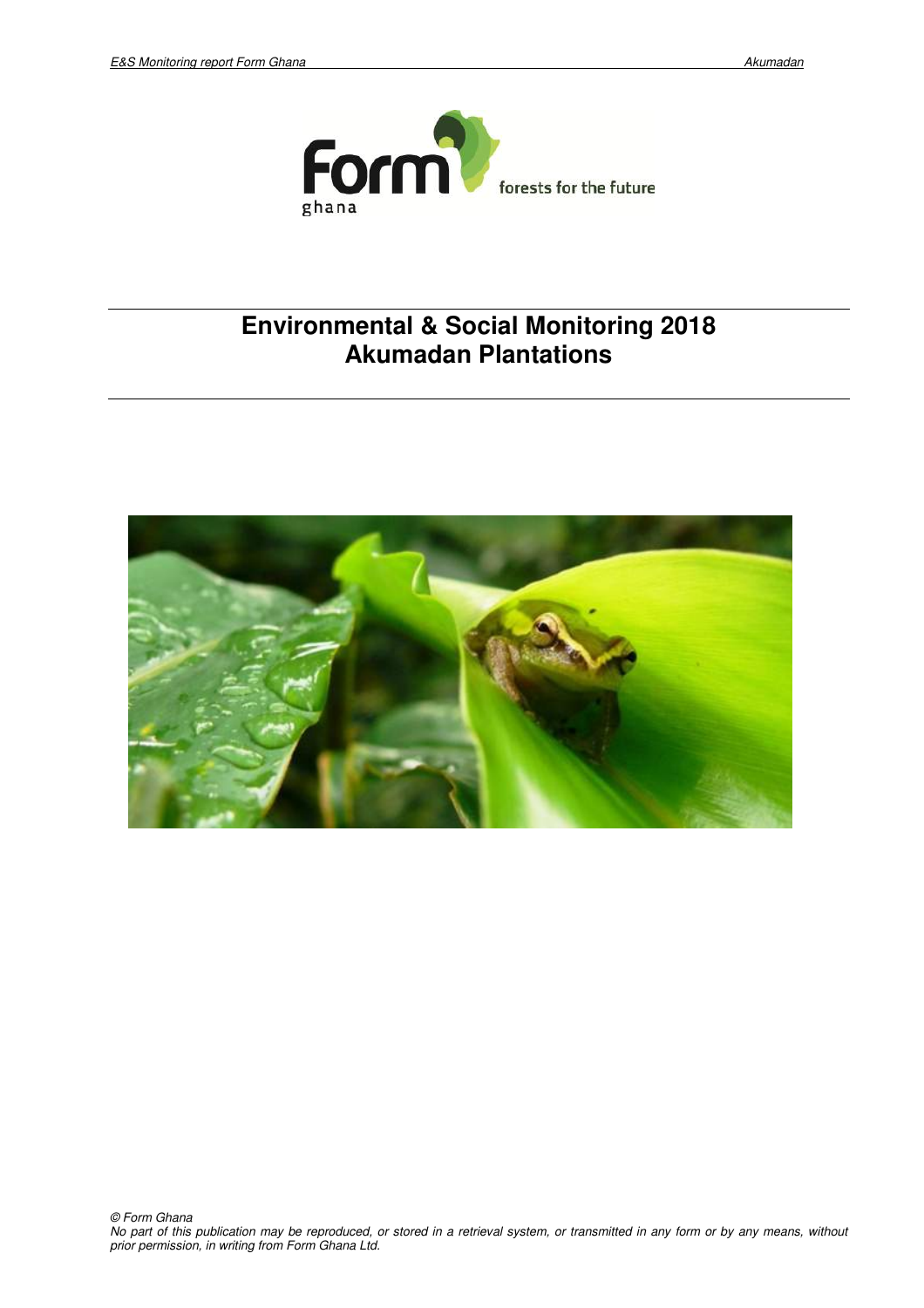

Document version<br>
Date of document
10-01-2019 Date of document<br>Reference

Authors **T. Wanders** Address Eijerdijk 87 8051 MS Hattem The Netherlands Telephone + 31 38 444 89 90<br>Fax + 31 38 444 89 91  $\begin{array}{r}\n\text{Fax} \\
\text{Email} \\
\text{mail} \\
\text{F31 38 444 89 91\n\end{array}$ info@forminternational.nl Website **Website** www.forminternational.nl

**Form international** 

AfDB-ES-Akumadan-Q4 2018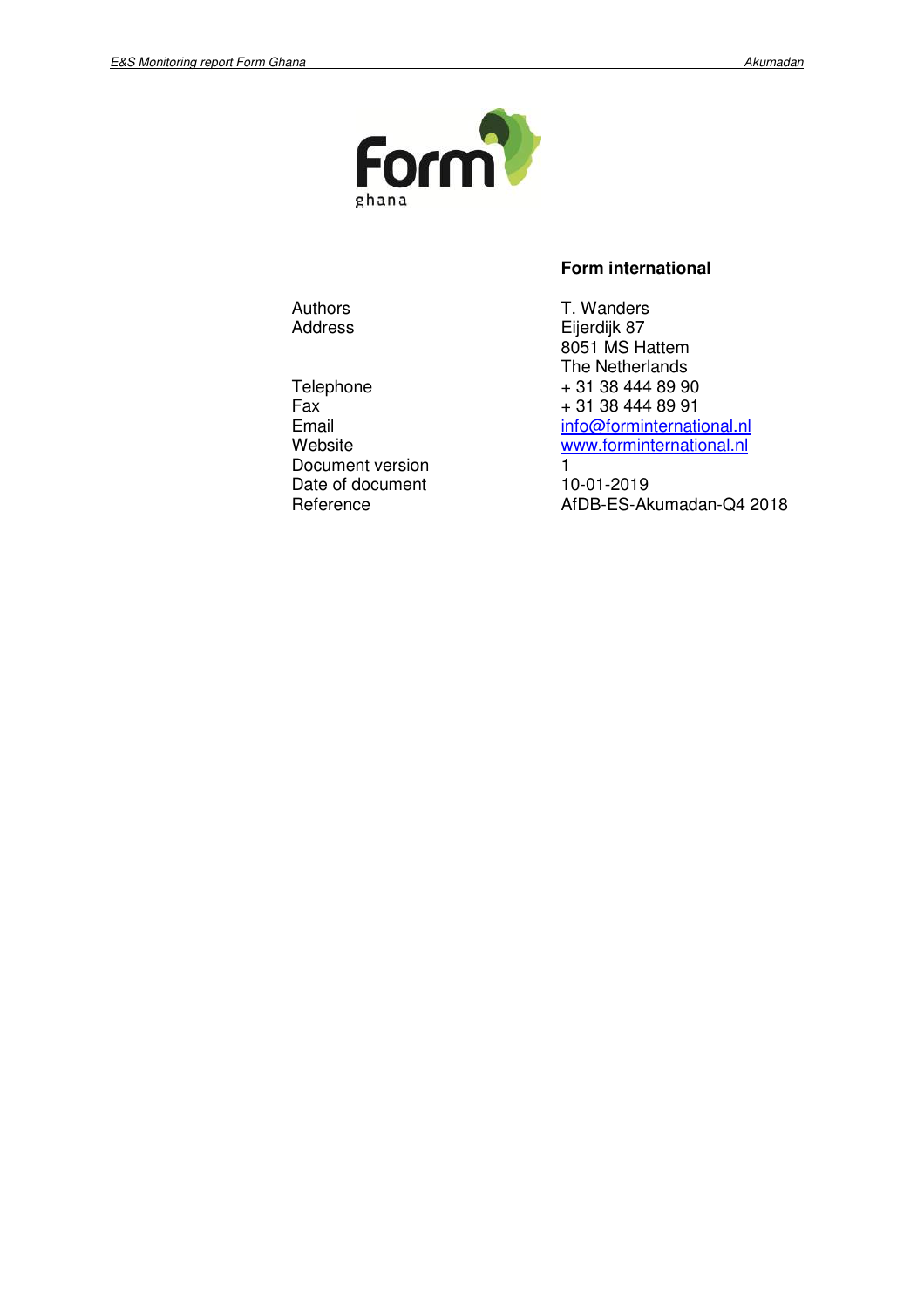# **CONTENTS**

| 1.  |       |                                                                                 |  |
|-----|-------|---------------------------------------------------------------------------------|--|
| 2.  |       |                                                                                 |  |
| 3.  |       |                                                                                 |  |
| 4   |       |                                                                                 |  |
| 5.  |       |                                                                                 |  |
| 6.  |       |                                                                                 |  |
| 7.  |       |                                                                                 |  |
| 8.  |       |                                                                                 |  |
| 8.1 |       | Water Quality Monitoring Data (complete the table below) if applicable. Provide |  |
|     |       |                                                                                 |  |
| 8.2 |       |                                                                                 |  |
| 8.3 |       |                                                                                 |  |
| 8.4 |       | Development water characteristics in streams in Akumadan plantations 7          |  |
| 8.5 |       | Measures to improve on your performance (environmental Quality and              |  |
|     |       |                                                                                 |  |
| 9.  |       |                                                                                 |  |
| 9.1 |       |                                                                                 |  |
| 9.2 |       |                                                                                 |  |
|     | 9.2.1 |                                                                                 |  |
|     | 9.2.2 |                                                                                 |  |
|     | 9.2.3 |                                                                                 |  |
|     | 9.2.4 |                                                                                 |  |
|     | 9.2.5 |                                                                                 |  |
|     | 9.2.6 |                                                                                 |  |
|     | 9.2.7 |                                                                                 |  |
| 9.3 |       |                                                                                 |  |
| 9.4 |       |                                                                                 |  |
|     | 9.4.1 |                                                                                 |  |
|     | 942   |                                                                                 |  |
| 9.5 |       |                                                                                 |  |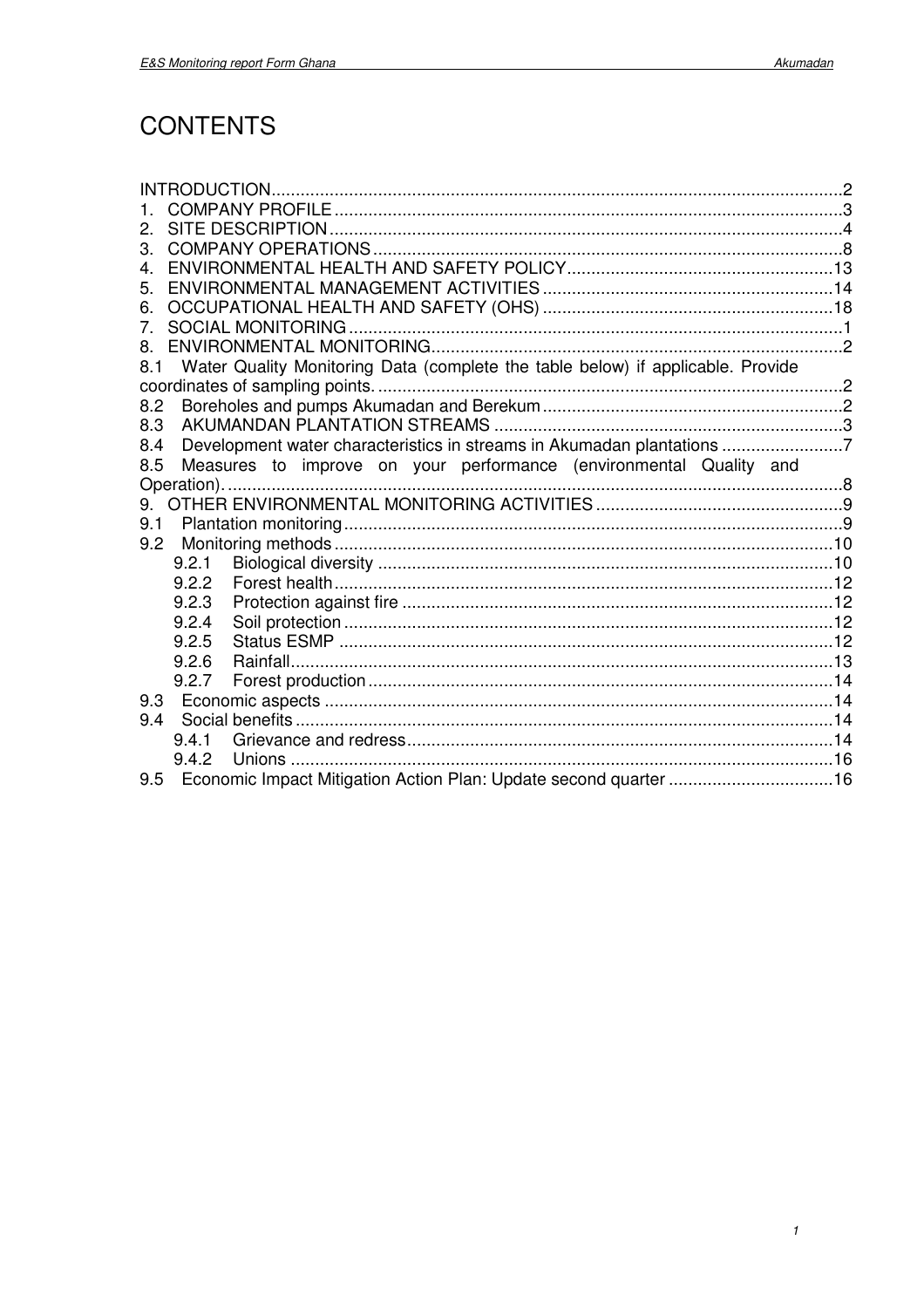# INTRODUCTION

This is the report on social and environmental performance of Form Ghana during the first quarter of 2018. The report is produced to comply with the requirements on reporting of the African Development Bank.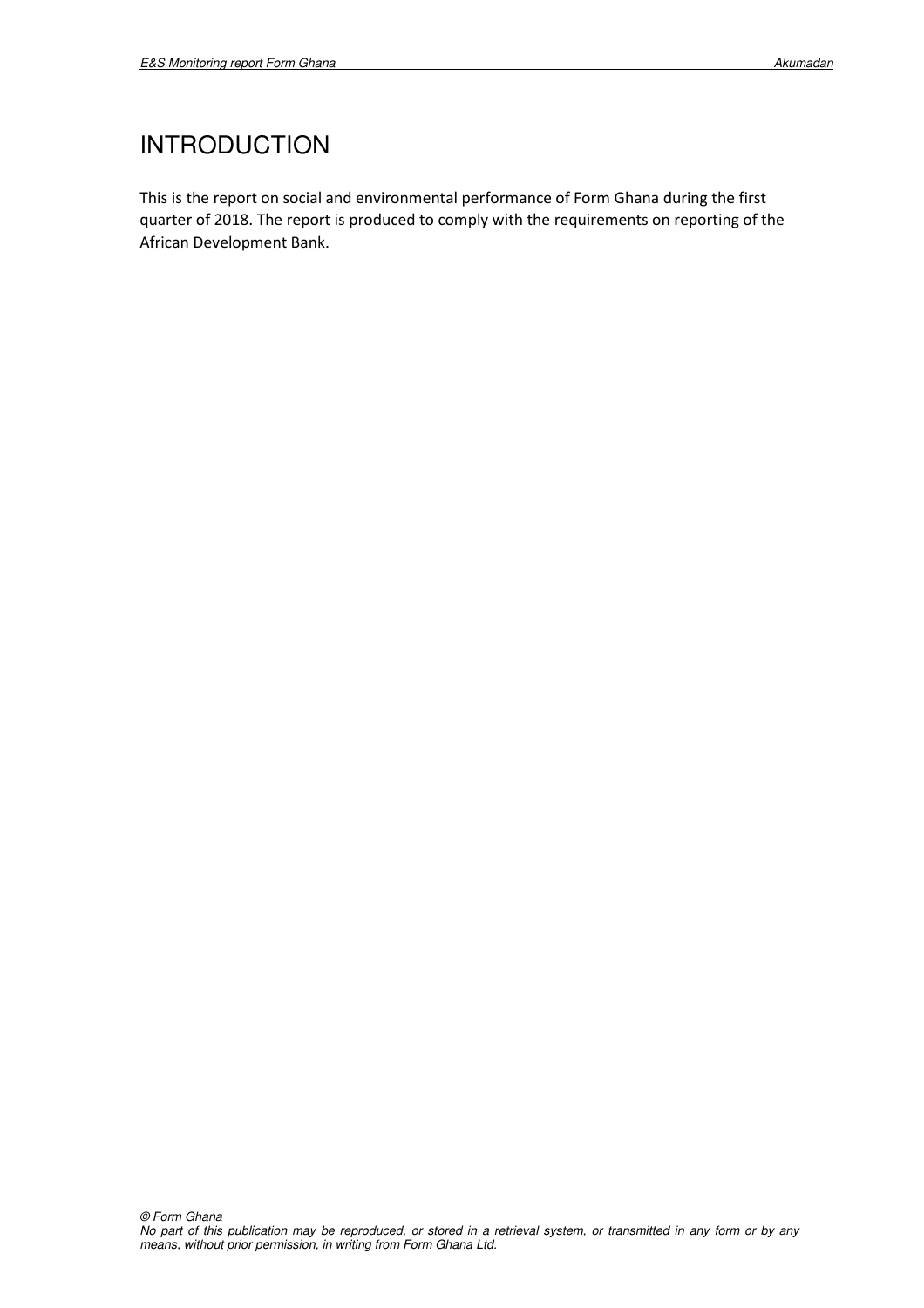# 1. COMPANY PROFILE

| EPA#                                    | Information required       |                                        |              | Information provided              |                                    |                                    |                        |                                                                                  |  |
|-----------------------------------------|----------------------------|----------------------------------------|--------------|-----------------------------------|------------------------------------|------------------------------------|------------------------|----------------------------------------------------------------------------------|--|
| 1.1                                     | <b>Name of Company</b>     |                                        |              | <b>FORM GHANA LTD</b>             |                                    |                                    |                        |                                                                                  |  |
| 1.2                                     | <b>Type of Undertaking</b> |                                        |              | Reforestation / Forest Management |                                    |                                    |                        |                                                                                  |  |
| 1.3                                     |                            | Year of establishment of project       |              | 2007                              |                                    |                                    |                        |                                                                                  |  |
| 1.4                                     | <b>Location</b>            |                                        |              |                                   |                                    | Akumadan / Offinso North / Ashanti |                        |                                                                                  |  |
| 1.5                                     | <b>Contact Person:</b>     |                                        |              |                                   |                                    |                                    |                        | Mr. W.A. Fourie Position: Managing Director                                      |  |
|                                         | Tel. No.                   |                                        |              | 0544441440                        |                                    |                                    |                        |                                                                                  |  |
|                                         | Email:                     |                                        |              | W.fourie@formghana.org            |                                    |                                    |                        |                                                                                  |  |
| 1.6                                     |                            | <b>Address for correspondence</b>      |              |                                   |                                    |                                    |                        | PO Box SYI 211, Sunyani, Brong Ahafo, Ghana                                      |  |
| 1.7                                     |                            | following institutions?:               |              |                                   |                                    |                                    |                        | Permits / Licenses and Certificates obtained. Do you have valid permits from the |  |
| <b>No</b>                               | Institution                |                                        |              | Permit                            |                                    |                                    |                        | Permit No / License No /                                                         |  |
|                                         |                            |                                        |              | Yes                               | <b>No</b>                          |                                    | Date of issue / Expiry |                                                                                  |  |
| $\mathbf{1}$                            |                            | <b>Environmental Protection Agency</b> |              | X                                 |                                    |                                    | august 14, 2021        | CF:62/LG/FO/02 expiring                                                          |  |
| $\overline{2}$                          |                            | <b>Water Resources Commission</b>      |              | X                                 | FGLID 421 / 18 exp. 31-<br>12-2021 |                                    |                        |                                                                                  |  |
| 3                                       |                            | <b>Forestry Services Division</b>      |              |                                   | $\pmb{\mathsf{X}}$                 |                                    |                        |                                                                                  |  |
| $\overline{4}$                          | <b>Wildlife Division</b>   |                                        |              |                                   | X                                  |                                    |                        |                                                                                  |  |
| 5                                       | Others (pls. specify)      |                                        |              |                                   | $\pmb{\mathsf{X}}$                 |                                    |                        |                                                                                  |  |
| 1.8                                     | <b>Work Force category</b> |                                        |              |                                   |                                    |                                    |                        |                                                                                  |  |
| <b>Division</b>                         | <b>General Workers</b>     |                                        |              | <b>Management</b>                 |                                    |                                    |                        | <b>Total</b>                                                                     |  |
|                                         | <b>Male</b>                | Female                                 | <b>Total</b> | <b>Male</b>                       |                                    | <b>Female</b>                      | <b>Total</b>           |                                                                                  |  |
| Sunyani(HQ)<br>Sunyani(HQ) C            | 3                          | $\overline{2}$                         |              | 5                                 | 8                                  | $1\,$                              | 9                      | 14                                                                               |  |
| Akumadan P                              | 84                         | 47                                     | 131          |                                   | 10                                 | $\overline{2}$                     | 12                     | 143                                                                              |  |
| Akumadan C                              | 144                        | 42                                     | 186          |                                   |                                    |                                    |                        | 186                                                                              |  |
| Berekum P                               | 174                        | 44                                     | 218          |                                   | 25                                 | 5                                  | 30                     | 248                                                                              |  |
| Berekum C                               | 323                        | 164                                    | 487          |                                   |                                    |                                    |                        | 487                                                                              |  |
| G.T                                     | 728                        | 299                                    | 1027         |                                   | 43                                 | 8                                  | 51                     | 1078                                                                             |  |
| M/F ratio                               | 71%                        | 29%                                    |              |                                   | 84%                                | 16%                                |                        |                                                                                  |  |
| Permanent staff (P)<br>Casual Staff (C) |                            |                                        |              |                                   |                                    |                                    |                        |                                                                                  |  |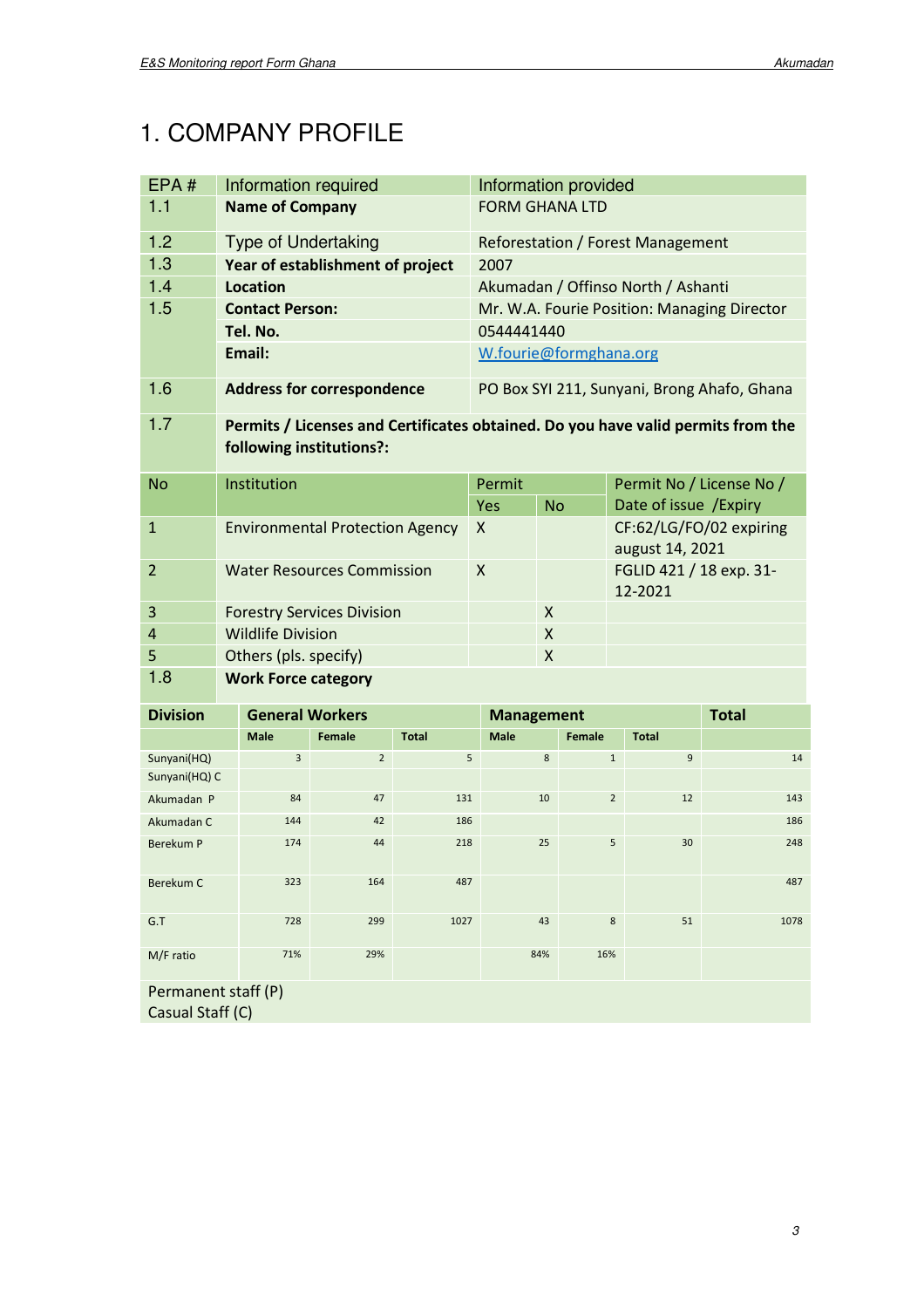# 2. SITE DESCRIPTION

| EPA#           | Information required                 |                |                              |    |                                               | Information provided     |                                                    |                                      |  |
|----------------|--------------------------------------|----------------|------------------------------|----|-----------------------------------------------|--------------------------|----------------------------------------------------|--------------------------------------|--|
| 2.2            |                                      |                | Location and major landmarks |    | The Asubima and Afrenso Brohuma Forest        |                          |                                                    |                                      |  |
|                |                                      |                |                              |    |                                               |                          | Reserves are found in the northern tip of the      |                                      |  |
|                |                                      |                |                              |    | Ashanti region in the Offinso North District. |                          |                                                    |                                      |  |
|                |                                      |                |                              |    |                                               |                          | The reserves form a contiguous block of for-       |                                      |  |
|                |                                      |                |                              |    | est reserve. The nearest towns are Akumadan   |                          |                                                    |                                      |  |
|                |                                      |                |                              |    | and Techiman.                                 |                          |                                                    |                                      |  |
| 2.3            | Geographical                         |                | Coordinates                  | of |                                               |                          | The plantations are located within the Asub-       |                                      |  |
|                | Concession                           |                |                              |    |                                               |                          | ima and Afrensu Brohuma Forest Reserves in         |                                      |  |
|                |                                      |                |                              |    |                                               |                          | Offinso North District near Akumadan, in the       |                                      |  |
|                |                                      |                |                              |    |                                               |                          | Ashanti region. Coordinates (WGS 84 - UTM)         |                                      |  |
|                |                                      |                |                              |    |                                               | for the reserves are:    |                                                    |                                      |  |
|                |                                      | Point          |                              |    |                                               | X-coordinate             |                                                    | Y-coordinate                         |  |
|                | $\mathbf{1}$                         |                |                              |    | 630.857,53                                    |                          | 813.998,60                                         |                                      |  |
|                | 2                                    |                |                              |    |                                               | 628.112,11               |                                                    | 822.930,15                           |  |
|                | 3                                    |                |                              |    |                                               | 620.644,40               |                                                    | 820.840,93                           |  |
|                |                                      |                |                              |    |                                               |                          |                                                    |                                      |  |
|                |                                      | $\overline{4}$ |                              |    |                                               | 624.388,38<br>817.874,20 |                                                    |                                      |  |
|                |                                      | 5              |                              |    |                                               | 622.666,10               |                                                    | 815.162,44                           |  |
| 2.3            | <b>Total land take of concession</b> |                |                              |    | 3447.4 GIS area                               |                          |                                                    |                                      |  |
| 2.4            | <b>Actual Area Forested</b>          |                |                              |    | 3416 hectares                                 |                          |                                                    |                                      |  |
| <b>RESERVE</b> | <b>LEASE</b>                         | <b>YEAR</b>    | <b>TOTAL</b>                 |    | <b>INDIGE-</b>                                | TEAK (ha)                | <b>UNPRODUC-</b>                                   | <b>AREA</b>                          |  |
|                | <b>AREA</b><br>(ha)                  | (ha)           | AREA (ha)                    |    | <b>NOUS (ha)</b>                              |                          | TIVE (ha)                                          | <b>PER</b><br><b>RESERVE</b><br>(ha) |  |
| <b>ASUBIMA</b> | 1776,5                               | 2001           | 66,1                         |    | 11,6                                          | 53,8                     | 0,8                                                | 1667,5                               |  |
|                |                                      | 2006           | 107,5                        |    | 15,0                                          | 91,4                     | 1,0                                                |                                      |  |
|                |                                      | 2008           | 171,5                        |    | 22,4                                          | 148,2                    | 1,0                                                |                                      |  |
|                |                                      | 2009           | 609,0                        |    | 92,3                                          | 512,6                    | 4,2                                                |                                      |  |
|                |                                      | 2010           | 713,4                        |    | 88,5                                          | 612,5                    | 12,4                                               |                                      |  |
| <b>AFRENSU</b> | 1778,1                               | 2011           | 986,4                        |    | 132,8                                         | 844,3                    | 9,3                                                | 1779,9                               |  |
| <b>BROHUMA</b> |                                      | 2012           | 793,5                        |    | 127,8                                         | 663,1                    | 2,6                                                |                                      |  |
| 2.5            | <b>Area under conservation</b>       |                |                              |    | 521 hectares                                  |                          |                                                    |                                      |  |
|                | Type of conservation: strict         |                |                              |    | 0 hectares                                    |                          |                                                    |                                      |  |
|                | Type of conservation: partial        |                |                              |    | 521 hectares                                  |                          |                                                    |                                      |  |
|                | List some species found:             |                |                              |    |                                               |                          | Afzelia Africa, Albizia ferruginea. Antiaris toxi- |                                      |  |
|                | Trees:                               |                |                              |    |                                               |                          | caria, Ceiba pentandra, Hildegardia barteri,       |                                      |  |
|                |                                      |                |                              |    |                                               |                          | Erythrophleum ivorense, Khaya anthoteca,           |                                      |  |
|                |                                      |                |                              |    |                                               |                          | Khaya grandifoliola, Milicia excelsa, Triplochi-   |                                      |  |
|                |                                      |                |                              |    |                                               |                          |                                                    |                                      |  |
|                |                                      |                |                              |    |                                               |                          | ton scleroxylon, Terminalia superba.               |                                      |  |
|                | <b>Mammals</b>                       |                |                              |    |                                               |                          | Mammals: The most frequently observed              |                                      |  |
|                |                                      |                |                              |    |                                               |                          | species were Praomys tullbergi and Crocidura       |                                      |  |

© Form Ghana

No part of this publication may be reproduced, or stored in a retrieval system, or transmitted in any form or by any means, without prior permission, in writing from Form Ghana Ltd.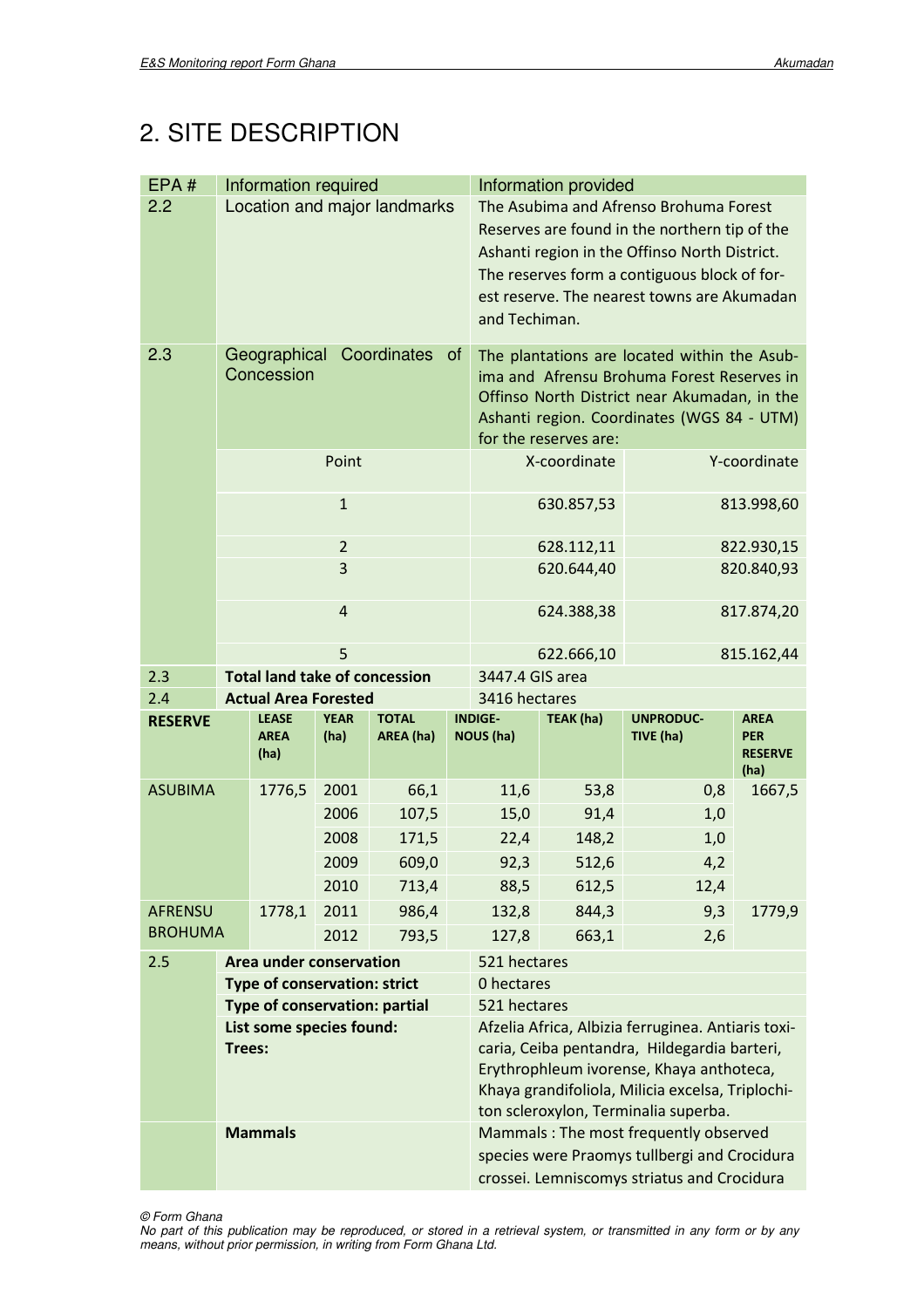|       |                                                                                      | jouvenetae were the least observed species,<br>with only one sighting of each species. Large<br>quantities of the straw-coloured fruit bat<br>(Eidolon helvum) can be observed flying over<br>the plantation area at dusk. In daytime, the<br>bats rest in trees at the plantation site.                       |
|-------|--------------------------------------------------------------------------------------|----------------------------------------------------------------------------------------------------------------------------------------------------------------------------------------------------------------------------------------------------------------------------------------------------------------|
|       | <b>Birds:</b>                                                                        | The moustached grass warbler was the most-<br>ly frequently recorded species. This is likely<br>to be the result of the abundance of grasses<br>in the area, providing suitable habitat for the<br>moustached grass warbler and other weaver<br>species.                                                       |
| 2.6   | List any Rivers / Streams travers-<br>ing or within 100 m of the con-                | Various sources of the Asuasa stream in Asub-<br>ima Forest Reserve                                                                                                                                                                                                                                            |
|       | cession:                                                                             | Various branches of the Brohuma stream in<br>Afrenso Brohuma Forest Reserve.                                                                                                                                                                                                                                   |
| 2.6.1 | What is the buffer distance<br>maintained between the conces-<br>sion and rivers?    | The buffer distance between the teak planta-<br>tion and the streams (<4-5 m wide stream<br>beds) is thirty meters.                                                                                                                                                                                            |
| 2.7   | <b>Approximate distance of rivers</b><br>to nearest settlement to the<br>concession: | Kumu village is some 500 metres away from<br>the plantation and some 200 metres from the<br>Asuasu (Bebui) stream. Nkubem is on the<br>border of the plantation and also on the side<br>of an affluent of the Brohuma stream. Other<br>villages are more than a kilometre away or<br>not bordering any stream. |
| 2.8   | <b>Adjacent land Uses:</b>                                                           | <b>North: Teak plantation</b>                                                                                                                                                                                                                                                                                  |
|       |                                                                                      | South: Degraded forest Reserve / agriculture<br>/teak plantations                                                                                                                                                                                                                                              |
|       |                                                                                      | East: Agriculture                                                                                                                                                                                                                                                                                              |
|       |                                                                                      | West: Agriculture                                                                                                                                                                                                                                                                                              |
| 2.9   | What ancillary facilities do you<br>have on site:                                    | . The nursery is not on the forest reserves. It<br>is about 3 kilometres away from the nearest<br>point of Asubima Forest Reserve. At the<br>nursery the following facilities exist:                                                                                                                           |
|       |                                                                                      | • 2 staff houses,                                                                                                                                                                                                                                                                                              |
|       |                                                                                      | •1 guesthouse                                                                                                                                                                                                                                                                                                  |
|       |                                                                                      | • 2 office blocks                                                                                                                                                                                                                                                                                              |
|       |                                                                                      | •1 workshop                                                                                                                                                                                                                                                                                                    |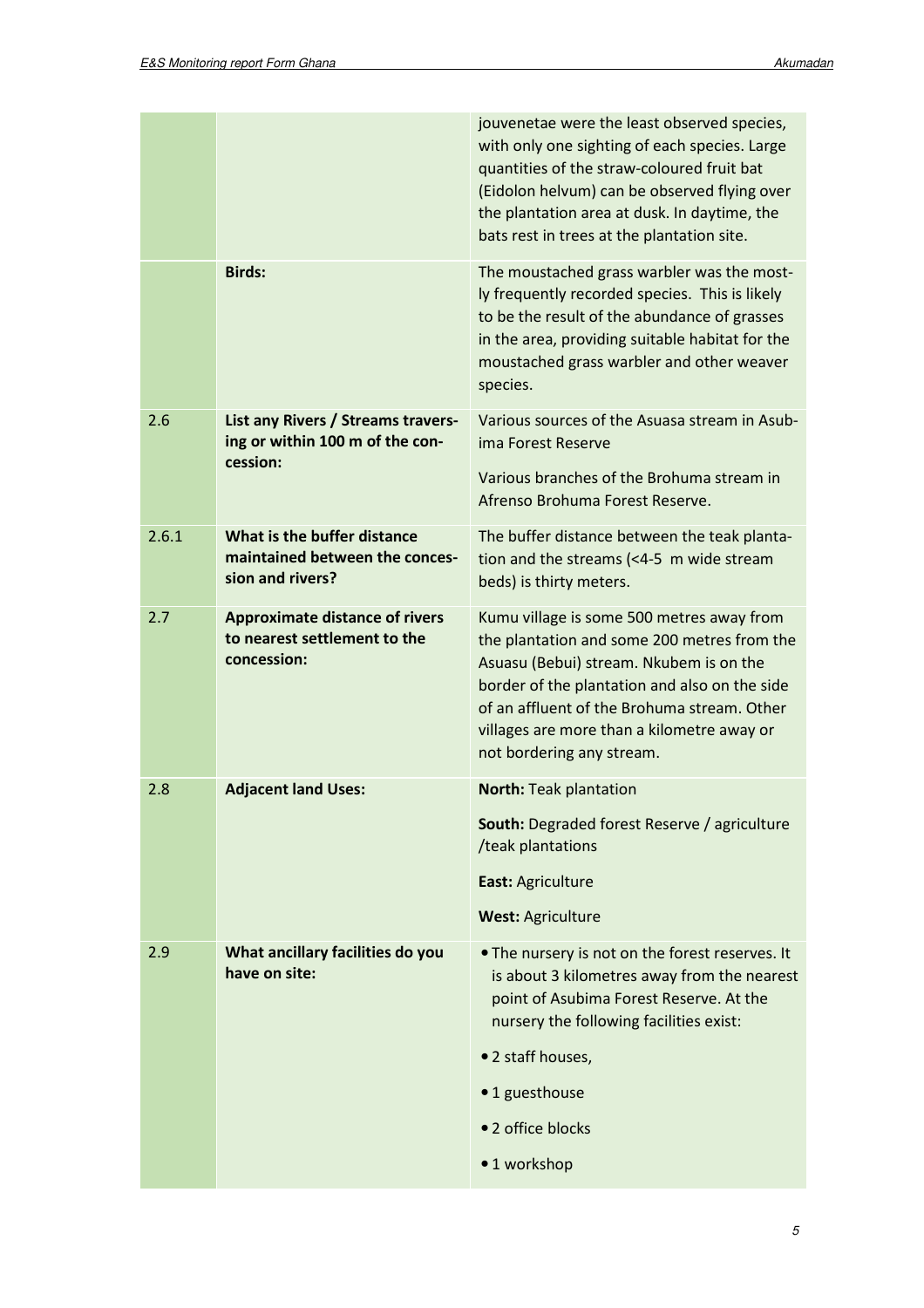|      |                                                                                  | •1 training centre                                                                                      |
|------|----------------------------------------------------------------------------------|---------------------------------------------------------------------------------------------------------|
|      |                                                                                  | $\bullet$ 1 canteen                                                                                     |
|      |                                                                                  | • 1 store                                                                                               |
|      |                                                                                  | • 1 fuel station                                                                                        |
|      |                                                                                  | • 3 greenhouses                                                                                         |
|      |                                                                                  | •1 sanitary block                                                                                       |
|      |                                                                                  | • 4 lockable sea containers (as stores)                                                                 |
|      |                                                                                  | •1 kindergarten                                                                                         |
|      |                                                                                  | • 1 guard house                                                                                         |
|      |                                                                                  | •1 water pump house                                                                                     |
|      |                                                                                  | • 4 shade sheds with irrigation                                                                         |
|      |                                                                                  | • 6 hectares of irrigated terrain                                                                       |
|      |                                                                                  | $• 1$ fence                                                                                             |
|      |                                                                                  | . On the boundaries of the plantations there<br>are several guard shelters                              |
|      |                                                                                  | • 4 fire towers (inside the plantation)                                                                 |
| 2.10 | <b>Distance between the conces-</b><br>sion and the nearest town / vil-<br>lage: | Distance to Akumadan is about 5 kilometres.<br>Some villages are within a distance of 1 kilo-<br>metre. |
|      |                                                                                  |                                                                                                         |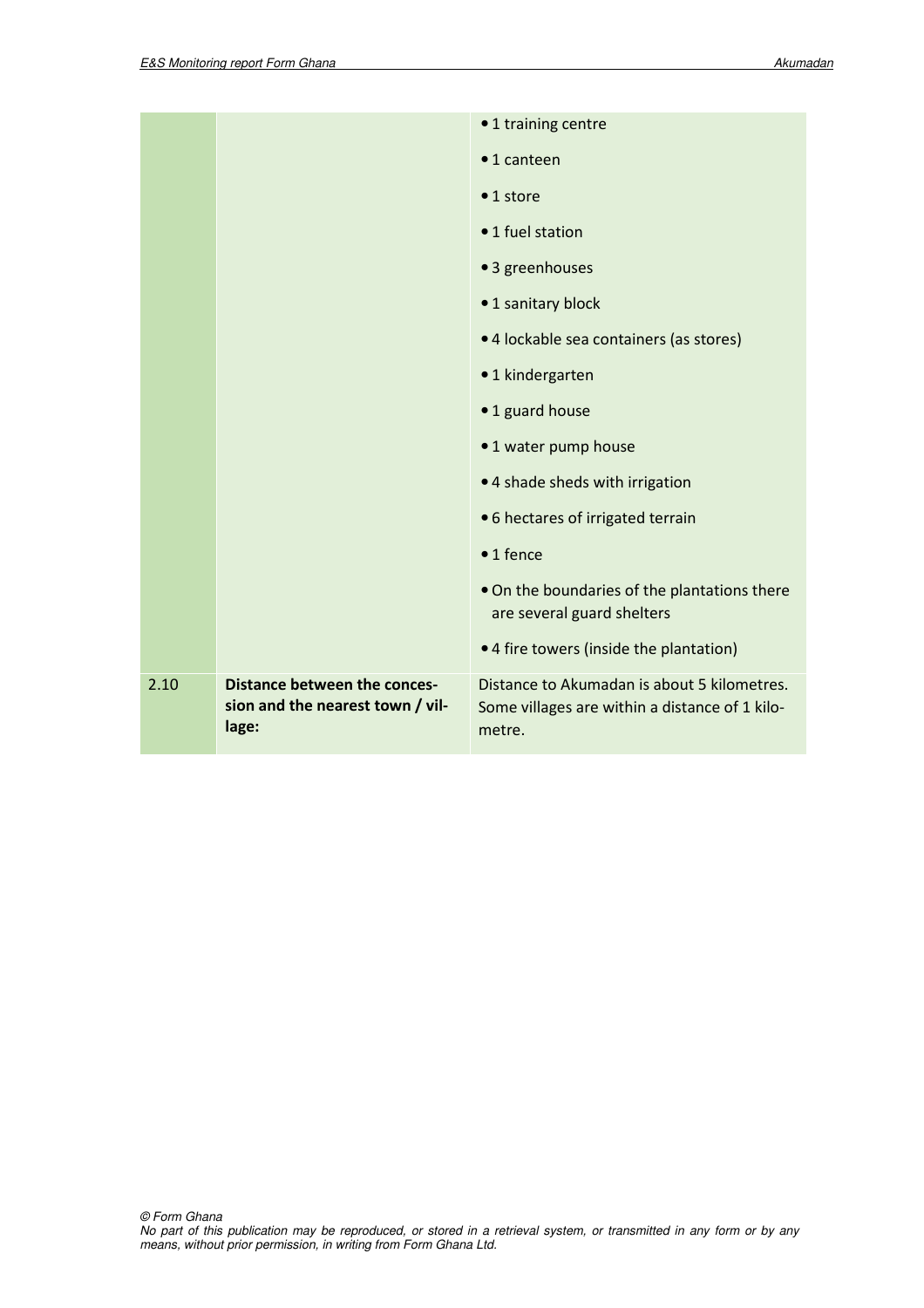

Map of the Akumadan plantations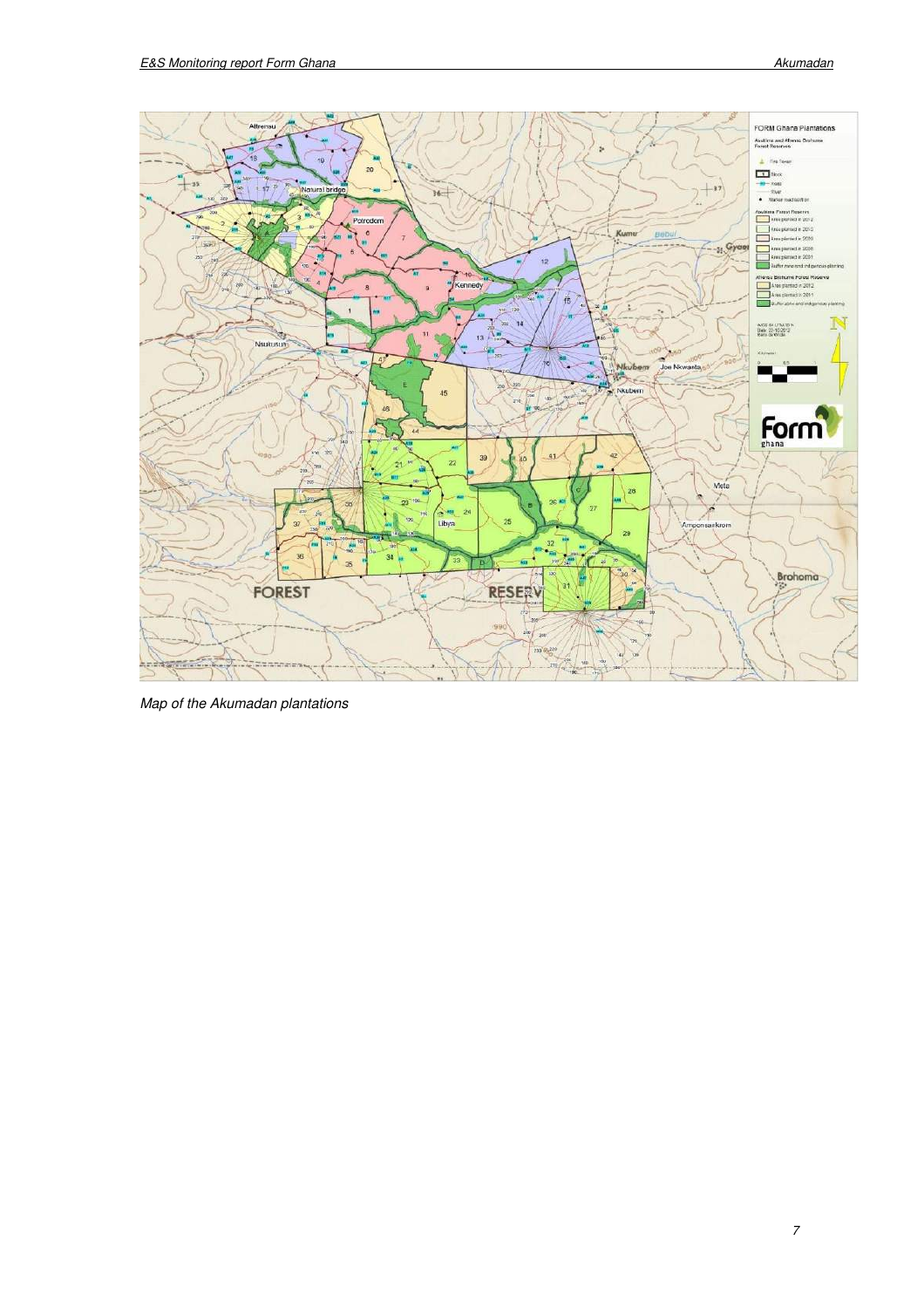## 3. COMPANY OPERATIONS

| EPA#                                                                                            | Information required                                      |            | Information provided     |                   |  |
|-------------------------------------------------------------------------------------------------|-----------------------------------------------------------|------------|--------------------------|-------------------|--|
| 3.1                                                                                             | Type of forestry development                              |            | 1) Production management |                   |  |
|                                                                                                 |                                                           |            | 3) plantation            |                   |  |
| 3.2                                                                                             | Answer the following section<br>for forest establishment: |            |                          |                   |  |
| 3.2.1                                                                                           | <b>Production Details: Planting Material Information:</b> |            |                          |                   |  |
| <b>Species Culti-</b><br>vated /planted                                                         | Source e.g. own nurse-<br>ry, private nursery, FD         |            | Area (hectares)          | % of planted area |  |
| <b>Teak</b>                                                                                     | Own nursery                                               |            | 3416                     | 86%               |  |
| Indigenous<br>(Ofram, Awiem-<br>fosamina,<br>Kokrodua, Po-<br>trodom, Onyina,<br>Emeri, Watapuo | Own nursery                                               |            | 490                      | 14%               |  |
| 3.2.1.b                                                                                         | Expected products form the                                |            | <b>Teak billets</b>      |                   |  |
|                                                                                                 | development:                                              | Teak poles |                          |                   |  |
|                                                                                                 |                                                           |            | Teak sawn timber         |                   |  |

#### **3.2.2 Brief description of operations – from nursery to harvesting (attach an environmentally based flow chart, indicating waste streams) and how the waste is managed.**

Plant production: Plant production takes place in the nursery. Each year the terrain for the nursery is cleared of weeds, ploughed and beds are created by creating footpaths every 1 by 5 meters. The seeds are then positioned in rows 10 centimetres apart and 15 centimetres apart in the row. Weeding is done every month. Spraying is only foreseen when insects or fungi attack the plants.

The nursery is also the site for the offices and the workshop. Waste produced is workshop / garage waste (tires, used oil, used filters, used car batteries). Another category of waste produced is the household / office waste (paper, food scraps and peelings). Nursery waste would mainly be packaging of phytosanitary products used in the plantation. See protocol 4 for waste management.

Terrain preparation: Terrain preparation is done in several separate activities; land demarcation, land clearing, spraying, ploughing, road construction and pegging.

Waste here is associated with the presence of workers: plastic bags and food leftovers: waste bins provided make sure the waste is collected and brought back to the nursery (see protocol 4).

© Form Ghana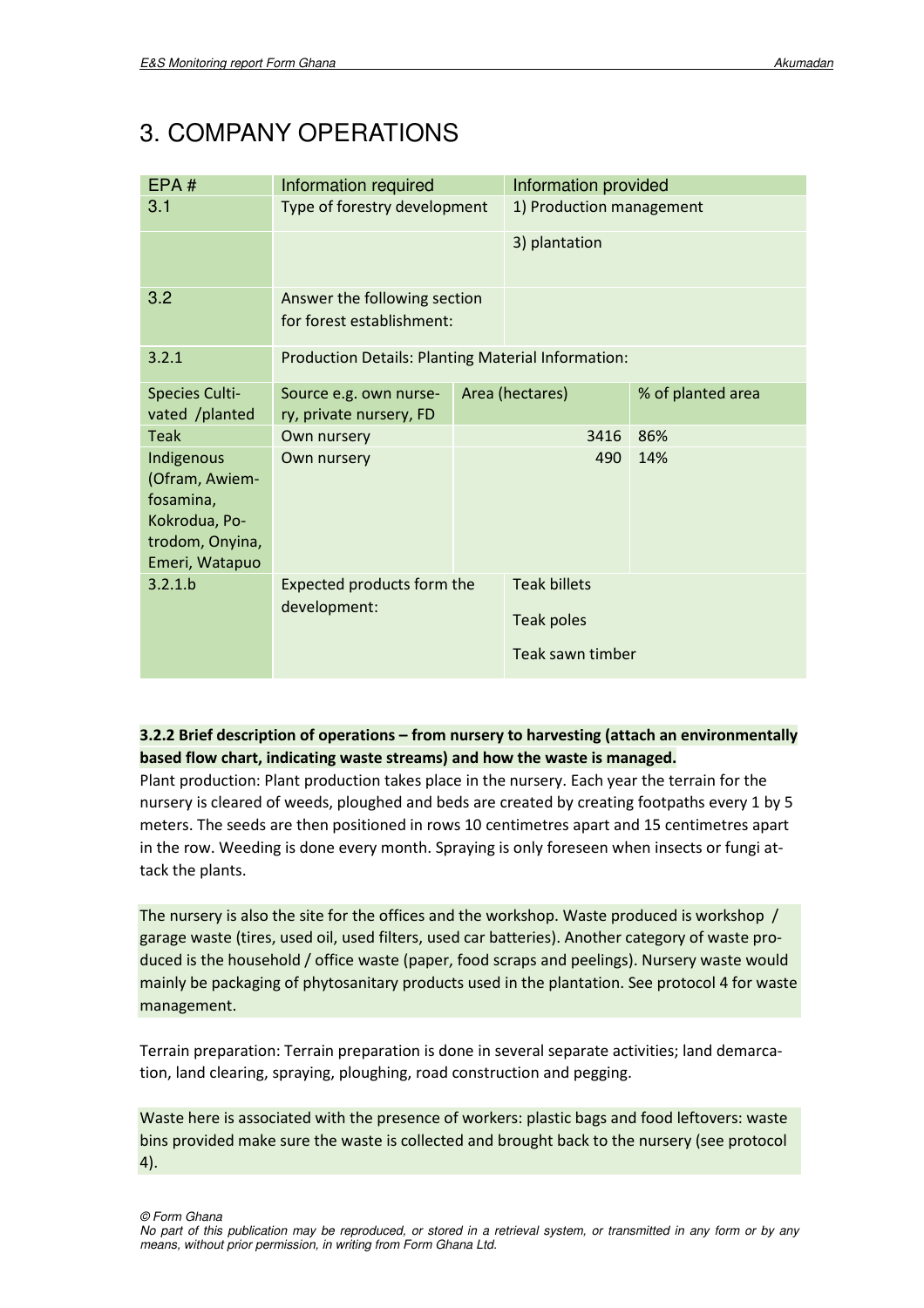Land demarcation: This activity consists of the measuring and marking in the field of planting blocks. The work consist of tracing lines using compass and GPS. Along the lines pegs are planted and the vegetation is cut with cutlasses.

Waste here is associated with the presence of workers: plastic bags and food leftovers: waste bins provided make sure the waste is collected and brought back to the nursery (see protocol 4).

Land clearing: This work consist of manually cutting weeds and bushes as well as the removal of small trees with chainsaws. When needed the cut vegetation is burned to provide clean terrain for ploughing and subsequent work.

Waste here is associated with the presence of workers: plastic bags and food leftovers: waste bins provided make sure the waste is collected and brought back to the nursery (see protocol 4).

Spraying: This is the application of glyphosate on the weeds that sprout again after land clearing.

Waste here is associated with the presence of workers: plastic bags and food leftovers: waste bins provided make sure the waste is collected and brought back to the nursery (see protocol 4).

Ploughing: This activity consists of opening up and turning the soil with a tractor pulling a disc plough. Ploughing can only be done in areas with few tree stumps present, and where the soil is of a type allowing it. Some soil react to this activity by severe concretion forming.

Waste here is associated with the presence of workers: plastic bags and food leftovers: waste bins provided make sure the waste is collected and brought back to the nursery (see protocol 4).

Road construction: This work consists of the removal of the top layer of the soil in a straight line to a width of 6 meters. This work is done using a Bulldozer or a grader. The removed soil is pushed to the side of the road. The profile of the roads is rounded with a drainage ditch to either side. At regular intervals exit drains are created to allow water to drain of the surface into the vegetation on the site. Drains are made in such a way that drainage of water directly into streams is avoided.

Waste here is associated with the presence of workers: plastic bags and food leftovers: waste bins provided make sure the waste is collected and brought back to the nursery (see protocol 4).

Pegging: This activity entails the placement of sticks at intervals of 3 by 3 meters in the terrain. It is done to provide a regular grid based on straight lines on which to plant trees. The sticks for this work are collected in the surroundings and are often made of Bamboo or Raphia.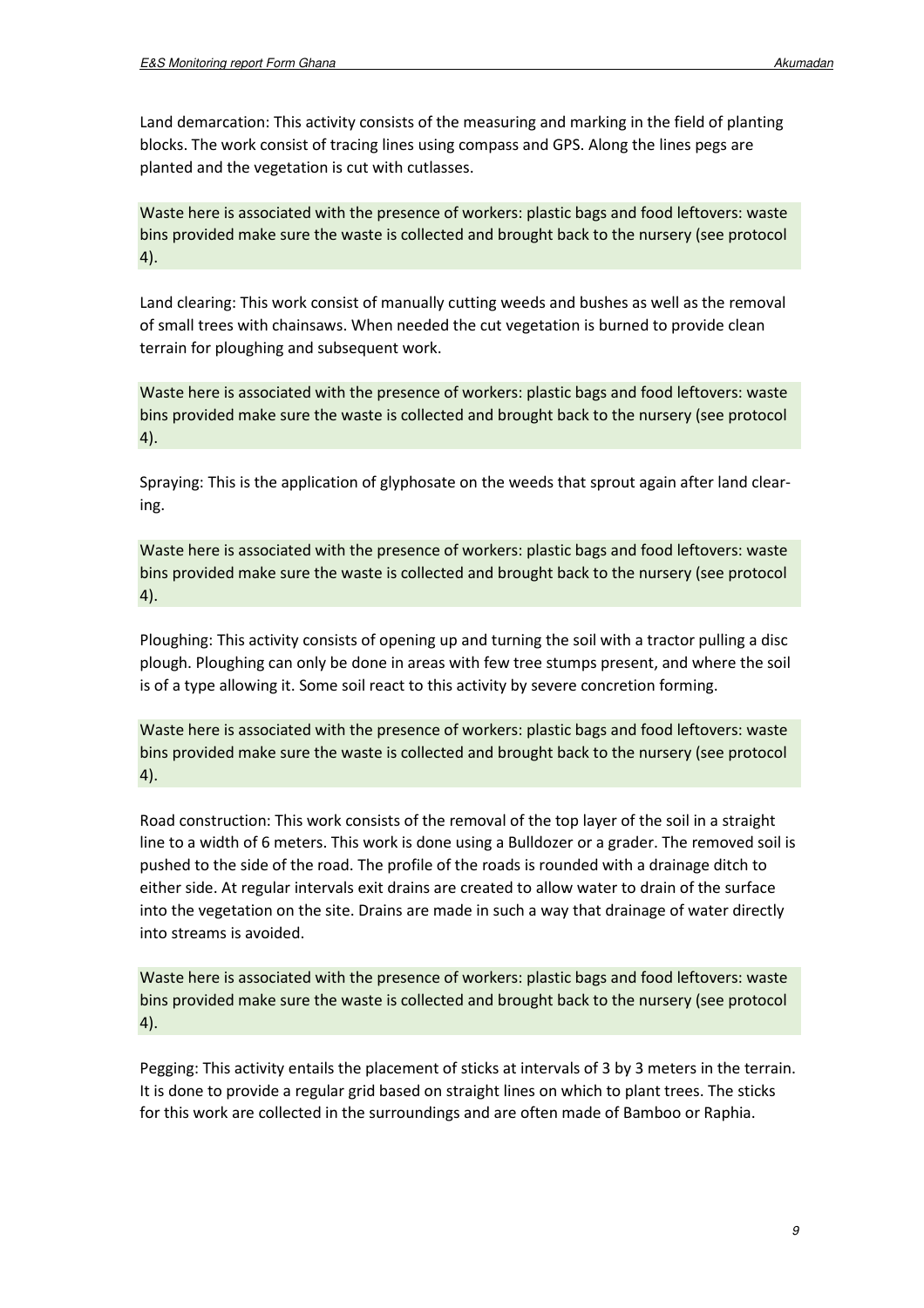Waste here is associated with the presence of workers: plastic bags and food leftovers: waste bins provided make sure the waste is collected and brought back to the nursery (see protocol 4).

Planting stumps: Stump planting consists of digging a small hole of 20 centimetres diameter and 25 centimetres depth. In this hole a stump is placed in an upright position, and the soil is filled back into the hole around it. After filling the soil is compacted by the workers using their heel.

Waste here is associated with the presence of workers: plastic bags and food leftovers: waste bins provided make sure the waste is collected and brought back to the nursery (see protocol 4).

Planting polybags: Indigenous trees in polybags are planted in a fashion similar to the planting of stumps. It is done by digging a small hole of 20 centimetres diameter and 25 centimetres depth. In this hole the polybag is placed in an upright position. The poly-bags is removed from the root ball of the plant, and the soil is filled back into the hole around it. After filling the soil is compacted by the workers using their heel.

Waste here is associated with the presence of workers: plastic bags and food leftovers: waste bins provided make sure the waste is collected and brought back to the nursery (see protocol 4). Polybags need to be collected from the field and taken back to the site where they are burnt.

Weeding: weeding consists of the removal of vegetation growing up around the Teak or indigenous trees. This needs to be removed in order to avoid competition. A few different techniques will be used, such as bush knife weeding (done by teams wielding bush knifes), chemical weeding with glyphosate (done by teams using droplet applicators) and circle weeding (done by teams using hoes to scrape the soil in a circle around the young plants).

Waste here is associated with the presence of workers: plastic bags and food leftovers: waste bins provided make sure the waste is collected and brought back to the nursery (see protocol 4).

Pruning: the branches that the tree produces have to be removed at regular two year interval. Trees can be removed to a height of about one third of total tree height. Taking of more branches reduces the growth speed of trees. Work is done manually using telescopic hand saws.

Waste here is associated with the presence of workers: plastic bags and food leftovers: waste bins provided make sure the waste is collected and brought back to the nursery (see protocol 4).

Thinning: When the trees grow they start competing with each other for space and re-sources such as nutrients, water and light. In order to assure continued growth part of the trees will need to be removed. These trees are sawn down using chainsaws or harvester machines. The first thinnings have no commercial value and are left to decom-pose and enrich the soil. In subsequent thinnings the stems are taken to the road side for loading on trucks.

© Form Ghana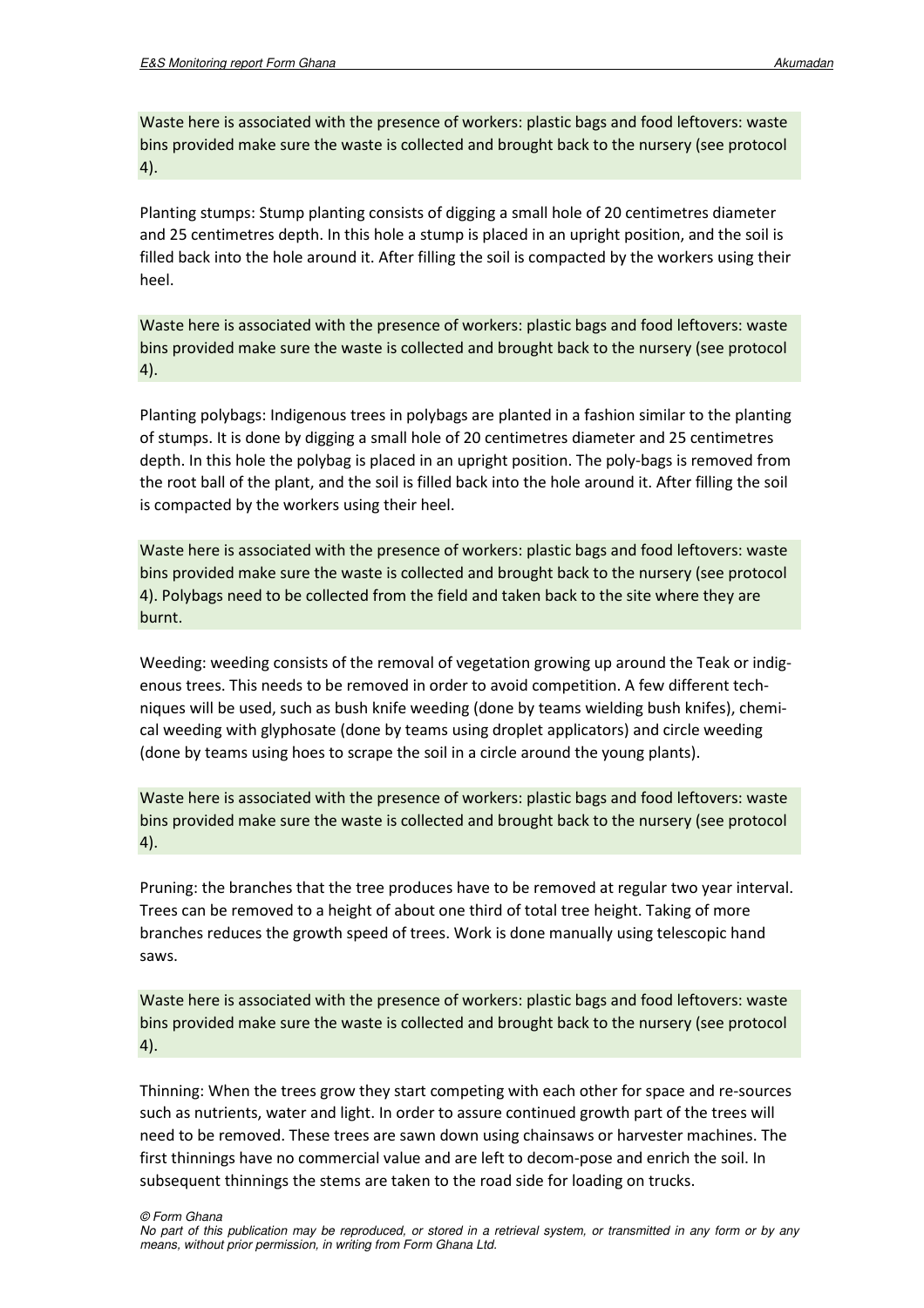Waste here is associated with the presence of workers: plastic bags and food leftovers: waste bins provided make sure the waste is collected and brought back to the nursery (see protocol 4).

Final felling: At the end of the rotation the trees will be harvested. This activity consists of the felling and cross-cutting of the trees. This activity will be done using harvesters.

Waste here is associated with the presence of workers: plastic bags and food leftovers: waste bins provided make sure the waste is collected and brought back to the nursery (see protocol 4).

Monitoring: The project activities and intended results are monitored according to a predefined plan (see monitoring plan) to see how effective project implementation is and whether the intended results (growth, biodiversity development etc.) are achieved. Monitoring can consist of measurements in plots (in Teak or indigenous planting for in-stance), inventories (biodiversity studies) or regular checks (cleanliness of the site, waste disposal etc.).

Waste here is associated with the presence of workers: plastic bags and food leftovers: waste bins provided make sure the waste is collected and brought back to the nursery (see protocol 4).

Waste disposal: Waste produced during all processes of the company is sorted and disposed of in a way depending on the nature of the waste. Waste like paper and plastics are burned and the ashes burned. Used oils are stored and sold, old tires can be sold or stored (see waste disposal protocol).

| EPA#           |                                         |  | Information required | Information provided                                                    |                                                              |  |
|----------------|-----------------------------------------|--|----------------------|-------------------------------------------------------------------------|--------------------------------------------------------------|--|
|                | 3.2.3                                   |  | cals if applicable   | Indicate the type, source, quantities and mode of application of chemi- |                                                              |  |
|                | <b>Type</b>                             |  | Source               | Quantity / Annum                                                        | Mode of application                                          |  |
| $\mathbf{1}$   | Glyphosate<br>(Kalach)                  |  | Dizengoff, Accra     | $0$ kg                                                                  |                                                              |  |
| $\overline{2}$ | Clethodim (Select<br>EC 120)            |  | Dizengoff, Accra     | 0 <sub>kg</sub>                                                         |                                                              |  |
| 3              | Triclopyr (Triclon)                     |  | Dizengoff, Accra     | 0 <sub>kg</sub>                                                         |                                                              |  |
| $\overline{4}$ | <b>Granular kieserite</b><br>fertilizer |  |                      | 350 kg                                                                  | Granular applica-<br>tion for nursery soil<br>restoration    |  |
| 5              | Muriate of Potash                       |  |                      | 500 kg                                                                  | Granular<br>applica-<br>tion for nursery soil<br>restoration |  |
| 6              | Omya Calciprill<br>110                  |  |                      | 700 kg                                                                  | Granular<br>applica-<br>tion for nursery soil<br>restoration |  |
| $\overline{7}$ | Di Ammonium<br>phosphate (DAP)          |  |                      | 500 kg                                                                  | Granular<br>applica-<br>tion for nursery soil<br>restoration |  |
| 8              | <b>NPK</b>                              |  |                      | <b>150kg</b>                                                            | Granular<br>applica-                                         |  |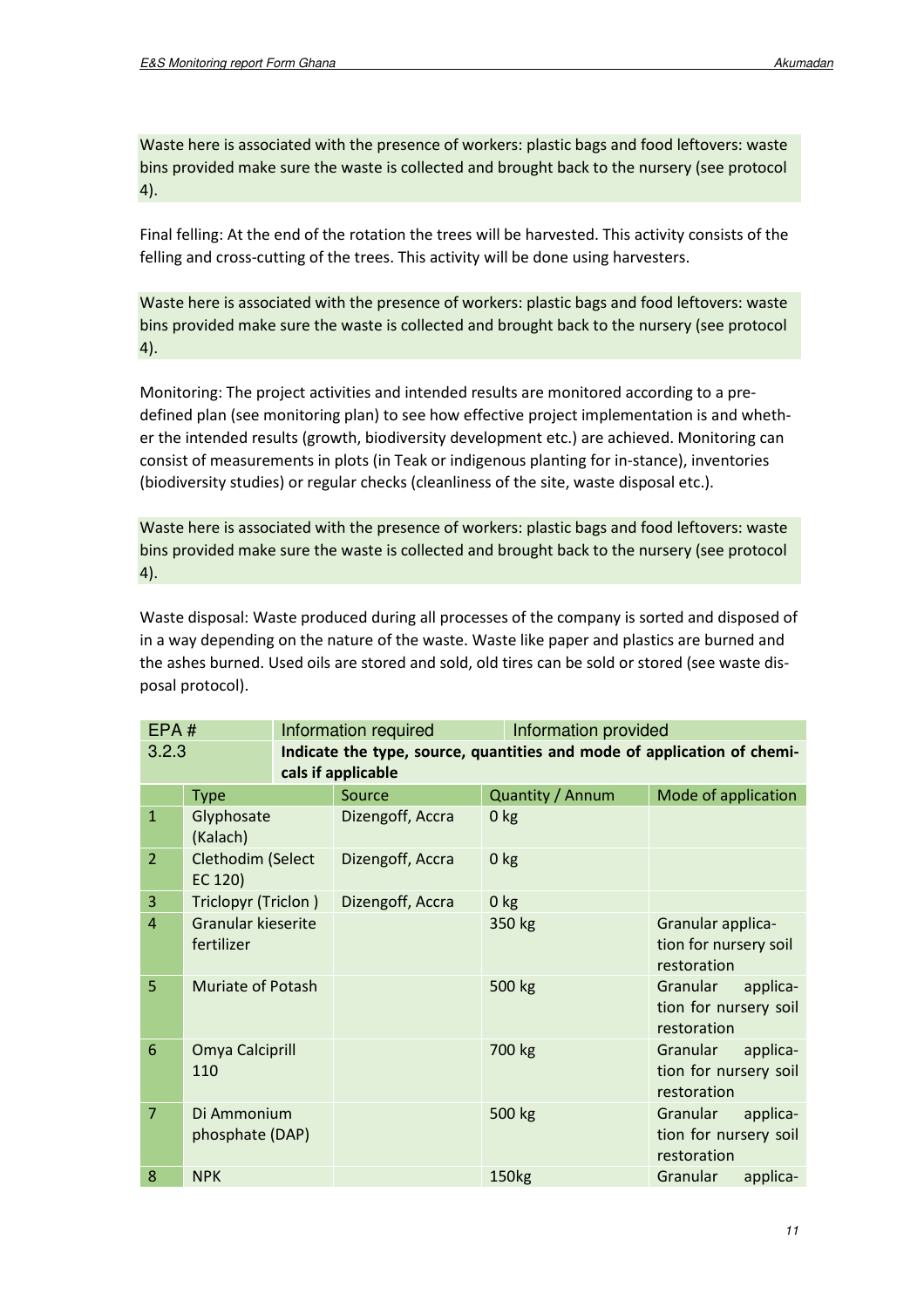|        |  |                    |                                                                                                             |     |                                                                                                                                                                                                         | tion for nursery soil<br>restoration                                                                                                                                                                                                                                                                                |
|--------|--|--------------------|-------------------------------------------------------------------------------------------------------------|-----|---------------------------------------------------------------------------------------------------------------------------------------------------------------------------------------------------------|---------------------------------------------------------------------------------------------------------------------------------------------------------------------------------------------------------------------------------------------------------------------------------------------------------------------|
|        |  |                    | figure on the FSC® List of 'highly hazardous' pesticides<br>FSC-STD-30-001a EN Last updated: 2 October 2017 |     |                                                                                                                                                                                                         | These products have been used as weedicides. Form Ghana uses pesticides that do not                                                                                                                                                                                                                                 |
| 3.2.4. |  | review             | What area of land has been<br>planted for the year under                                                    |     | in the Akumadan estates finished in<br>2012.                                                                                                                                                            | No area has been planted. The planting                                                                                                                                                                                                                                                                              |
| 3.2.5  |  |                    | Briefly describe harvesting and<br>post harvesting operations                                               |     | taken. This was described under 3.2.2.                                                                                                                                                                  | Currently only thinning has been under-                                                                                                                                                                                                                                                                             |
| 3.3    |  |                    | This section applies to the extractive sector / Production Forest:                                          |     |                                                                                                                                                                                                         |                                                                                                                                                                                                                                                                                                                     |
| 3.3.1  |  |                    | Type / name of forest:                                                                                      |     | Asubima Afrenso Brohuma Forest Re-<br>serves / Teak plantation                                                                                                                                          |                                                                                                                                                                                                                                                                                                                     |
| 3.3.2  |  | vested:            | Type of forestry product har-                                                                               |     |                                                                                                                                                                                                         | Harvesting started in Q2 and is ongoing                                                                                                                                                                                                                                                                             |
| 3.3.3  |  | collected<br>annum | Quantity of forest product<br>or harvested                                                                  | per | were sold.                                                                                                                                                                                              | The volume produced up to end Q4 is<br>849m <sup>3</sup> of round logs. Of this 751 m3                                                                                                                                                                                                                              |
| 3.3.4  |  | product:           | State the purpose of the forest                                                                             |     |                                                                                                                                                                                                         | The product to be harvested will be sold<br>as billets, which will be sent for export.                                                                                                                                                                                                                              |
| 3.3.5  |  |                    | How do you collect or harvest<br>these products (mechanism                                                  |     | Until 2021 all products are part of a<br>ity in plantation forestry where part of<br>the ones remaining. The marked trees<br>goes to the trees to fell them and cut<br>squared close to the plantation. | thinning. Thinnings are a necessary activ-<br>the trees are removed to make room for<br>are checked by FC. The felling team then<br>them in sections according to specifica-<br>tions. After this the logs are extracted by<br>tractor to the road side. Here the poles<br>are loaded onto trucks. The billets were |
| 3.3.6  |  |                    | Do you work manually or do<br>you use equipment                                                             |     | is used (chainsaws and tractor).                                                                                                                                                                        | For the felling and extraction equipment                                                                                                                                                                                                                                                                            |
| 3.3.7  |  |                    | List equipment                                                                                              |     | Husqvarna chainsaw<br><b>Farmtrac tractor</b><br>Winch                                                                                                                                                  |                                                                                                                                                                                                                                                                                                                     |
| 3.3.8  |  | land covered:      | Area operated / size of the                                                                                 |     | thinning of the 2008 planted area. The<br>2008 area covers 171 hectares                                                                                                                                 | During 2018 a start was made with the                                                                                                                                                                                                                                                                               |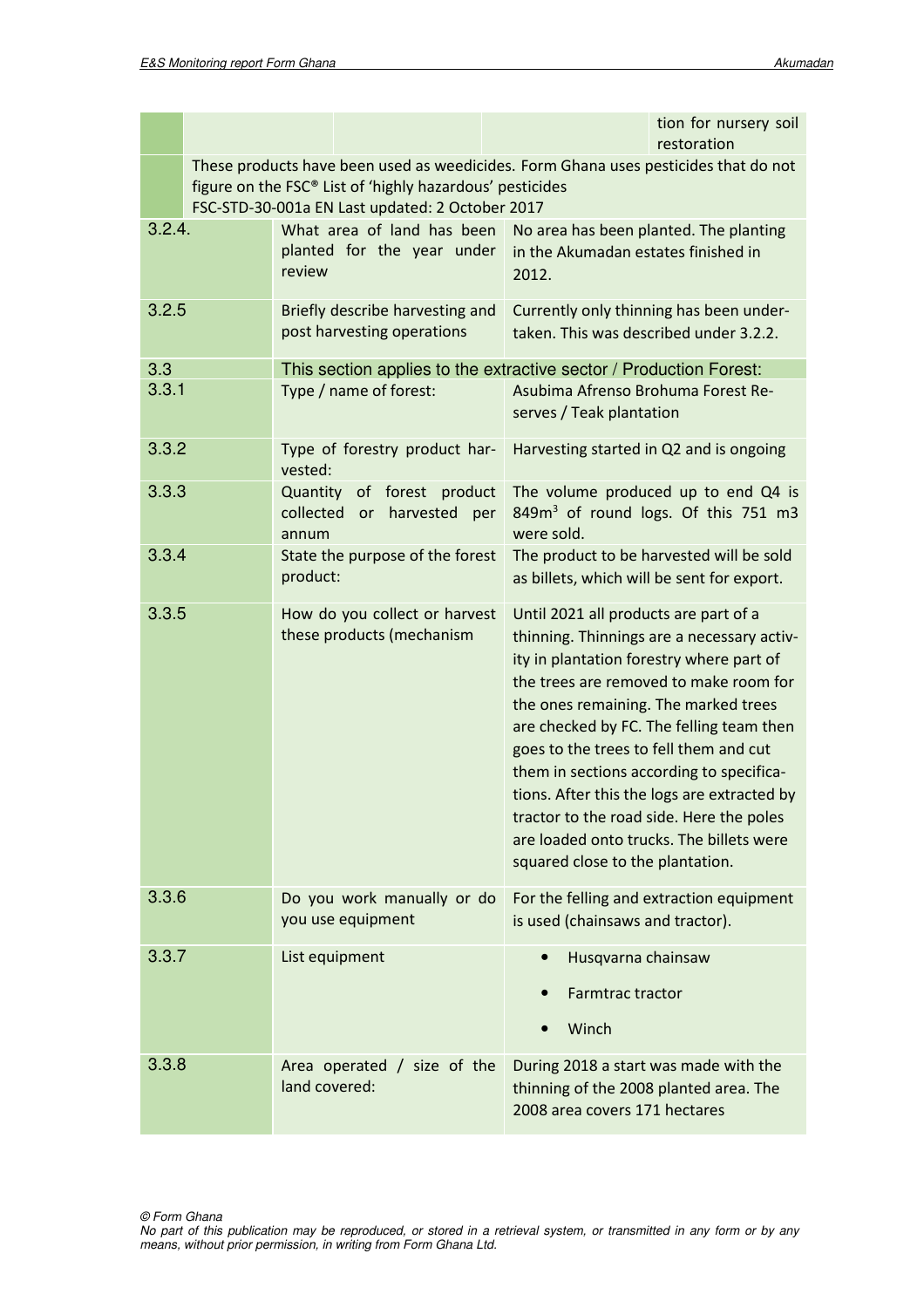# 4. ENVIRONMENTAL HEALTH AND SAFETY POLICY

#### **4.1 What were your main environmental, occupational health and safety policy objectives for the year? List them.**

Environmental objectives for 2018 are the continued protection of the plantation and buffer zones from bush fire and other environmental hazards and the flora monitoring of the buffer.

Occupational health and safety objectives are to have no work related disease and no serious work related injuries in 2018

#### **4.2 What were your main environmental, occupational health and safety policy targets for the year? List them.**

Environmental objectives for 2018 are the continued protection of the plantation and buffer zones from bush fire and other environmental hazards and the flora monitoring of the buffer.

Occupational health and safety objectives are to have no work related disease and no serious work related injuries in 2018. An important step in this is the acquisition of new vehicles for transport of personnel.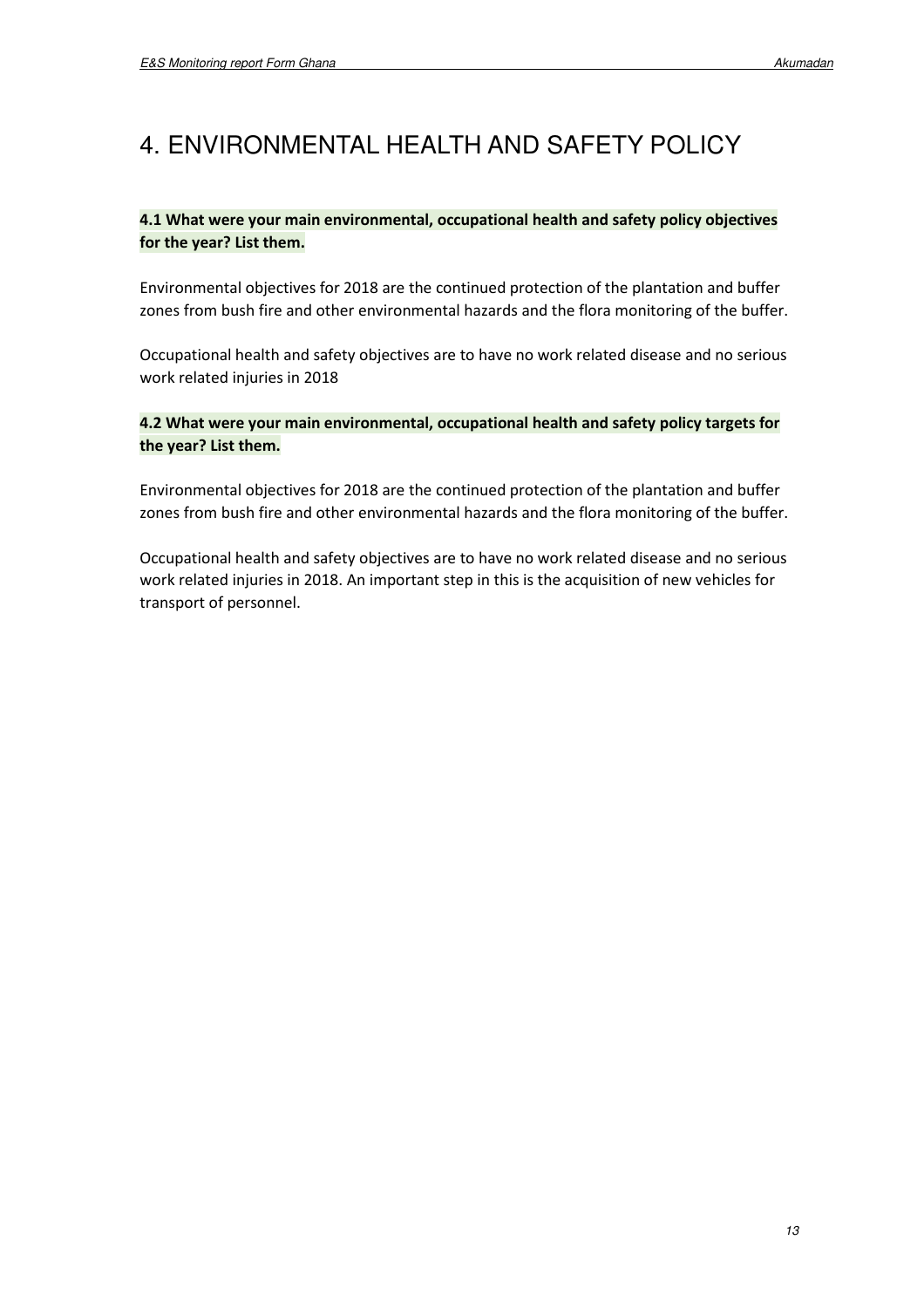## 5. ENVIRONMENTAL MANAGEMENT ACTIVITIES

| EPA#                                                               | Information required                                                         |                                     | Information provided                              |                 |                                 |                 |
|--------------------------------------------------------------------|------------------------------------------------------------------------------|-------------------------------------|---------------------------------------------------|-----------------|---------------------------------|-----------------|
| <b>Origin</b>                                                      | <b>Type</b>                                                                  | <b>Reduc-</b>                       | <b>Hazard</b>                                     | <b>Disposal</b> | <b>Tracing</b>                  | <b>Tracing</b>  |
|                                                                    |                                                                              | tion                                | classifica-<br>tion                               |                 |                                 |                 |
|                                                                    | <b>Tyres</b>                                                                 |                                     | Hazardous if<br>burnt                             | Zoomlion        | keep waybills                   | <b>Zoomlion</b> |
|                                                                    | <b>Batteries</b><br>(dry cell)                                               | Use re-<br>chargeable<br>batteries. | <b>Hazardous</b>                                  | Zoomlion        |                                 | Zoomlion        |
|                                                                    | <b>Batteries</b><br>(vehicle)<br>(lead-<br>acid)                             |                                     | <b>Hazardous</b>                                  | Zoomlion        | keep waybills                   | Zoomlion        |
| <b>Workshop</b>                                                    | <b>Used oil</b>                                                              |                                     | Hazardous /<br>potential for<br>recycling         | Total           | keep waybills                   | Total           |
|                                                                    | Oil filters                                                                  |                                     | hazardous /<br>partial potential<br>for recycling | Zoomlion        | keep waybills                   | Zoomlion        |
|                                                                    | <b>Used</b><br>cables,<br>wreckage<br>and other<br>metal<br>waste<br>(scrap) |                                     | inert / recycla-<br>ble                           | Zoomlion        | keep waybills                   | Zoomlion        |
|                                                                    | Non-<br>hazard-<br>ous waste<br>(plastics<br>planting<br>bags)               |                                     | Non hazardous<br>/ potential for<br>recycling     | Zoomlion        | keep waybills                   | Zoomlion        |
| Stores,<br>nursery,                                                | Hazard-<br>ous waste<br>(paint,<br>thinner)                                  |                                     | hazardous                                         | Zoomlion        | keep waybills                   | Zoomlion        |
| plantation                                                         | Hazard-<br>ous waste<br>(pesticide<br>package)                               |                                     | hazardous                                         | Zoomlion        | keep waybills                   | Zoomlion        |
|                                                                    | Waste<br>from<br>harvest<br>opera-<br>tions                                  | Felling<br>technique                | no danger                                         | Zoomlion        | keep waybills                   | Zoomlion        |
| <b>Office</b><br>buildings                                         | Fluores-<br>cent Light<br><b>Bulbs</b>                                       | Best possi-<br>ble quality.         | hazardous                                         | Zoomlion        | keep waybills                   | Zoomlion        |
| <b>Stores</b><br>(contain-<br>ers),<br>nursery<br>(bags,<br>trays) | <b>Plastic</b><br>waste                                                      | Reusing<br>containers,<br>trays     | Not hazardous /<br>potential for<br>recycling     | Zoomlion        | keep waybills                   | Zoomlion        |
| 5.1                                                                |                                                                              | What type and quantities of         |                                                   |                 | 26 used tires                   |                 |
|                                                                    |                                                                              | waste does your operation           |                                                   |                 | 131 kg of plastic bags          |                 |
|                                                                    |                                                                              | generate e.g. liquid, farm          |                                                   |                 |                                 |                 |
|                                                                    |                                                                              | waste (plastics) List them:         |                                                   |                 | 94 chemical containers (200 li- |                 |

© Form Ghana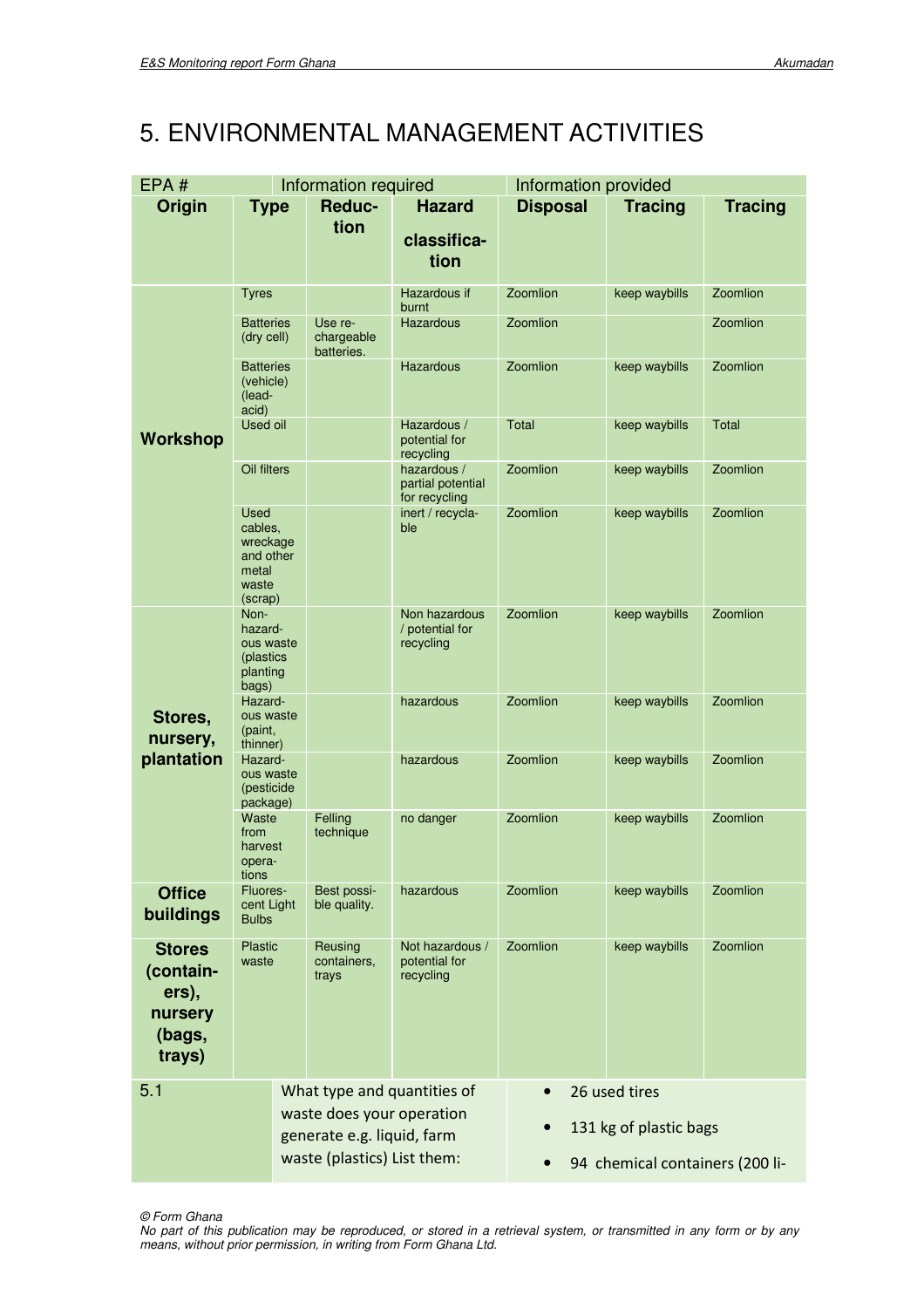| EPA# | Information required                                                                                   | <b>Information provided</b>                                                                                                                                                                                                                                                                                                                                                        |
|------|--------------------------------------------------------------------------------------------------------|------------------------------------------------------------------------------------------------------------------------------------------------------------------------------------------------------------------------------------------------------------------------------------------------------------------------------------------------------------------------------------|
|      | a) solid                                                                                               | tre drums)                                                                                                                                                                                                                                                                                                                                                                         |
|      |                                                                                                        | 6 car batteries                                                                                                                                                                                                                                                                                                                                                                    |
|      | b) liquid                                                                                              | Liquid waste concerns mostly used en-<br>gine oil                                                                                                                                                                                                                                                                                                                                  |
|      |                                                                                                        | Volume produced in 2018 is 407 litres                                                                                                                                                                                                                                                                                                                                              |
|      | <b>Medical waste</b>                                                                                   | 153 kg                                                                                                                                                                                                                                                                                                                                                                             |
| 5.2  | How do you manage the waste<br>streams (listed in 5.1. above)<br>handling, treatment and dis-<br>posal | Protocol 4 has been adapted to include<br>the new cooperation with Zoomlion.<br>Zoomlion has been contracted to man-<br>age all solid waste form Form Ghana.<br>They will report on this monthly. The<br>website of zoomlion provides some in-<br>formation:<br>http://www.zoomlionghana.com/index.<br>php/en/                                                                     |
| 5.3  | Provide brief information on<br>the following<br>a) measures put in place to<br>prevent bush fires     | Form Ghana has an intensive fire pre-<br>vention program (see attached proto-<br>col). The program is based on awareness<br>raising among the neighbouring villages<br>and the workers, the creation of fire<br>breaks, the surveillance using fire tow-<br>ers (4) and the continuous posting of<br>rapid response teams that have been<br>specifically trained in fire-fighting. |
|      | b) practises employed to con-<br>trol weeds and pests                                                  | Now that the plantation is reaching the<br>closed canopy stage, weed are mostly<br>suppressed. Only in some of the spots<br>where the trees are youngest is there<br>any need for weeding / chemical weed-<br>ing. These are the practises employed to<br>control the weeds.                                                                                                       |
|      | c) practises employed to con-<br>serve biodiversity                                                    | Biodiversity conservation is managed by<br>Form Ghana through the protection of<br>the buffer zones with indigenous vege-<br>tation, through the strict control on<br>hunting and through fire prevention.<br>The monitoring of the effect of this con-<br>servation measures shows it is working<br>(latest report on flora monitoring is<br>available on www.formghana.com).     |
| 5.4  | List soil management practises                                                                         | Form Ghana protects the soil through                                                                                                                                                                                                                                                                                                                                               |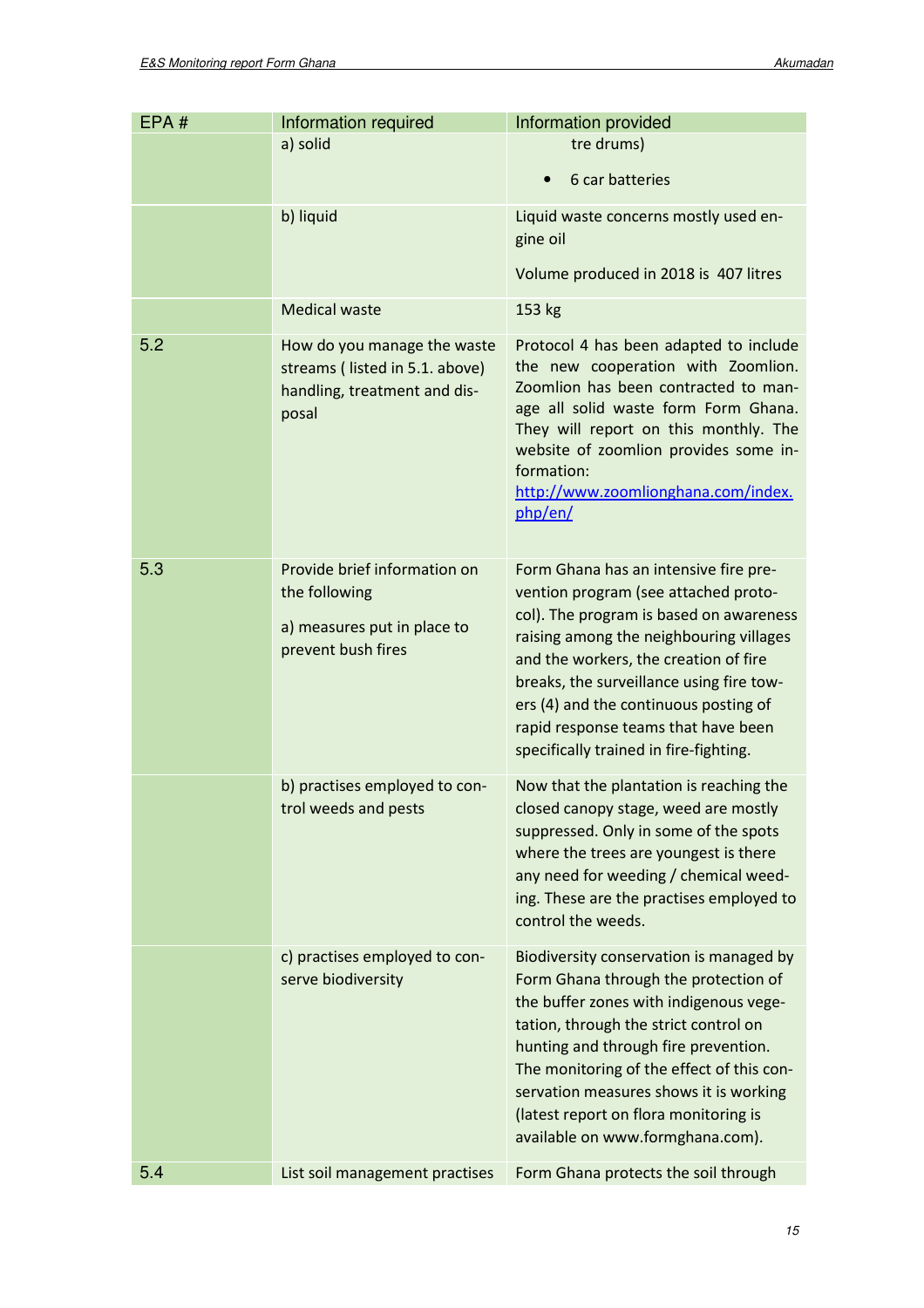|             |                                | EPA#                                         |                                    | Information required                                                          |                                    | Information provided                                                            |                                       |  |
|-------------|--------------------------------|----------------------------------------------|------------------------------------|-------------------------------------------------------------------------------|------------------------------------|---------------------------------------------------------------------------------|---------------------------------------|--|
|             |                                |                                              |                                    | undertaken (mulching, erosion                                                 |                                    | reforestation practises and erosion con-                                        |                                       |  |
|             |                                |                                              | control, etc.).                    |                                                                               |                                    | trol. Erosion control mainly takes place                                        |                                       |  |
|             |                                |                                              |                                    |                                                                               |                                    | on the roads.                                                                   |                                       |  |
|             | 5.5                            |                                              |                                    | How did these practises con-                                                  |                                    | No increase detected and also not ex-                                           |                                       |  |
|             |                                |                                              |                                    | tribute to increase in produc-                                                |                                    | pected.                                                                         |                                       |  |
|             |                                |                                              | tion level?                        |                                                                               |                                    |                                                                                 |                                       |  |
|             | 5.6a                           |                                              |                                    | Did you experience disease /                                                  |                                    | Die back was observed on some large                                             |                                       |  |
|             |                                |                                              |                                    | pest infestation?                                                             |                                    | teak trees in block 1. The trees topple                                         |                                       |  |
|             |                                |                                              |                                    |                                                                               |                                    | for no apparent reason. Upon closer                                             |                                       |  |
|             |                                |                                              |                                    |                                                                               |                                    | scrutiny is became apparent that the                                            |                                       |  |
|             |                                |                                              |                                    |                                                                               |                                    | large structural roots we rotten.                                               |                                       |  |
|             |                                |                                              |                                    |                                                                               |                                    | A study was conducted to inventory the                                          |                                       |  |
|             |                                |                                              |                                    |                                                                               |                                    | spread of this problem. It seems to be                                          |                                       |  |
|             |                                |                                              |                                    |                                                                               |                                    | limited to Block 1 and to affect only 1%                                        |                                       |  |
|             |                                |                                              |                                    |                                                                               | of the trees in specific location. |                                                                                 |                                       |  |
| $\mathsf b$ |                                |                                              |                                    | How were the diseases / pests                                                 |                                    |                                                                                 | An approach will be decided upon when |  |
|             |                                |                                              | managed?                           |                                                                               |                                    | the analysis is complete and specialists                                        |                                       |  |
|             |                                |                                              |                                    |                                                                               |                                    | have been consulted.                                                            |                                       |  |
| $\mathbf C$ |                                |                                              |                                    | Practises employed to manage                                                  |                                    | No admitted farms within the Form                                               |                                       |  |
|             |                                |                                              |                                    | admitted farms:                                                               |                                    | Ghana area.                                                                     |                                       |  |
| d           |                                |                                              |                                    | Practises employed to manage                                                  |                                    | Form Ghana engages with the neigh-                                              |                                       |  |
|             |                                |                                              |                                    | neighbouring communities                                                      |                                    | bouring communities in an active way                                            |                                       |  |
|             |                                |                                              |                                    |                                                                               |                                    | through the organisation of stakeholder<br>meetings and sensitisation meetings. |                                       |  |
|             |                                |                                              |                                    |                                                                               |                                    | Stakeholder meetings were not yet held                                          |                                       |  |
|             |                                |                                              |                                    |                                                                               |                                    | in 2018.                                                                        |                                       |  |
| е           |                                |                                              |                                    | Practises employed to manage                                                  |                                    | Life stock grazing is not an issue in Asub-                                     |                                       |  |
|             |                                |                                              |                                    | livestock grazing / fire                                                      |                                    | ima / Afrenso Brohuma. Fire was dis-                                            |                                       |  |
|             |                                |                                              |                                    |                                                                               |                                    | cussed under 5.3.a                                                              |                                       |  |
|             |                                |                                              |                                    |                                                                               |                                    |                                                                                 |                                       |  |
|             |                                |                                              |                                    |                                                                               |                                    |                                                                                 |                                       |  |
|             | 5.7                            |                                              |                                    | Provide brief information on the following:                                   |                                    |                                                                                 |                                       |  |
|             | 5.7.1                          |                                              |                                    | <b>Chemical management</b>                                                    |                                    |                                                                                 |                                       |  |
|             |                                |                                              |                                    | a) quantity of chemicals utilised and final disposal of containers, unused or |                                    |                                                                                 |                                       |  |
|             |                                |                                              |                                    | expired products:                                                             |                                    |                                                                                 |                                       |  |
|             |                                | <b>Type</b>                                  |                                    | Quantity / Annum                                                              |                                    | Final disposal site                                                             | Qty of unused or                      |  |
|             |                                |                                              |                                    |                                                                               |                                    |                                                                                 | expired product                       |  |
|             | $\mathbf{1}$<br>$\overline{2}$ | Glyophosate (Kalach)<br>Clethodim (Select EC | 0 <sub>kg</sub><br>0 <sub>kg</sub> |                                                                               |                                    | Zoomlion<br>None<br>Zoomlion<br><b>None</b>                                     |                                       |  |
|             |                                | 120)                                         |                                    |                                                                               |                                    |                                                                                 |                                       |  |
|             | 3                              | Triclopyr (Triclon)                          |                                    | 0 <sub>kg</sub>                                                               |                                    | Zoomlion                                                                        | None                                  |  |

© Form Ghana

No part of this publication may be reproduced, or stored in a retrieval system, or transmitted in any form or by any means, without prior permission, in writing from Form Ghana Ltd.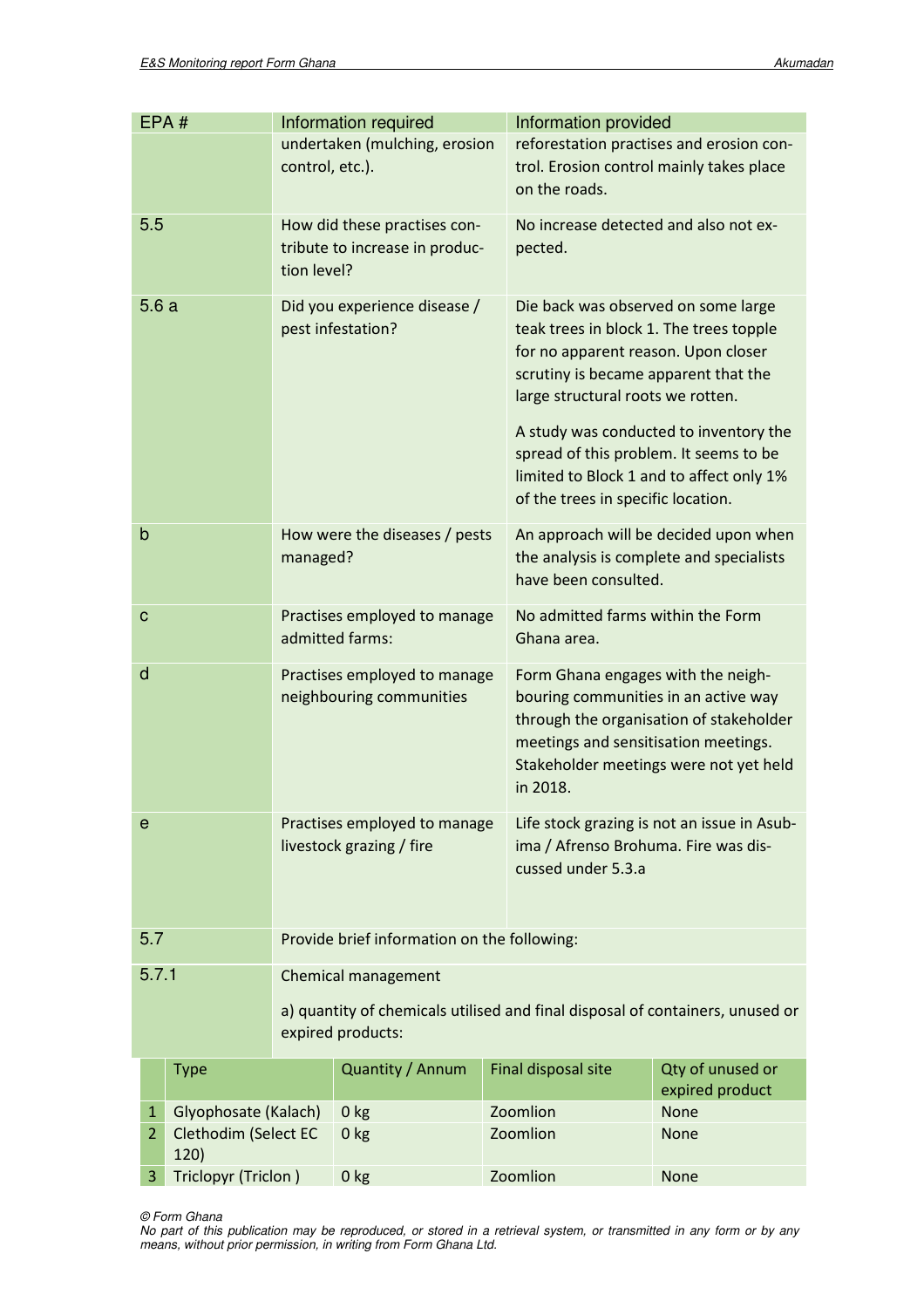|     | <b>Granular kieserite</b><br>fertilizer                                                                                                                                                                            |                                                  | 350 kg        |                                                                                                                              |  | Zoomlion                                                                | none                                                                                                                                                               |
|-----|--------------------------------------------------------------------------------------------------------------------------------------------------------------------------------------------------------------------|--------------------------------------------------|---------------|------------------------------------------------------------------------------------------------------------------------------|--|-------------------------------------------------------------------------|--------------------------------------------------------------------------------------------------------------------------------------------------------------------|
|     | Muriate of Potash                                                                                                                                                                                                  |                                                  | 500 kg        |                                                                                                                              |  | Zoomlion                                                                | none                                                                                                                                                               |
|     | Omya Calciprill 110                                                                                                                                                                                                |                                                  | 700 kg        |                                                                                                                              |  | Zoomlion                                                                | none                                                                                                                                                               |
|     | Di Ammonium phos-<br>phate (DAP)                                                                                                                                                                                   |                                                  | 500 kg        |                                                                                                                              |  | Zoomlion                                                                | none                                                                                                                                                               |
|     | <b>NPK</b>                                                                                                                                                                                                         |                                                  | 150kg         |                                                                                                                              |  | Zoomlion                                                                | none                                                                                                                                                               |
|     | These products have been used as weedicides and fertilizers. Form Ghana uses pesticides<br>that do not figure on the FSC® List of 'highly hazardous' pesticides<br>FSC-STD-30-001a EN Last updated: 2 October 2017 |                                                  |               |                                                                                                                              |  |                                                                         |                                                                                                                                                                    |
|     | 3.7 <sub>b</sub>                                                                                                                                                                                                   |                                                  |               | b) Management practises in<br>place to prevent / control dis-<br>charge of chemical; contami-<br>nants into the environment: |  | Form Ghana adheres to it protocols                                      | and procedures. In this case protocols<br>P05 Responsible use of pesticides, Pro-<br>tocol 04 Waste Management and P16<br>storage of Fuels, lubricants and toxins. |
| 5.8 |                                                                                                                                                                                                                    | Indicate resource use (energy and water) for Q1: |               |                                                                                                                              |  |                                                                         |                                                                                                                                                                    |
|     |                                                                                                                                                                                                                    |                                                  |               |                                                                                                                              |  |                                                                         |                                                                                                                                                                    |
|     | <b>Fuel Type</b>                                                                                                                                                                                                   |                                                  | <b>Diesel</b> |                                                                                                                              |  |                                                                         | Petrol                                                                                                                                                             |
|     |                                                                                                                                                                                                                    | Akumadan                                         |               | <b>Berekum</b>                                                                                                               |  | Akumadan                                                                | <b>Berekum</b>                                                                                                                                                     |
|     | Total                                                                                                                                                                                                              |                                                  | 35,675        | 146,974                                                                                                                      |  | 9,631                                                                   | 16,101                                                                                                                                                             |
|     |                                                                                                                                                                                                                    | Power:                                           |               |                                                                                                                              |  | purchased from VRA                                                      | Use of power is 29,522.95 kilowatts at the<br>Akumadan site for 2018. This power was                                                                               |
|     |                                                                                                                                                                                                                    | Power generated by Solar<br>panels               |               |                                                                                                                              |  | the start of recording. Monthly power<br>generation is about 3000 watts | Total solar power generated in Akumadan<br>is 64,420 kilowatts. This is the total since                                                                            |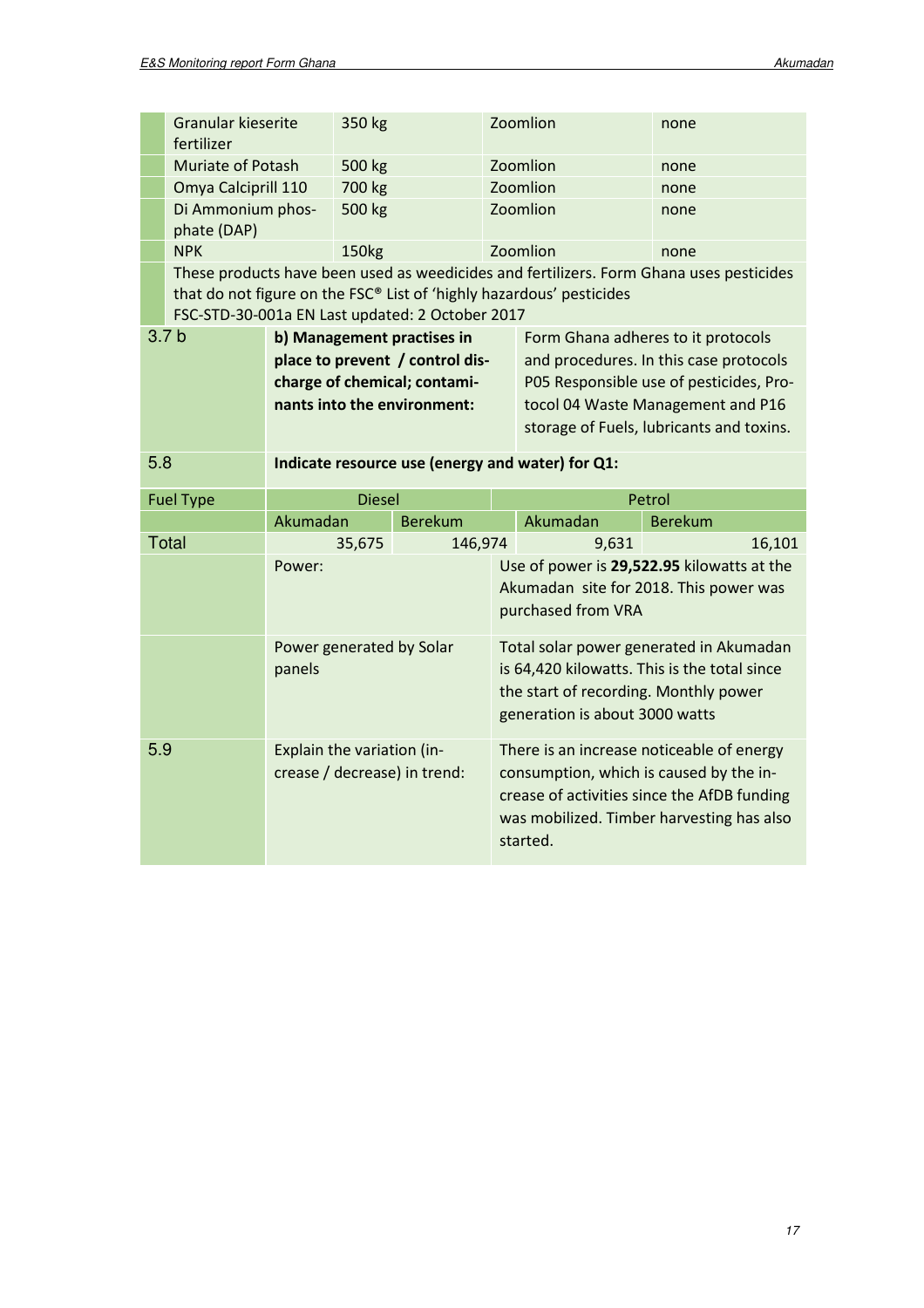# 6. OCCUPATIONAL HEALTH AND SAFETY (OHS)

| <b>EPA</b><br># |                                                                    | Information required                                                  | Information pro-<br>vided   |  |  |  |  |  |
|-----------------|--------------------------------------------------------------------|-----------------------------------------------------------------------|-----------------------------|--|--|--|--|--|
| 6.1             | Indicate any OHS training undertaken during the year under review: |                                                                       |                             |  |  |  |  |  |
|                 | <b>TRAINING SUMMARY - 2018</b>                                     |                                                                       |                             |  |  |  |  |  |
| <b>DATE</b>     |                                                                    | <b>TOPIC</b>                                                          | <b>PARTICIPANTS</b>         |  |  |  |  |  |
| 04-01-2018      |                                                                    | Waste management                                                      | 35                          |  |  |  |  |  |
| 04-01-2018      |                                                                    | <b>Safety Issues</b>                                                  | $\overline{7}$              |  |  |  |  |  |
| 04-01-2018      |                                                                    | <b>First Aid</b>                                                      | 55                          |  |  |  |  |  |
| 05-01-2018      |                                                                    | <b>Security Issues</b>                                                | 33                          |  |  |  |  |  |
| 12-01-2018      |                                                                    | <b>PSP</b> monitoring                                                 | 6 Permanent, 2<br>Casual    |  |  |  |  |  |
| 26-01-2018      |                                                                    | Cough                                                                 | 94                          |  |  |  |  |  |
| 28-02-2018      |                                                                    | Lassa Fever                                                           | 94                          |  |  |  |  |  |
| 28-02-2018      |                                                                    | Lassa Fever                                                           | 125 Permanent,<br>54 Casual |  |  |  |  |  |
| 5-03-2018t      |                                                                    | <b>PSP</b> monitoring                                                 | 8 Casual                    |  |  |  |  |  |
| 7-03-2018       |                                                                    | <b>PSP</b> monitoring                                                 | 8 Casual                    |  |  |  |  |  |
| 16-03-2018      |                                                                    | <b>Security Issues</b>                                                | 31                          |  |  |  |  |  |
| 18-04-2018      |                                                                    | Production of seedlings in jiffies                                    | 9 (1 Casual)                |  |  |  |  |  |
| 20-04-2018      |                                                                    | Waste management                                                      | 11                          |  |  |  |  |  |
| 22-05-2018      |                                                                    | Protocol 9-Transport of Personnel, and Vehicle<br>management          | 27                          |  |  |  |  |  |
| 30-05-2018      |                                                                    | Internal rules & regulations                                          | 98                          |  |  |  |  |  |
| 1-06-2018       |                                                                    | <b>Peptic Ulcer</b>                                                   | 101                         |  |  |  |  |  |
| 18-06-2018      |                                                                    | Company mission and Vision statement and Gender<br>policy             | 12                          |  |  |  |  |  |
| 22-06-2018      |                                                                    | Absent management policy                                              | 92                          |  |  |  |  |  |
| 29-06-2018      |                                                                    | <b>Gender Policy</b>                                                  | 96                          |  |  |  |  |  |
| 20-06-2018      |                                                                    | Waste management                                                      | 103                         |  |  |  |  |  |
| 2018            | 23 to 28-06-                                                       | Chainsaw training                                                     | 13                          |  |  |  |  |  |
| 27-07-2018      |                                                                    | <b>HIV Awareness</b>                                                  | 88                          |  |  |  |  |  |
| 7-08-2918       |                                                                    | <b>Disciplinary Procedure</b>                                         | $\overline{7}$              |  |  |  |  |  |
| 7/8-08-2018     |                                                                    | Safety in harvesting, Log scaling, log handling, tally<br>and tagging | $15(8 \text{ casual})$      |  |  |  |  |  |
| 17-22-09-18     |                                                                    | Fire bosses and RRT                                                   | 12 Permanent                |  |  |  |  |  |
| 2-4-10-2018     |                                                                    | <b>Spraying Team</b>                                                  | 14 permanent 9<br>casual    |  |  |  |  |  |
| 10-10-2018      |                                                                    |                                                                       | 8 Permanent                 |  |  |  |  |  |
| 17-10-2018      |                                                                    | Management Assistants, Foremen and Team lead-<br>ers                  | 11 Permanent                |  |  |  |  |  |

© Form Ghana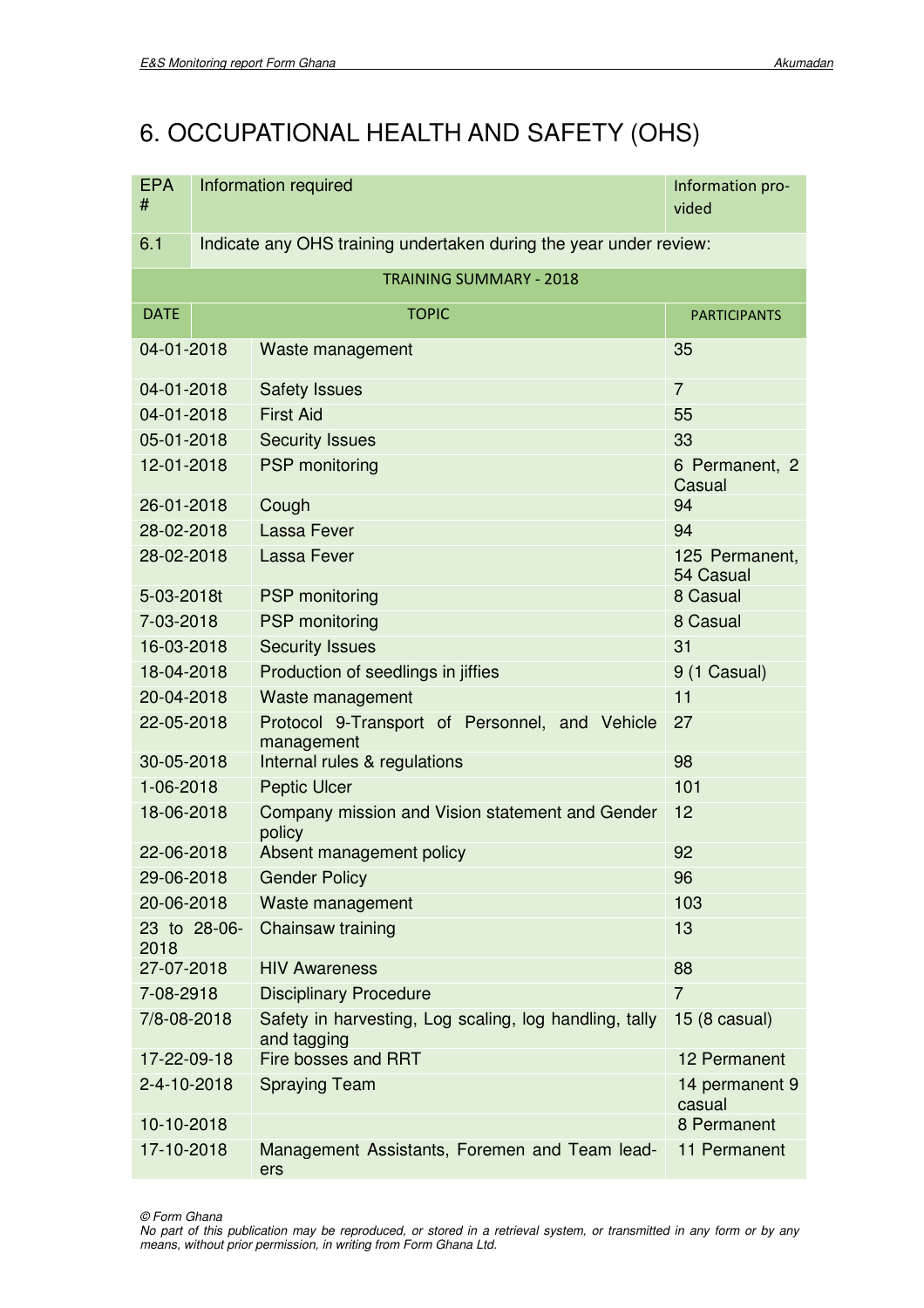| 26-10-2018                              |                          | <b>Workers</b>                                                        |                                                             |                                                                                                              | 98 Permanent                                          |  |
|-----------------------------------------|--------------------------|-----------------------------------------------------------------------|-------------------------------------------------------------|--------------------------------------------------------------------------------------------------------------|-------------------------------------------------------|--|
| 26-10-2018<br><b>Harvesting Workers</b> |                          |                                                                       |                                                             |                                                                                                              | Permanent<br>19<br>16 Casual                          |  |
| 22-11-2018                              |                          | <b>Excel training</b>                                                 |                                                             |                                                                                                              | <b>7Permanent</b>                                     |  |
| 28-29-11-18                             |                          | Forest fire fighting training                                         |                                                             |                                                                                                              | Permanent<br>15<br><b>35 Casuals</b>                  |  |
| 29-11-2018                              |                          | Domestic fire                                                         |                                                             |                                                                                                              | 29Permanent<br>2 Casuals                              |  |
| 12-12-2018                              |                          | Job grading                                                           |                                                             |                                                                                                              | 12 <sup>7</sup><br>Permanent<br>management<br>members |  |
| 6.2                                     | Yes / No:                | Did you undertake medical check-up for staff?                         |                                                             | <b>No</b>                                                                                                    |                                                       |  |
| 6.3                                     |                          | Have you registered staff under any Health In-<br>surance Scheme? Yes |                                                             | of Ghana                                                                                                     | National Health Insurance Scheme                      |  |
|                                         |                          | If yes, name scheme                                                   |                                                             |                                                                                                              |                                                       |  |
|                                         |                          | Do you have the following?                                            |                                                             | Yes 4 pieces                                                                                                 |                                                       |  |
|                                         | Washrooms:               |                                                                       |                                                             |                                                                                                              |                                                       |  |
|                                         |                          | Personal Protective equipment:                                        |                                                             | Yes see protocol P10, personal<br>protection                                                                 |                                                       |  |
|                                         | First aid Kit:           |                                                                       |                                                             | Each team in the field has a first<br>aid kit and a trained first aider. All<br>vehicles have first aid kits |                                                       |  |
|                                         |                          | Fire extinguisher                                                     | Yes, Fire extinguishers are kept at<br>strategic locations. |                                                                                                              |                                                       |  |
| Year                                    |                          |                                                                       | 2018                                                        |                                                                                                              |                                                       |  |
| <b>Workers</b>                          |                          |                                                                       |                                                             | 329                                                                                                          |                                                       |  |
|                                         | <b>Medical attention</b> |                                                                       |                                                             | 1178                                                                                                         |                                                       |  |
| <b>Hospital intervention</b>            |                          |                                                                       | 107                                                         |                                                                                                              |                                                       |  |

During 2018 medical attention was issued 1178times. The most frequent ailment was muscoskeletal pain (212 times). The second most frequent ailment was Cough that occurred 131 times. Stomach ache occurred 79 times. During the year 107 cases were referred to hospital for more detailed diagnosis or further treatment.

| 6.5  | Did you record any accidents during the year? If<br>yes indicate the type(s) of accidents and fre-<br>quency: | No accidents were recorded.                                                                         |
|------|---------------------------------------------------------------------------------------------------------------|-----------------------------------------------------------------------------------------------------|
| 6.6  | What accounted for these accidents?                                                                           |                                                                                                     |
| 6.7  | How were the accidents managed?                                                                               |                                                                                                     |
| 6.10 | Provide a brief on the company's emergency<br>response plan:                                                  | Form Ghana has a protocol which<br>dictates how to act in case of<br>emergency. This is Protocol 08 |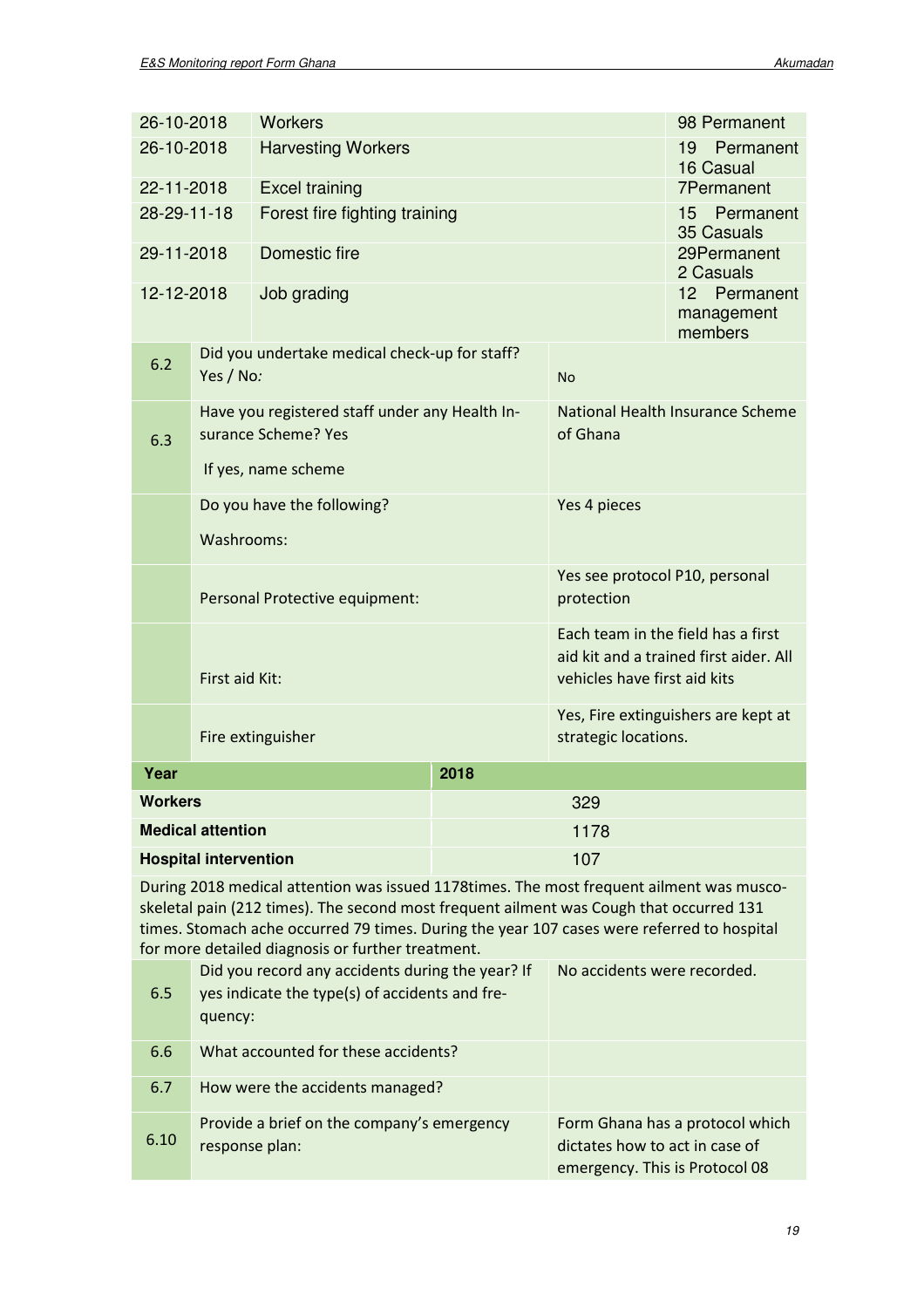|                                    |                 |                                                                         |                                                    | First Aid Procedures & Emergency                                                                                                                                                                                                                                                                                                                             |  |
|------------------------------------|-----------------|-------------------------------------------------------------------------|----------------------------------------------------|--------------------------------------------------------------------------------------------------------------------------------------------------------------------------------------------------------------------------------------------------------------------------------------------------------------------------------------------------------------|--|
|                                    |                 |                                                                         |                                                    | Evacuation.                                                                                                                                                                                                                                                                                                                                                  |  |
| 6.11                               |                 |                                                                         | Provide a brief on community social responsibility |                                                                                                                                                                                                                                                                                                                                                              |  |
| <b>Date</b>                        | <b>Location</b> | <b>Type</b><br>of<br>meet-<br>ing                                       | of<br>people<br>#<br>present                       | <b>Topics (Agenda) discussed</b>                                                                                                                                                                                                                                                                                                                             |  |
| $1 - 2 -$<br>2018                  | Akumadan        | Pro-<br>ject<br>$Af -$<br>fected<br>Peo-<br>ple                         | 5                                                  | Update PAPs on their settlement progress in<br>Kotaa                                                                                                                                                                                                                                                                                                         |  |
| $27 - 2 -$<br>2018                 | Akumadan        | Meet-<br>ing<br>with<br>Pro-<br>ject<br>Af-<br>fected<br>Peo-<br>ple    | 9                                                  | To meet all PAPs and update them on kotaa<br>progress                                                                                                                                                                                                                                                                                                        |  |
| $23 - 7 -$<br>2018                 | Akumadan        | Meet-<br>ing<br>with<br>Pro-<br>ject<br>$Af -$<br>fected<br>Peo-<br>ple | 6                                                  | To meet all PAPs and update them on kotaa<br>progress                                                                                                                                                                                                                                                                                                        |  |
| $24 - 7 -$<br>20148                | Akumadan        | stake-<br>hold-<br>ers<br>meet-<br>ing                                  | 37                                                 | Visit to Akumadan to participate and also of-<br>fers support in offering answers to some perti-<br>nent question fro the communities District<br>Assembly and especiallyintercroppers.                                                                                                                                                                      |  |
| $26 - 10 -$<br>2018                | Kotaa           | Com-<br>muni-<br>ty<br>meet-<br>ing                                     | 19                                                 | To officially hand over a transit quarters to 7<br>households Project affected people from<br>Akumadan . A function was held at kotaa pal-<br>ace for their resettlement . In attendance were<br>the Elders, chief, Queenmother and Communi-<br>ty members.                                                                                                  |  |
| 4th<br>De-<br>cem-<br>ber,<br>2018 | Akumadan        | Stake-<br>holder<br>meet-<br>ing                                        | 34                                                 | Opening remarks and introduction<br>Feedback from last stakeholders' meeting<br><b>Form Ghana News</b><br>The Impact of fire on Form Ghana project<br>The Meaning of Form Ghana stakeholders<br>The Roles of the various stakeholders during<br>the fire season<br>Collaboration between Form Ghana and stake-<br>holders during the fire season<br>Security |  |
| $20 - 12 -$<br>2018                | Offinso         | Hom-<br>mage                                                            | $\mathbf{1}$                                       | Visit to Omanhene of Offinso                                                                                                                                                                                                                                                                                                                                 |  |

© Form Ghana

No part of this publication may be reproduced, or stored in a retrieval system, or transmitted in any form or by any means, without prior permission, in writing from Form Ghana Ltd.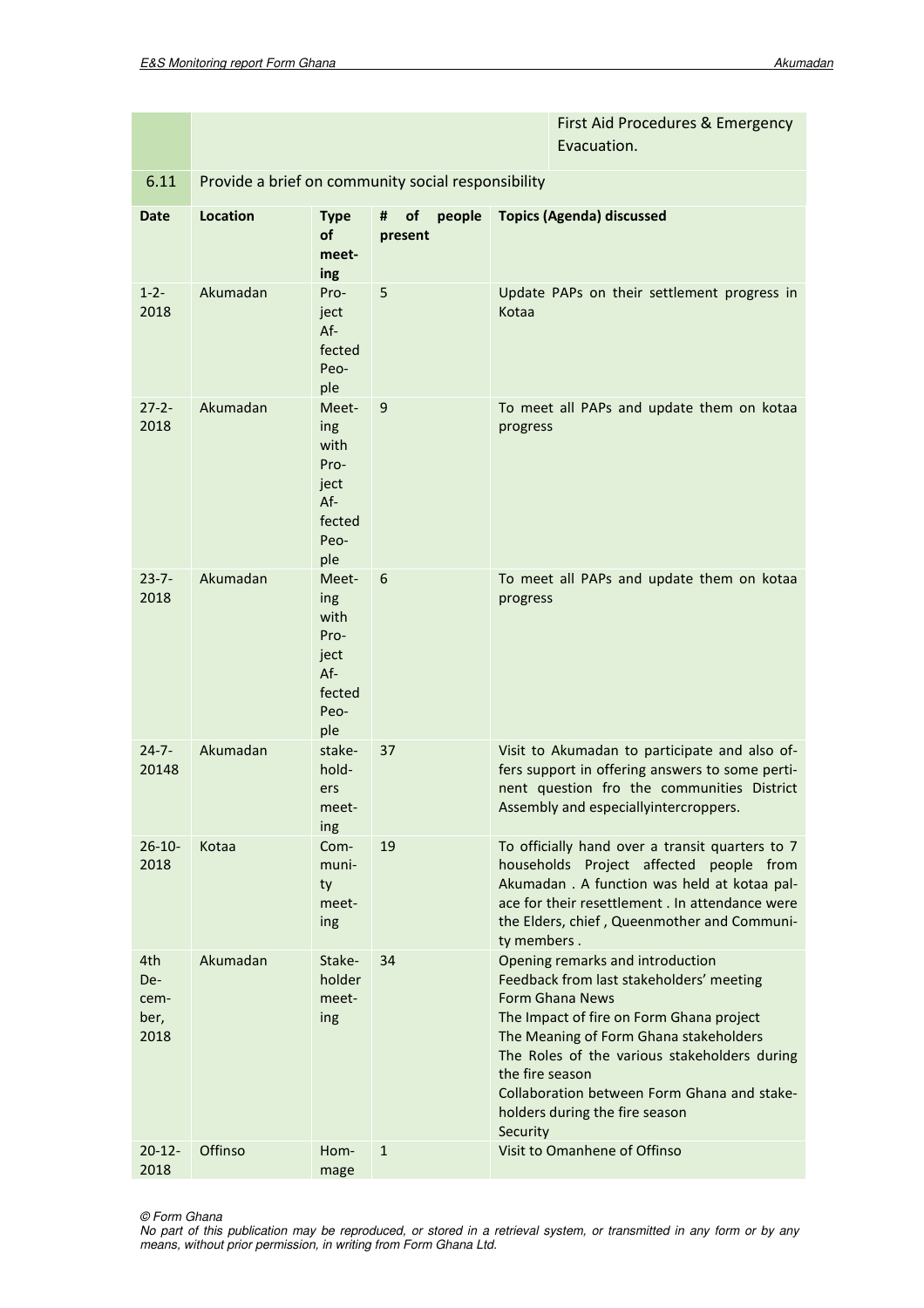|                                                                                           |  | meet- |  |  |  |  |  |
|-------------------------------------------------------------------------------------------|--|-------|--|--|--|--|--|
|                                                                                           |  | ing   |  |  |  |  |  |
| The interaction of Form Ghana with the population and communities is governed by the pro- |  |       |  |  |  |  |  |
| tocols P 06 Stakeholder Engagement Plan, P 07 Grievance Redress Mechanism and the P 28    |  |       |  |  |  |  |  |

Community Development Plan.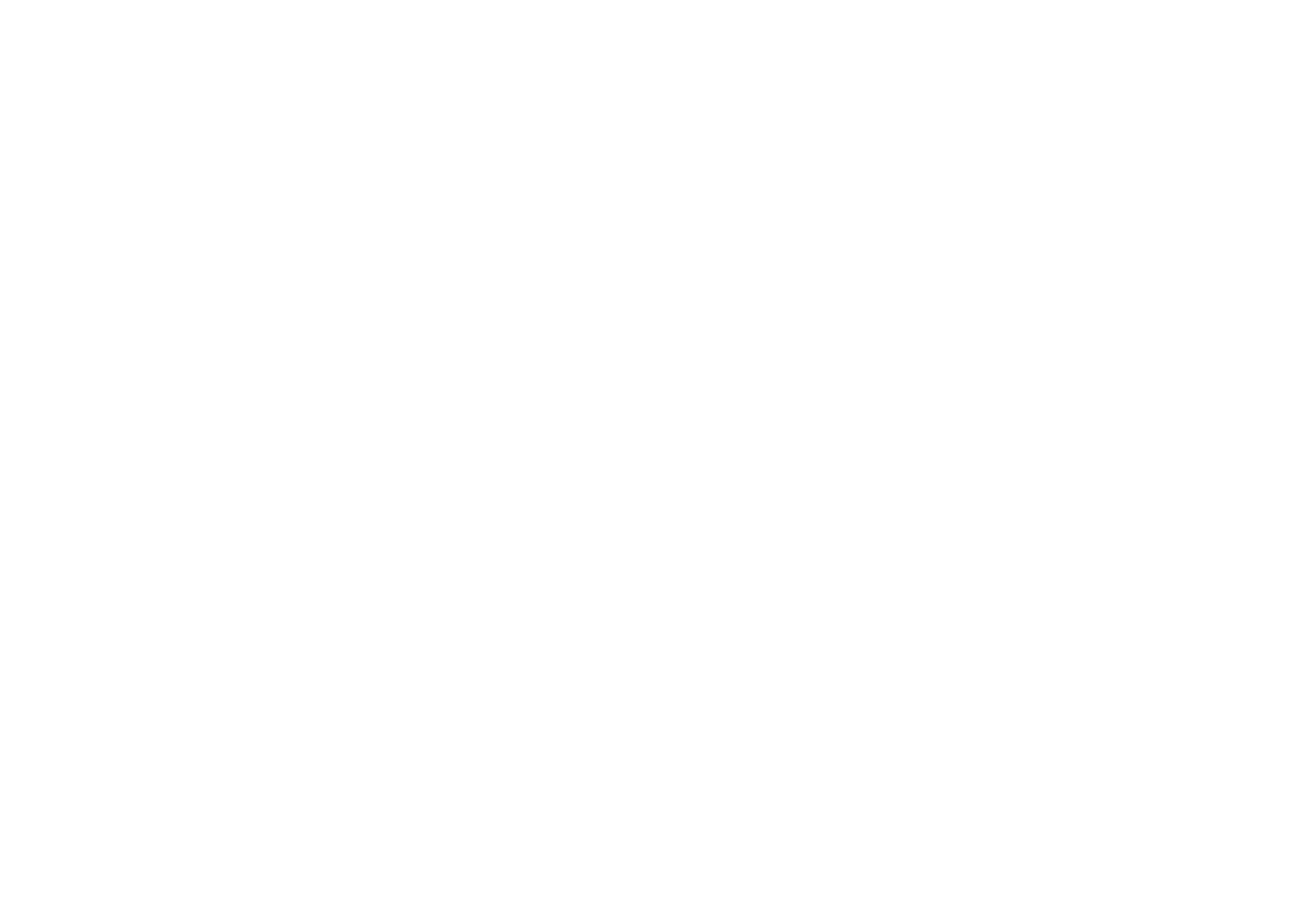# 7. SOCIAL MONITORING

|                        |                            |                                                             | <b>Response from communities</b>                   |                                                       |                                            |                                                                            |                                                            |                                                                                                 |                                           |
|------------------------|----------------------------|-------------------------------------------------------------|----------------------------------------------------|-------------------------------------------------------|--------------------------------------------|----------------------------------------------------------------------------|------------------------------------------------------------|-------------------------------------------------------------------------------------------------|-------------------------------------------|
| No.                    | Questionnaire              | <b>Atrensu</b><br>$(fr)^*$                                  | <b>Nkubem</b><br>$(ofr)$ **                        | Joe-<br>nkwanta<br>$(ofr)$ **                         | Libya<br>$(fr)^*$                          | Amponsakrom<br>$(ofr)$ **                                                  | Sreso/<br>Konkomba(ofr)*                                   | Meta(ofr)*                                                                                      | <b>Nsukuasua</b><br>$($ ofr $)*$          |
|                        | <b>Attendance</b>          | M(10), F(0)                                                 | M(3), F(0)                                         | M(12), F(11)                                          | $M(2)$ , $F(0)$                            | M(19), F(6)                                                                | M(16), F(0)                                                | $M(31)$ , $F(0)$                                                                                | M(16), F(1)                               |
| 1a. Facilities         | <b>Electricity</b>         | none                                                        | none                                               | Present<br>(Hydro-<br>electricity)                    | none                                       | <b>None</b>                                                                | None                                                       | Present<br>(Hydro-<br>electricity)                                                              | None                                      |
|                        | <b>Drinking wa-</b><br>ter | Stream ("Atrensu")                                          | Stream ("Ad-<br>woasika")                          | Stream<br>("Srada",<br>"Brohuma")                     | Stream                                     | Well(1)                                                                    | Stream (Nana<br>Kontua)                                    | <b>Borehole</b><br>$(1)/$ stream                                                                | <b>Stream</b><br>(Nsukuasua)              |
|                        | <b>Church</b><br>/mosque   | Church(1), mosque(1)                                        | Church(none),<br>mosque(none)                      | none                                                  | none                                       | Church(none),<br>mosque(1)                                                 | Church present, (2)<br>mosque present $(1)$                | Church<br>$present(3)$ ,<br>mosque(1)                                                           | Church pre-<br>$sent(1)$ , no<br>mosque   |
| 1c.<br><b>location</b> | <b>Water source</b>        | 200m from village on<br>foot                                | 2km from<br>village on foot                        | 1.5km from<br>village on<br>foot                      | 500m away<br>ones loca-<br>tion by<br>foot | 3.2km by foot<br>from the vil-<br>lage (Am-<br>ponsah krom)                | 500m from village<br>on foot                               | Stream<br>500 <sub>m</sub> from<br>village on<br>foot/bore<br>hole within<br>the com-<br>munity | 200m away<br>from village                 |
|                        | Hospital                   | Akumadan<br>$*10km$<br>*By foot/bicycle /<br>motor tricycle | Asunasa<br>$*5km$<br>*By<br>foot/motor<br>tricycle | Asunasa<br>$*5km$<br>$*$ By<br>foot/motor<br>tricycle | Akumadan<br>$*15km$<br>*By mo-<br>torbike  | <b>Nsunasa</b><br>*6.4km<br>Nkenkansu<br>*14.4km<br>*All by -<br>motorbike | Akumadan<br>$*8km$<br>*By foot/bicycle<br>/ motor tricycle | <b>Nsunasa</b><br>$*2km$ By<br>foot/car/<br>motorbike<br><b>Nkenkansu</b><br>$*20km$            | Akumadan<br>$*12km$<br>*By motor-<br>bike |

#### **Social monitoring report (26th-30th November, 2018)**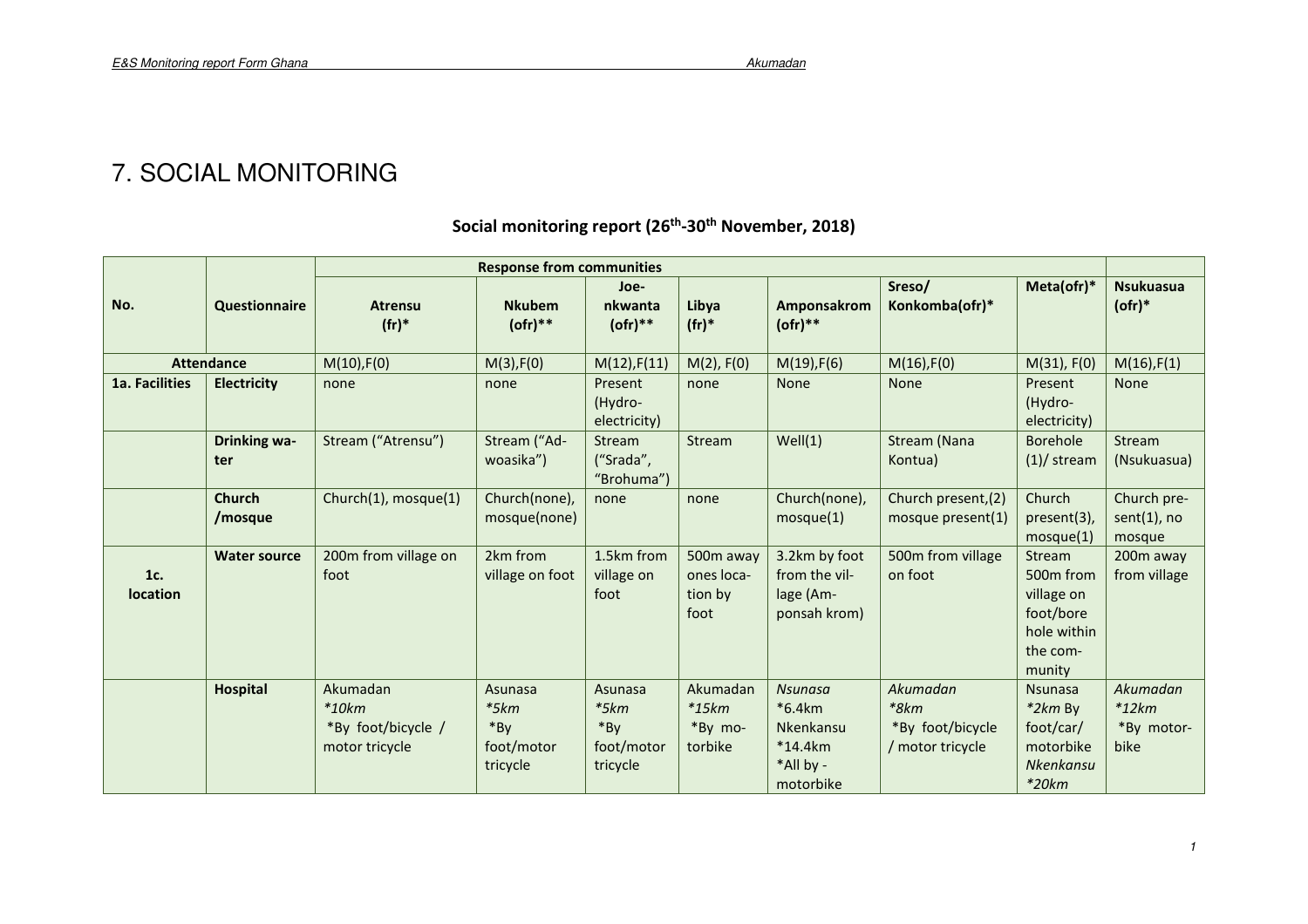| <b>Primary</b><br>school | Sreso(8km)/Akumadan<br>$*10km$<br>*On foot/car                    | Dompoase<br>$*2km$<br>* On<br>foot/bicycle                             | Dompoase<br>$*2km$<br>* On<br>foot/bicycle                                      | Akumadan                        | Meta<br>$*2.4km$<br>*By foot                                                          | Sreso/Akumadan<br>*4km/8km<br>*By foot/bicycle                     | By<br>foot/car/<br>motorbike<br>Within the<br>village/<br>community<br>(Meta) by<br>foot       | Akumadan<br>*12km away<br>*By foot/<br>motorbike<br>Nsukuasua<br>$*250m$<br>*By foot |
|--------------------------|-------------------------------------------------------------------|------------------------------------------------------------------------|---------------------------------------------------------------------------------|---------------------------------|---------------------------------------------------------------------------------------|--------------------------------------------------------------------|------------------------------------------------------------------------------------------------|--------------------------------------------------------------------------------------|
| <b>Secondary</b>         | Akumadan<br>$*10km$<br>*On<br>foot/bicycle/motor<br>tricycle      | Nkoranza<br>$*28km$<br>* by car                                        | Nkoranza<br>$*28km$<br>* by car                                                 | Akumadan                        | Akumadan<br>$*8km$<br>*By car/mini<br>bus Nkoranza<br>$*40km$<br>*By car/ mini<br>bus | Akumadan<br>$*8km$<br>*By foot/bicycle<br>/ motor tricycle         | Akumadan<br>$*8km$<br>$*$ By<br>car/mini<br>bus Nko-<br>ranza<br>*40km<br>*By car/<br>mini bus | Akumadan<br>$*12km$<br>*By foot/<br>bicycle                                          |
| <b>Dirt road</b>         | Atrensu-Akumadan<br>*8km<br>*On<br>foot/bicycle/motor<br>tricycle | Nkubem-<br>Dompoase/<br><b>Nsunasa</b><br>*3km<br>* by<br>foot/bicycle | Joe Nkwa-<br>ta-<br>Dompoase/<br><b>Nsunasa</b><br>*5km<br>* by<br>foot/bicycle | Libya                           | Amponsah<br>krom-Meta<br>1.5km by foot/<br>motorbike                                  | Sreso-Akumadan<br>*8km<br>$*$ On<br>foot/bicycle/motor<br>tricycle | Meta-<br>Amponsah<br>krom<br>1.5km by<br>foot/bicy-<br>cle                                     | Nsukuasua-<br>Akumadan<br>$*12km$<br>*By<br>foot/bicycle/<br>motor tricy-<br>cle     |
| <b>Paved road</b>        | Akumadan-Techiman<br>by car                                       | Nkoranza<br>*28km                                                      | Nkoranza<br>*28km                                                               | Akumadan-<br>Techiman<br>by car | Kobreso<br>$*14.4km$ by<br>motorbike                                                  | Techiman $-$<br>Akumadan-Kumasi<br>highway                         | Kobreso<br>$*14.4km$<br>by motor-<br>bike                                                      | Akumadan<br>$*8km$                                                                   |
| <b>Market</b>            | Akumadan<br>$*10km$<br>* On foot, bicycle or<br>motor tricycle    | Nkoranza<br>*28km by<br>mini bus                                       | <b>Nkoranza</b><br>*28km by<br>mini bus                                         |                                 | Abofour, Nko-<br>ranza on mo-<br>torbike, car/<br>mini bus                            | Akumadan on<br>foot/motor tricycle                                 | Abofour,<br>Nkoranza<br>on motor-<br>bike, mini                                                | Akumadan<br>$*12km$<br>By motor-<br>bike                                             |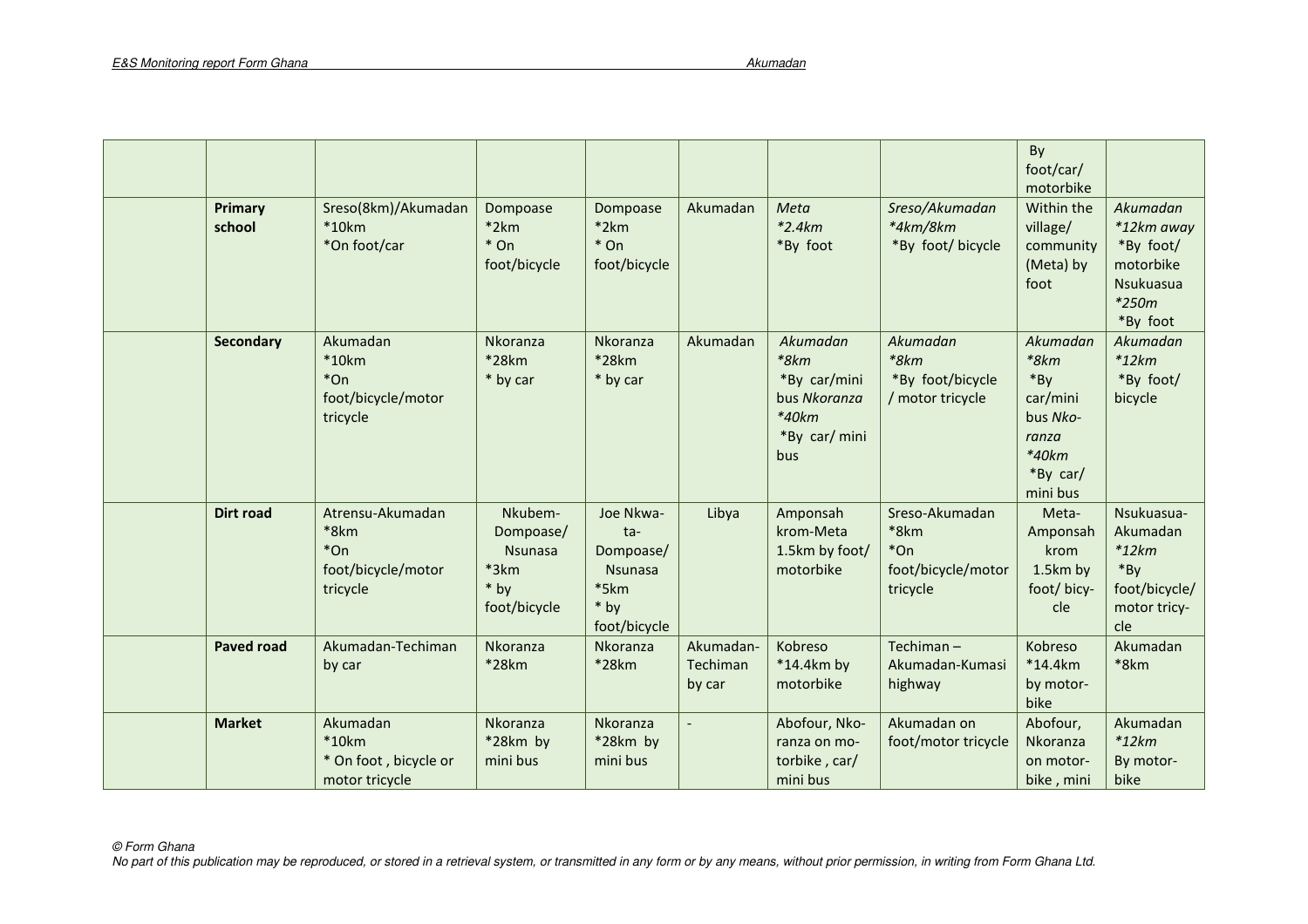|  |  |  |  | bus |  |
|--|--|--|--|-----|--|
|  |  |  |  |     |  |

#### **2 a. Impact of project on communities**

| <b>Community</b>             | <b>Positive impacts</b>                                                                                                                | <b>Concerns</b>                                                                                              |
|------------------------------|----------------------------------------------------------------------------------------------------------------------------------------|--------------------------------------------------------------------------------------------------------------|
| Atrensu (fr)*                | Collection of waste from thinning and pruning as yam stakes<br>and roofing their thatch houses                                         | No concern raised                                                                                            |
| Nkubem (ofr)**               | Employment opportunities (casual/contract workers) village<br>members<br>Assistance during land preparation in burning their farmlands | Recruiting members from the community to be part of the<br>fire teams (Rapid Response Team and Support Team) |
| Joe-Nkwanta<br>$($ ofr $)**$ | Employment opportunities (casual/contract workers) village<br>members<br>Assistance during land preparation in burning their farmlands | Recruiting members from the community to be part of the<br>fire teams (Rapid Response Team and Support Team) |
| Libya $(fr)^*$               | Collection of waste from thinning and pruning as firewood                                                                              | No concern raised as they are preparing to resettle else-<br>where in Berekum                                |
| Amponsakrom<br>$(ofr)$ **    | Employment opportunities for community members<br>Firewood collection from the plantation                                              | No concern raised                                                                                            |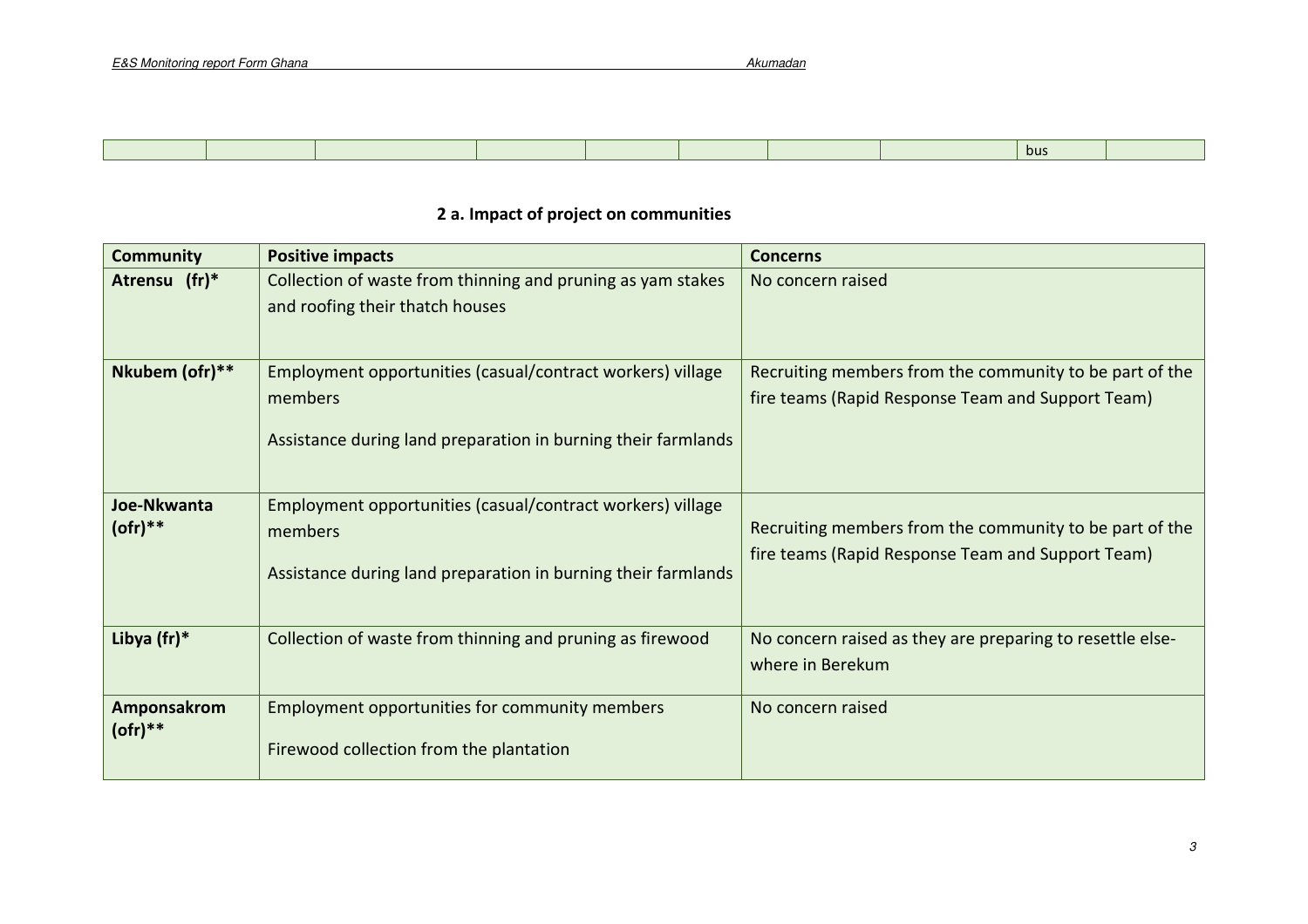|                            | Assistance to burn their farmlands during land prepa-<br>ration                                                                                                            |                                                                                                                            |
|----------------------------|----------------------------------------------------------------------------------------------------------------------------------------------------------------------------|----------------------------------------------------------------------------------------------------------------------------|
| Sreso/Konkomba<br>$(ofr)*$ | Now have good motorable road to transport food crops and<br>other stuff to market<br>Some of their inhabitants are employed by the company as<br>mentioned by some members | No concern raised                                                                                                          |
| Meta (ofr)*                | Source of Employment for youth in the community<br>Collection of waste from thinning and pruning as yam stakes,<br>firewood and roofing their thatch houses                | They asked that at least some of the community members<br>be recruited as part of the Fire teams (RRT and support<br>team) |
| Nsukuasua (ofr)*           | Collection of waste from thinning and pruning as firewood<br>and yam stakes<br>Assistance to burn their farmlands during land preparation                                  | They had no major concern                                                                                                  |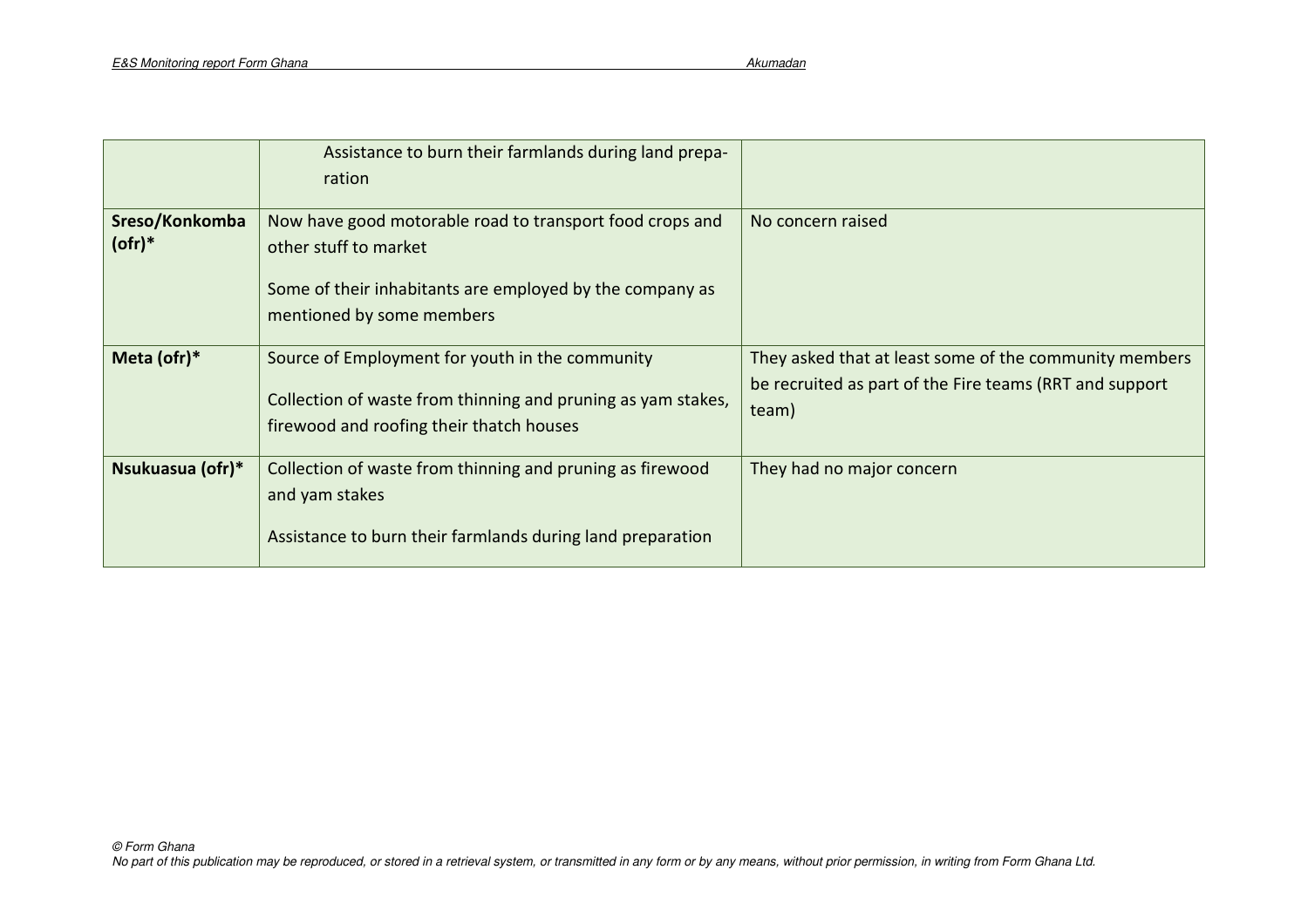#### **b. Communication with Project Company**

| <b>Community</b>           | <b>Company accessibil-</b><br>ity                                                                                                                                        | <b>Information transfer</b>                                                                                    |
|----------------------------|--------------------------------------------------------------------------------------------------------------------------------------------------------------------------|----------------------------------------------------------------------------------------------------------------|
| $(fr)^*$<br><b>Atrensu</b> | Access they have<br>with the company<br>has improved and<br>they appreciate that.                                                                                        | Through personal interac-<br>tion/communication                                                                |
| Nkubem (ofr)**             | The doors of the<br>company is always<br>open to them as<br>mentioned by most<br>members                                                                                 | Through personal interaction<br>and group discussion                                                           |
| Joe-nkwanta (ofr)**        | Access to company is<br>good. The doors of<br>the company are<br>always open to them                                                                                     | Information transfer through<br>group discussion has been the<br>channel                                       |
| Libya (fr)*                | They have good ac-<br>cess to the company                                                                                                                                | Through personal interac-<br>tion/through FORM Ghana se-<br>curity personnel                                   |
| Amponsakrom (ofr)**        | Relationship with the<br>company is very<br>good                                                                                                                         | Through personal/group inter-<br>actions and stakeholder meet-<br>ings                                         |
| Sreso/Konkomba(ofr)*       | Have good relation-<br>ship with the com-<br>pany and have good<br>access to the com-<br>pany, interaction<br>with the company<br>has improved and<br>they are satisfied | Through personal interac-<br>tion/communication with staffs<br>of the company/Through<br>stakeholders meetings |
| Meta(ofr)*                 | Accessibility to the<br>company is very<br>good                                                                                                                          | Through personal interac-<br>tions/stakeholder meetings                                                        |
| Nsukuasua (ofr)*           | Accessibility to the<br>company has im-<br>proved                                                                                                                        | Through group discus-<br>sions/stakeholder meetings/<br>FORM Ghana security person-<br>nel                     |

\*Ofr- Outside Forest Reserve

\*\*fr- Inside forest reserve (Asubima & Afrensu Brohuma Forest Reserves)

M - Male

F - Female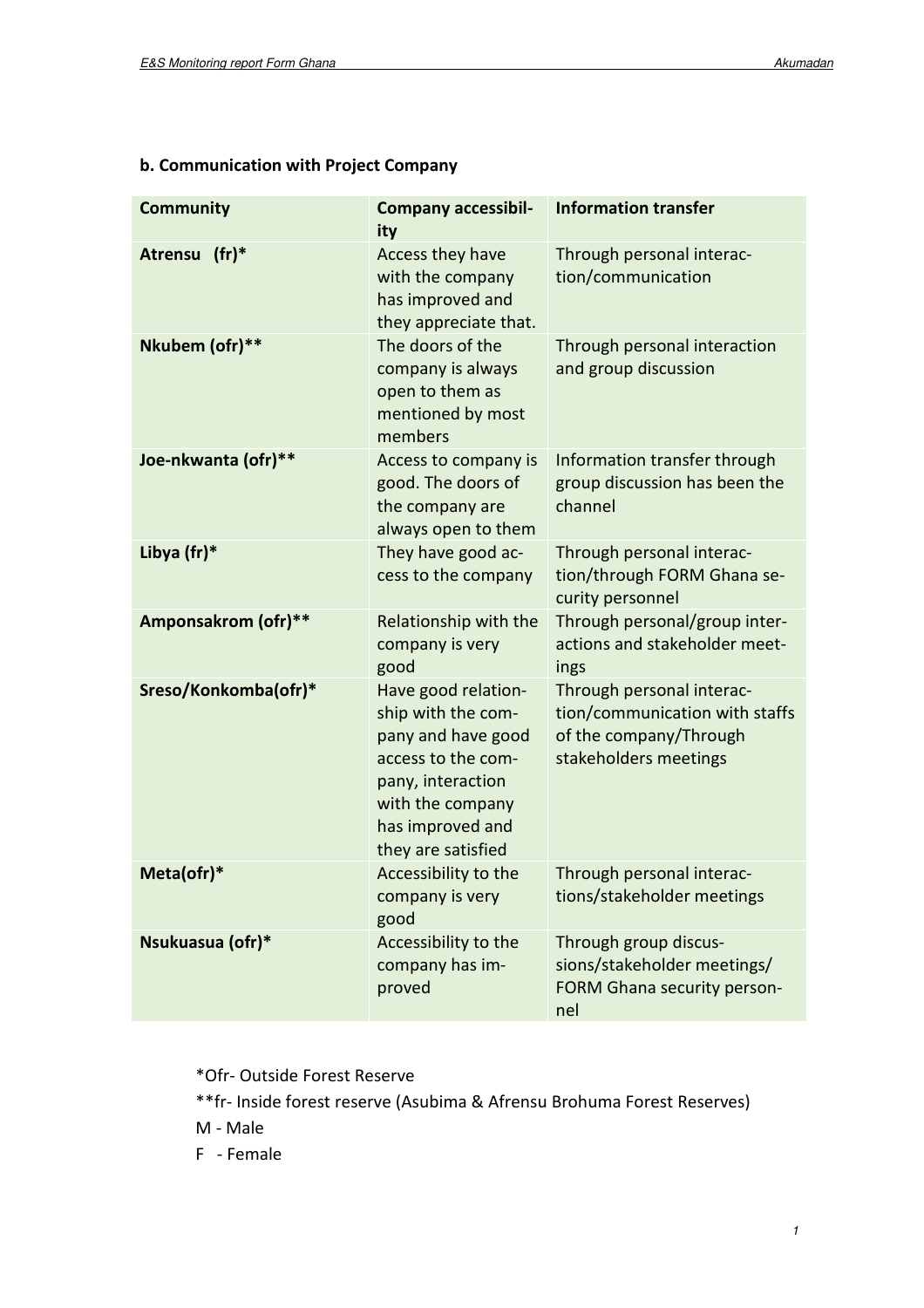## 8. ENVIRONMENTAL MONITORING

### 8.1 Water Quality Monitoring Data (complete the table below) if applicable. Provide coordinates of sampling points.

Document and justify any change in water quality monitoring points and parameters (OS4)

No change

Report on water quality (OS4)

Water quality has not changed significantly (see 8.3)

Report on quantity of water consumption, bore hole water quality and height of water table (Ghana Water Resource Authority)

### 8.2 Boreholes and pumps Akumadan and Berekum

| Pump ID           | Location                              | Capacity | Total<br>volume<br>2018<br>pumped<br>(m3) | <b>Action time</b> |
|-------------------|---------------------------------------|----------|-------------------------------------------|--------------------|
| <b>Ground FOS</b> | <b>Site Berekum</b>                   | 2Hp      | 5,246                                     | Daily              |
| <b>Ground FOS</b> | <b>BII Berekum</b>                    | 1 Hps    | 656                                       | <b>Daily</b>       |
| <b>Ground FOS</b> | <b>B46 Berekum</b>                    | $1.5$ Hp | 1,132                                     | <b>Daily</b>       |
| <b>Ground FOS</b> | A24 Berekum                           |          | 889                                       |                    |
| <b>Xtra</b>       | <b>Site</b><br>Akumadan               | 2Hp      | 2,654                                     | <b>Daily</b>       |
| Saer              | irrigation<br><b>Site</b><br>Akumadan | 30Hp     | 10,789                                    | <b>Daily</b>       |

Table 1: Pumps and volume taken up

Water quality analysis has been done for Akumadan and Berekum on sites and within the plantations. The water pumped is not only for irrigation and fire control but also for domestic purposes. All boreholes have been treated. Analysis of the water from the borehole at Akumadan site is provided below:

Table 2: Physico-chemical and microbiological analysis test results (Akumadan site)

| Parameter | Method | Detection limits | Reference value | <b>Results</b> |  |  |  |
|-----------|--------|------------------|-----------------|----------------|--|--|--|
|           |        | ' units          |                 | Akumadan Site  |  |  |  |
|           |        |                  |                 | borehole       |  |  |  |
|           |        |                  |                 |                |  |  |  |

© Form Ghana

No part of this publication may be reproduced, or stored in a retrieval system, or transmitted in any form or by any means, without prior permission, in writing from Form Ghana Ltd.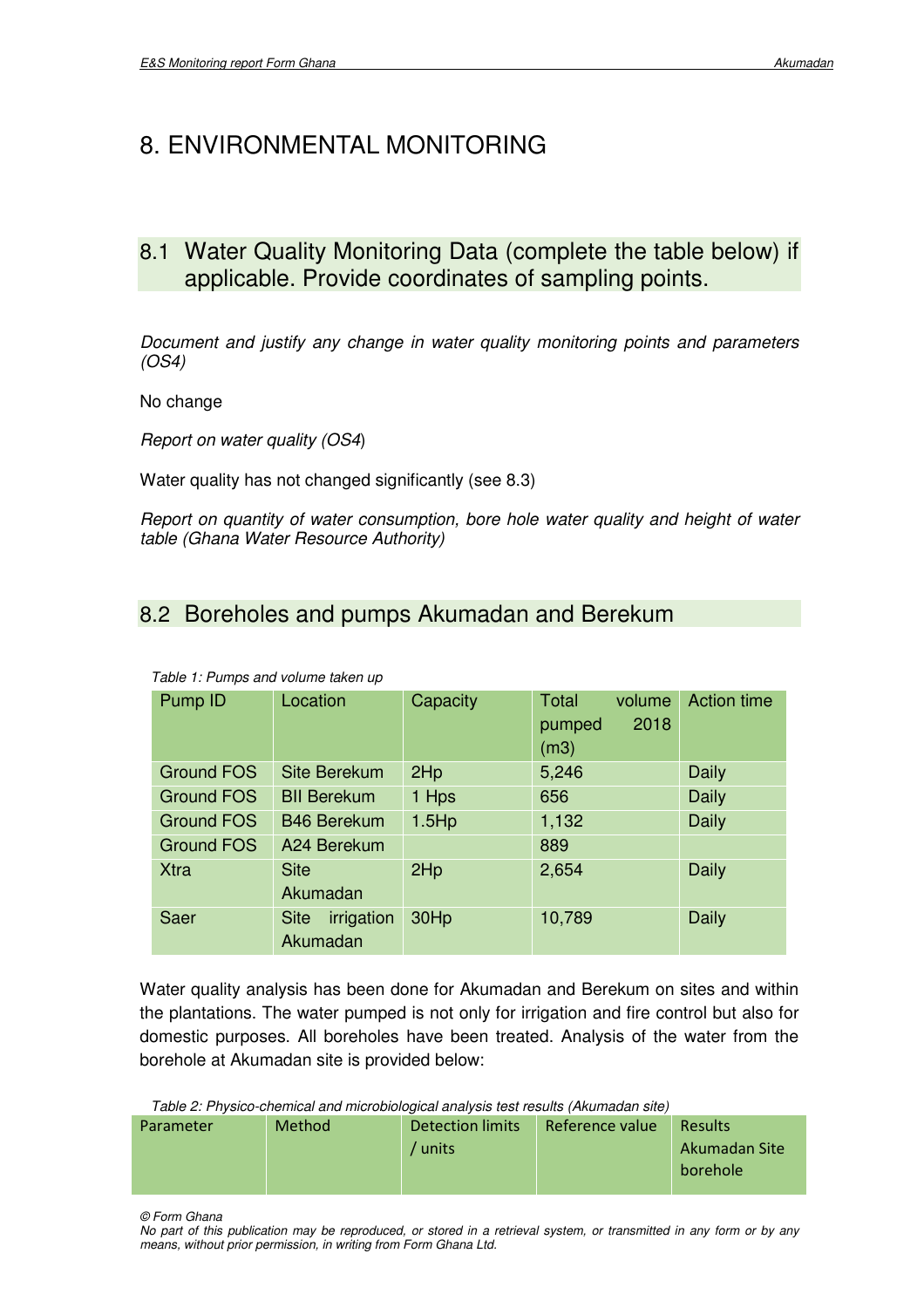| Parameter                        | Method            | <b>Detection limits</b><br>/ units | Reference value | <b>Results</b><br>Akumadan Site<br>borehole |
|----------------------------------|-------------------|------------------------------------|-----------------|---------------------------------------------|
| pH                               | Electrometric     |                                    | $6.5 - 8.5$     | 6.5                                         |
| Conductivity                     | Electrometric     | Cm                                 |                 | 38.0                                        |
| <b>Total Dissolved</b><br>solids | Electrometric     | ppm                                | 1000            | 19.0                                        |
| Turbidity                        | Nephelometric     | <b>FTU</b>                         | 5               | 3.02                                        |
| Colour                           | Platinum_cobalt   | Pt. Co                             | $0_{15}$        | 6.0                                         |
| Ammonia_(Ni-<br>trogen)          | <b>Nessier</b>    | $0.0$ 2.50ppm                      | 1.5             | 0.0239                                      |
| Iron                             | FerroVer          | $0.0$ 3.00ppm                      | 0.3             | 0.024                                       |
| <b>Faecal coliform</b>           | Multiple tube     | MPN In-<br>dex/100mL               | 0.0             | 3.0                                         |
| <b>Total Viable</b><br>Count     | Total plate count | <b>CFU</b>                         | $0_3$           | 10.0                                        |

**Remarks**: The source water sample as submitted to the laboratory does satisfy the required Standard for its parameters except Ph and Microbia . It is recommended for treatment before domestic use. Treatment has been done to correct water parameter effects .

The cause of the low pH and high microbe count is thought to be due to an influx of ground water with low pH and relatively high microbe count.

## 8.3 AKUMANDAN PLANTATION STREAMS

| Table 3: Physico-chemical and microbiological analysis test results (Stream 1 Akumadan site) |  |  |
|----------------------------------------------------------------------------------------------|--|--|
|                                                                                              |  |  |

| Parameter                        | Method        | Detection limits<br>$/$ units | Reference val-<br><b>ue</b> | <b>Results</b><br>Akumadan<br>plantation<br>stream 1<br>(see<br>map) |
|----------------------------------|---------------|-------------------------------|-----------------------------|----------------------------------------------------------------------|
| Ph                               | Electrometric |                               | $6.5 - 8.5$                 | 6.59                                                                 |
| Conductivity                     | Electrometric | Cm                            |                             | 48.0                                                                 |
| <b>Total Dissolved</b><br>solids | Electrometric | ppm                           | 1000                        | 24.0                                                                 |
| Turbidity                        | Nephelometric | <b>FTU</b>                    | 5                           | 4.62                                                                 |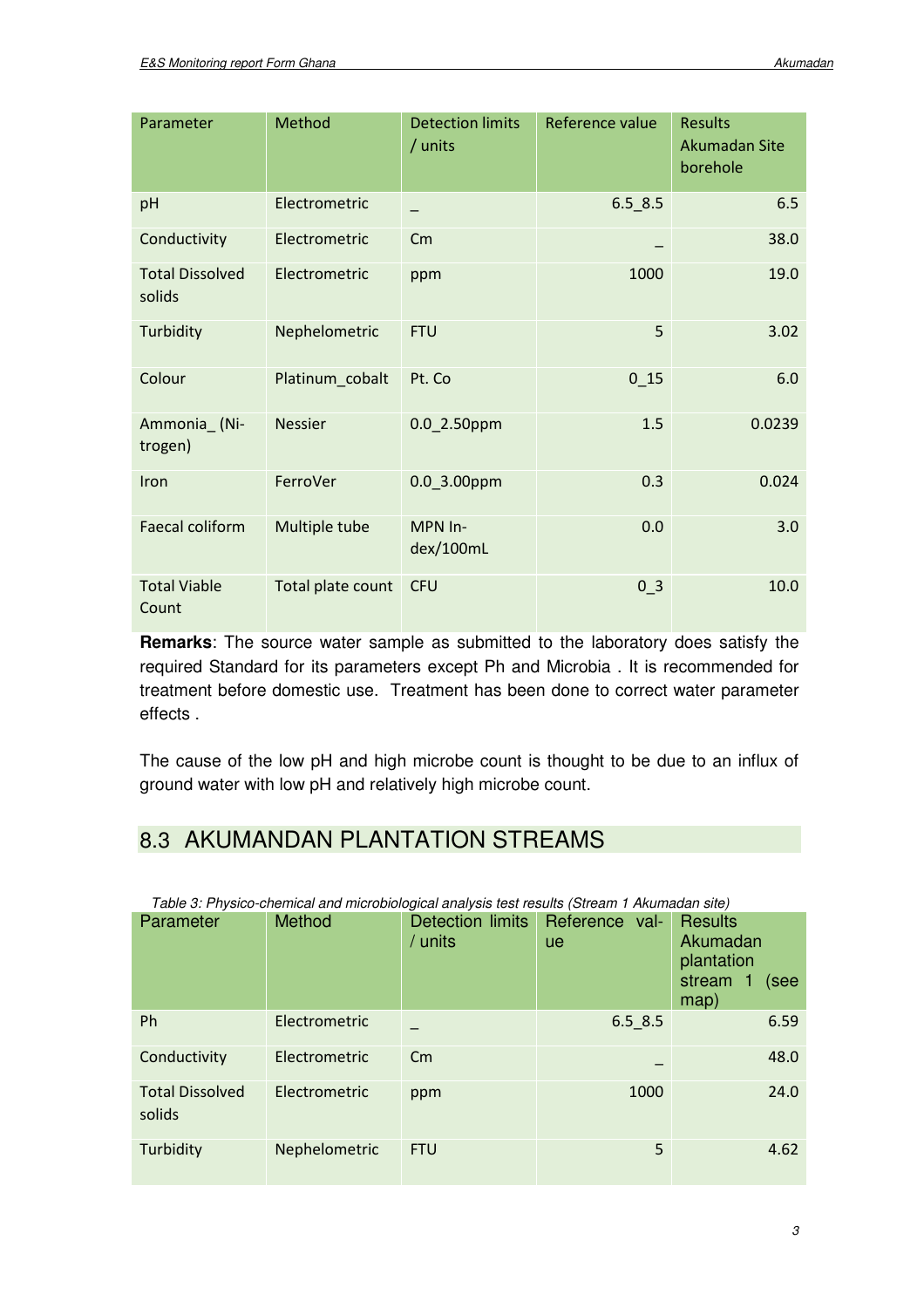| Parameter                    | Method            | <b>Detection limits</b><br>$/$ units | Reference val-<br><b>ue</b> | <b>Results</b><br>Akumadan<br>plantation<br>stream<br>$\mathbf{1}$<br>(see<br>map) |
|------------------------------|-------------------|--------------------------------------|-----------------------------|------------------------------------------------------------------------------------|
| Colour                       | Platinum cobalt   | Pt. Co                               | 015                         | 20.0                                                                               |
| Ammonia_(Ni-<br>trogen)      | <b>Nessier</b>    | 0.0 2.50ppm                          | 1.5                         | 0.259                                                                              |
| Iron                         | FerroVer          | 0.0 3.00ppm                          | 0.3                         | 0.24                                                                               |
| <b>Faecal coliform</b>       | Multiple tube     | MPN In-<br>dex/100mL                 | 0.0                         | 20.0                                                                               |
| <b>Total Viable</b><br>Count | Total plate count | <b>CFU</b>                           | $0-3$                       | 60.0                                                                               |

**Remarks** :The source water sample as submitted to the laboratory does satisfy the required Standard for its chemical parameters except the Microbia and is recommended for treatment before domestic use. As it is a stream no treatment is foreseen. The reason that Microbes is higher than for consumption is that the stream passes through agricultural land and can receive feacal coliform from all the areas it passes through before entering the plantation.

| Parameter                        | Method          | <b>Detection limits</b><br>/ units | Reference val-<br><b>ue</b> | <b>Results</b><br>Akumadan<br>plantation<br>stream 2 (see<br>map) |
|----------------------------------|-----------------|------------------------------------|-----------------------------|-------------------------------------------------------------------|
| pH                               | Electrometric   |                                    | $6.5 - 8.5$                 | 6.52                                                              |
| Conductivity                     | Electrometric   | Cm                                 |                             | 67.0                                                              |
| <b>Total Dissolved</b><br>solids | Electrometric   | ppm                                | 1000                        | 33.0                                                              |
| Turbidity                        | Nephelometric   | <b>FTU</b>                         | 5                           | 7.49                                                              |
| Colour                           | Platinum_cobalt | Pt. Co                             | $0_15$                      | 30.0                                                              |
| Ammonia_(Ni-<br>trogen)          | <b>Nessier</b>  | $0.0$ 2.50ppm                      | 1.5                         | 0.157                                                             |
| Iron                             | FerroVer        | $0.0$ 3.00ppm                      | 0.3                         | 0.311                                                             |
| <b>Faecal coliform</b>           | Multiple tube   | MPN In-<br>dex/100mL               | 0.0                         | 24.0                                                              |

Table 4: Physico-chemical and microbiological analysis test results (Stream 2 Akumadan site)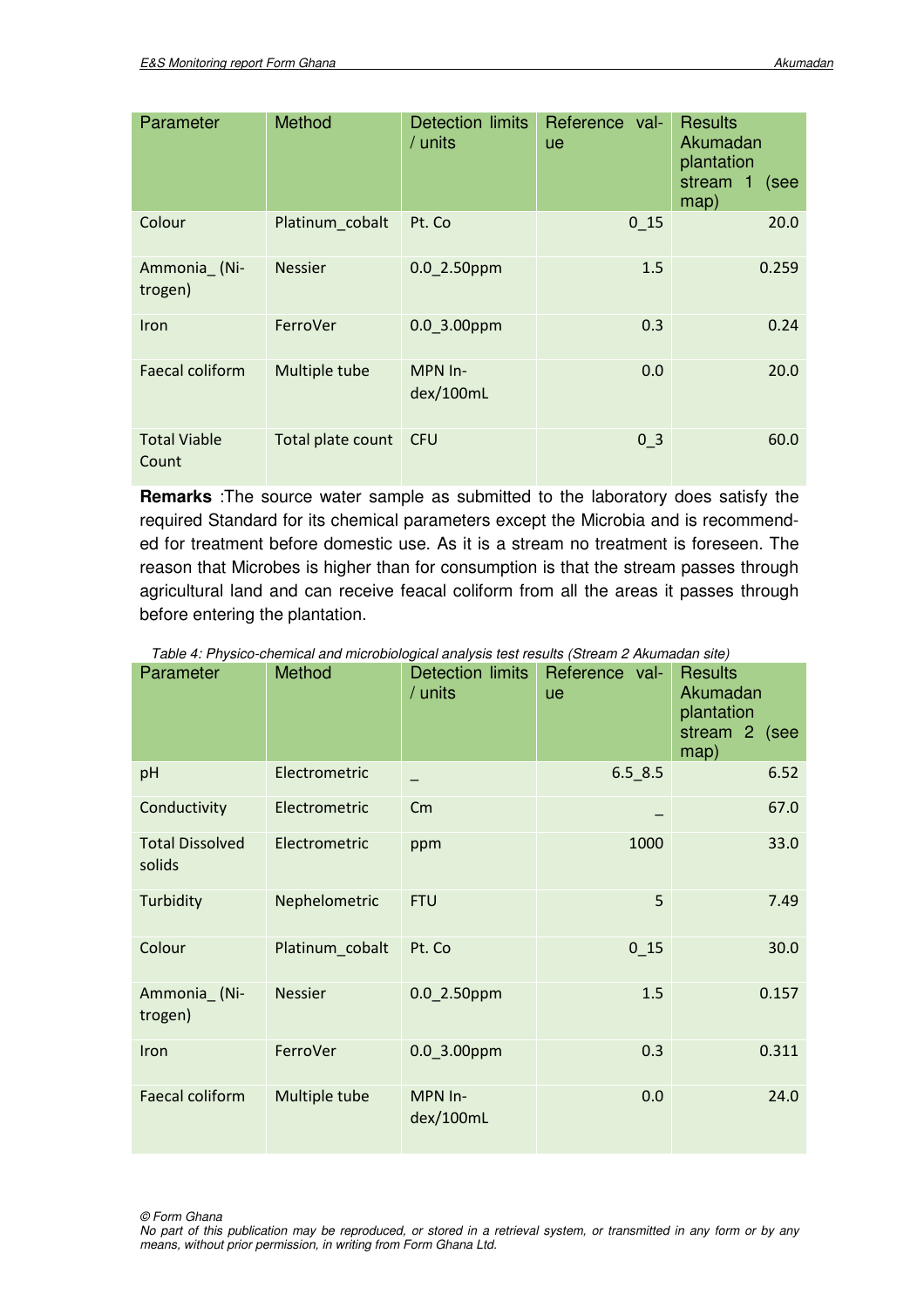| Parameter                    | Method                | $/$ units | Detection limits Reference val-<br>ue | Results<br>Akumadan<br>plantation<br>stream 2 (see<br>map) |
|------------------------------|-----------------------|-----------|---------------------------------------|------------------------------------------------------------|
| <b>Total Viable</b><br>Count | Total plate count CFU |           | 0 <sub>3</sub>                        | 70.0                                                       |

**Remarks:** The source water sample as submitted to the laboratory does satisfy the required Standard for its Chemical parameters but except the Microbia and is recommended for treatment before domestic use. As it is a stream no treatment is foreseen. The reason that Microbes is higher than for consumption is that the stream passes through agricultural land and can receive feacal coliform from all the areas it passes through before entering the plantation.



Figure 1: Points for the water monitoring in the Akumadan plantations

| <b>Location</b>  | х      | Y      | Alternative names /<br>coordinates | <b>Location description</b>    |  |  |  |
|------------------|--------|--------|------------------------------------|--------------------------------|--|--|--|
| Afrenso brohuma  |        |        |                                    |                                |  |  |  |
| AFR <sub>1</sub> | 625116 | 817424 |                                    | Stream enters the plantation   |  |  |  |
|                  |        |        |                                    | Stream enters the plantation   |  |  |  |
| AFR <sub>2</sub> | 627535 | 816260 |                                    | - originates in the plantation |  |  |  |
| AFR <sub>3</sub> | 628004 | 816094 | In February 2015:                  | Stream enters the plantation   |  |  |  |

Table 5: Locations of the water monitoring points in the Akumadan plantations.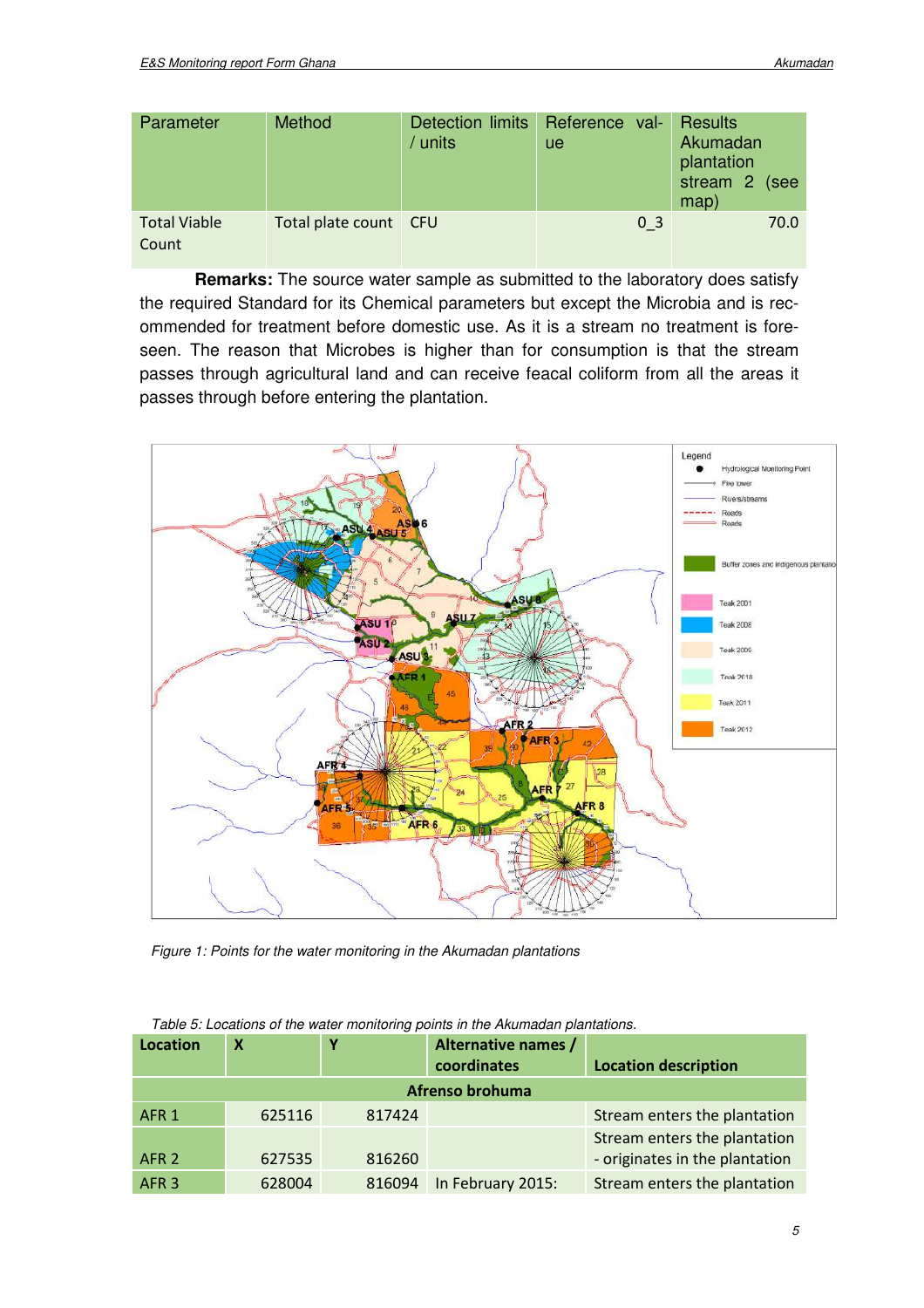| <b>Location</b>  | $\boldsymbol{\mathsf{x}}$ | Ÿ      | Alternative names / |                              |
|------------------|---------------------------|--------|---------------------|------------------------------|
|                  |                           |        | coordinates         | <b>Location description</b>  |
|                  |                           |        | 30 N 628028         |                              |
|                  |                           |        | 816132              |                              |
| AFR <sub>4</sub> | 624425                    | 815279 |                     | Stream enters the plantation |
| AFR <sub>5</sub> | 623488                    | 814675 |                     | Stream enters the plantation |
| AFR <sub>6</sub> | 625344                    | 814573 |                     | Stream in the plantation     |
| AFR <sub>7</sub> | 628410                    | 814791 |                     | Stream in the plantation     |
| AFR <sub>8</sub> | 629187                    | 814456 |                     | Stream exits the plantation  |
|                  |                           |        | Asubima             |                              |
| ASU <sub>1</sub> | 624356                    | 818529 | 64ha N              | Stream enters the plantation |
| ASU <sub>2</sub> | 624358                    | 818265 | 64ha S              | Stream enters the plantation |
| ASU <sub>3</sub> | 625120                    | 817838 |                     | Stream enters the plantation |
|                  |                           |        |                     | Stream in the plantation -   |
| ASU <sub>4</sub> | 623903                    | 820484 | Natural bridge      | originates in the plantation |
|                  |                           |        |                     | Stream in the plantation -   |
| ASU <sub>5</sub> | 624689                    | 820532 | Block 20            | originates in the plantation |
|                  |                           |        |                     | Stream enters the plantation |
| ASU <sub>6</sub> | 625643                    | 820795 |                     | - partly through plantation  |
| ASU <sub>7</sub> | 626478                    | 818618 |                     | Stream in the plantation     |
| ASU <sub>8</sub> | 627657                    | 819015 |                     | Stream exits the plantation  |
|                  |                           |        |                     |                              |

#### Table 6: Ordinary water monitoring results of February 2018

| <b>Location</b>        | pH   | <b>Conductivity in ppm</b> Temp (Celcius) |                | <b>Turbidity (cm)</b> |  |  |  |
|------------------------|------|-------------------------------------------|----------------|-----------------------|--|--|--|
| <b>Afrensu Brohuma</b> |      |                                           |                |                       |  |  |  |
| $\mathbf{1}$           |      |                                           |                | Water dried up        |  |  |  |
| $\overline{2}$         |      |                                           |                | Water dried up        |  |  |  |
| 3                      |      |                                           |                | Water dried up        |  |  |  |
| $\overline{a}$         | 7.31 | 40.43                                     | 25.83          | 44.17                 |  |  |  |
| 5                      | 6.47 | 41.86                                     | 24.44          | 85.43                 |  |  |  |
| $\boldsymbol{6}$       | 6.47 | 41.86                                     | 24.44          | 85.43                 |  |  |  |
| $\overline{7}$         | 6.47 | 41.86                                     | 24.44          | 85.43                 |  |  |  |
| 8                      | 6.47 | 41.86                                     | 24.44          | 85.43                 |  |  |  |
|                        |      |                                           | <b>Asubima</b> |                       |  |  |  |
| $\mathbf{1}$           | 6.47 | 41.86                                     | 24.44          | 85.43                 |  |  |  |
| $\overline{2}$         | 6.20 | 61.29                                     | 24.29          | 46.23                 |  |  |  |
| 3                      | 6.29 | 45.57                                     | 26.26          | 51.91                 |  |  |  |
| $\overline{a}$         | 7.31 | 40.43                                     | 25.83          | 44.17                 |  |  |  |
| 5                      | 6.47 | 41.86                                     | 24.44          | 85.43                 |  |  |  |
| 6                      | 6.47 | 41.86                                     | 24.44          | 85.43                 |  |  |  |
| 7                      | 6.47 | 41.86                                     | 24.44          | 85.43                 |  |  |  |

© Form Ghana

No part of this publication may be reproduced, or stored in a retrieval system, or transmitted in any form or by any means, without prior permission, in writing from Form Ghana Ltd.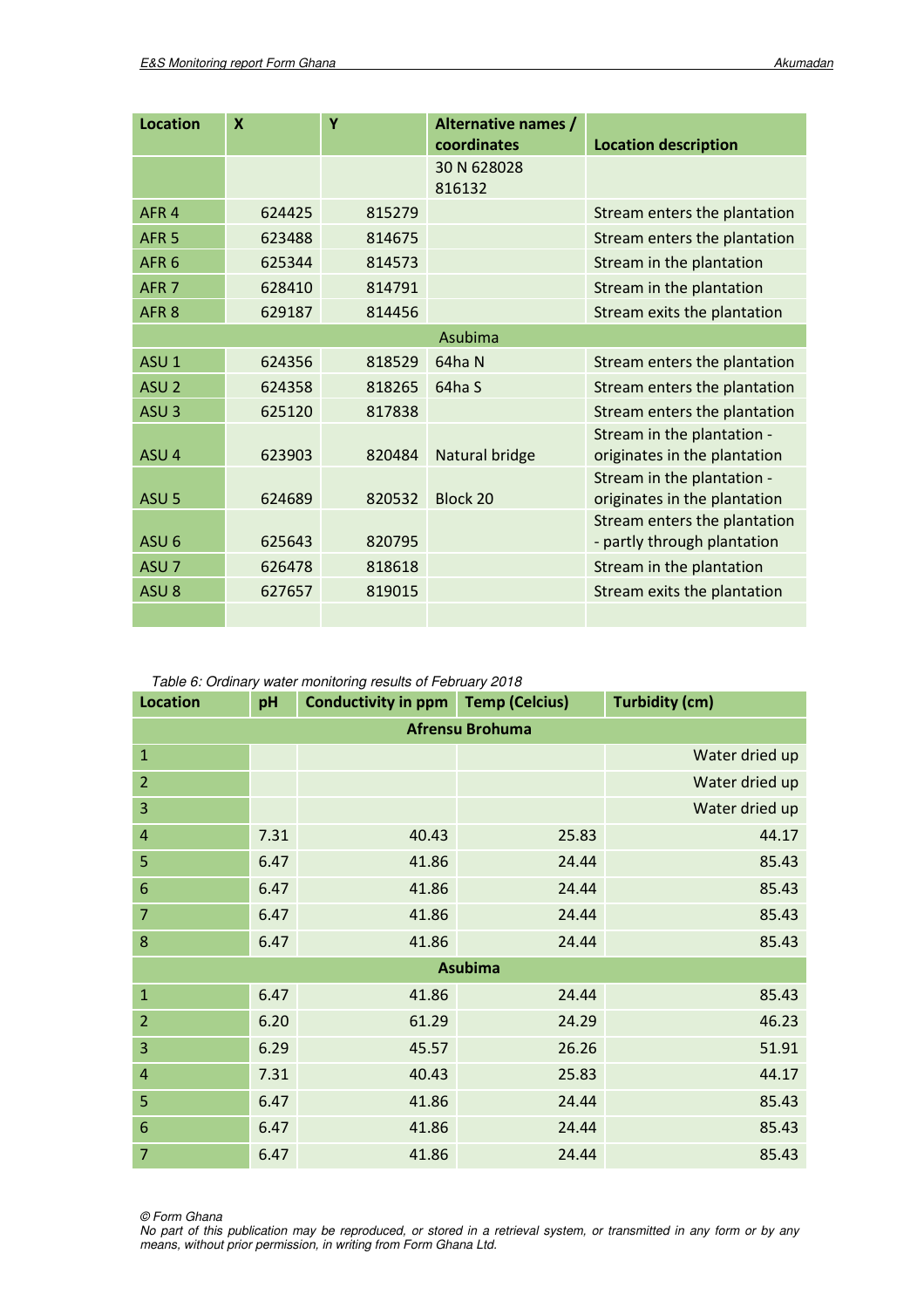| <b>Location</b>                                        | pH   |     | <b>Conductivity in ppm</b> |      | <b>Temp (Celcius)</b> |      | <b>Turbidity (cm)</b> |
|--------------------------------------------------------|------|-----|----------------------------|------|-----------------------|------|-----------------------|
| 8                                                      | 6.47 |     | 41.86                      |      | 24.44                 |      | 85.43                 |
| Table 7: Ordinary water monitoring results of May 2018 |      |     |                            |      |                       |      |                       |
| <b>Location</b>                                        | pH   |     | <b>Conductivity in ppm</b> |      | Temp (Celcius)        |      | Turbidity (cm)        |
| <b>Afrensu Brohuma</b>                                 |      |     |                            |      |                       |      |                       |
| $\mathbf{1}$                                           |      |     |                            |      |                       |      | Water dried up        |
| $\overline{2}$                                         |      |     |                            |      |                       |      | Water dried up        |
| 3                                                      |      |     |                            |      |                       |      | Water dried up        |
| $\overline{4}$                                         |      | 7.1 |                            | 40.0 |                       | 24.3 | 65.1                  |
| 5                                                      |      | 7.0 |                            | 58.1 |                       | 24.3 | 83.3                  |
| 6                                                      |      | 6.9 |                            | 51.4 |                       | 24.3 | 79.6                  |
| $\overline{7}$                                         |      | 6.7 |                            | 46.7 |                       | 24.6 | 49.6                  |
| 8                                                      |      | 6.8 |                            | 46.3 |                       | 24.6 | 54.1                  |
| <b>Asubima</b>                                         |      |     |                            |      |                       |      |                       |
| $\mathbf{1}$                                           |      | 7.0 |                            | 41.7 |                       | 24.9 | 47.7                  |
| $\overline{2}$                                         |      | 7.0 |                            | 42.7 |                       | 26.0 | 27.2                  |
| 3                                                      |      | 6.9 |                            | 50.3 |                       | 26.3 | 63.9                  |
| $\overline{4}$                                         |      | 6.3 |                            | 36.7 |                       | 25.2 | 64.0                  |
| 5                                                      |      | 6.5 |                            | 40.4 |                       | 25.4 | 89.6                  |
| $\boldsymbol{6}$                                       |      | 7.6 |                            | 38.9 |                       | 26.4 | 56.7                  |
| $\overline{7}$                                         |      | 6.9 |                            | 44.3 |                       | 25.2 | 30.1                  |
| 8                                                      |      | 7.0 |                            | 44.4 |                       | 25.5 | 43.2                  |

## 8.4 Development water characteristics in streams in Akumadan plantations

Table 7: Comparison data from 2011 with measurements 2018

| No.            | Parameter        | Base line 9-11-<br>2011  | Year 1 (02-2018) |
|----------------|------------------|--------------------------|------------------|
| $\mathbf{1}$   | Dissolved Oxygen | 66.9                     | 3.5              |
| 2              | pH               | 6.6                      | 6.6              |
| 3              | Temperature      | 26.1                     | 24.7             |
| $\overline{4}$ | <b>Nitrate</b>   | 0.3                      | 0.2              |
| 5              | Ammonia          |                          | 13               |
| 6              | Phosphate        | 0.4                      | 0.1              |
| $\overline{7}$ | Turbidity        | <b>FAU 20.4</b>          | <b>FTU 6.1</b>   |
| 8              | <b>COD</b>       | $\overline{\phantom{0}}$ | 183              |
| 9              | <b>BOD</b>       | $\overline{\phantom{a}}$ | 118              |

Explain variations observed:

The water contains les phosphate and Nitrate, whereas the pH is the same. It would seem water is cleaner now than it was 7 years ago. We will have to follow this closely to see if this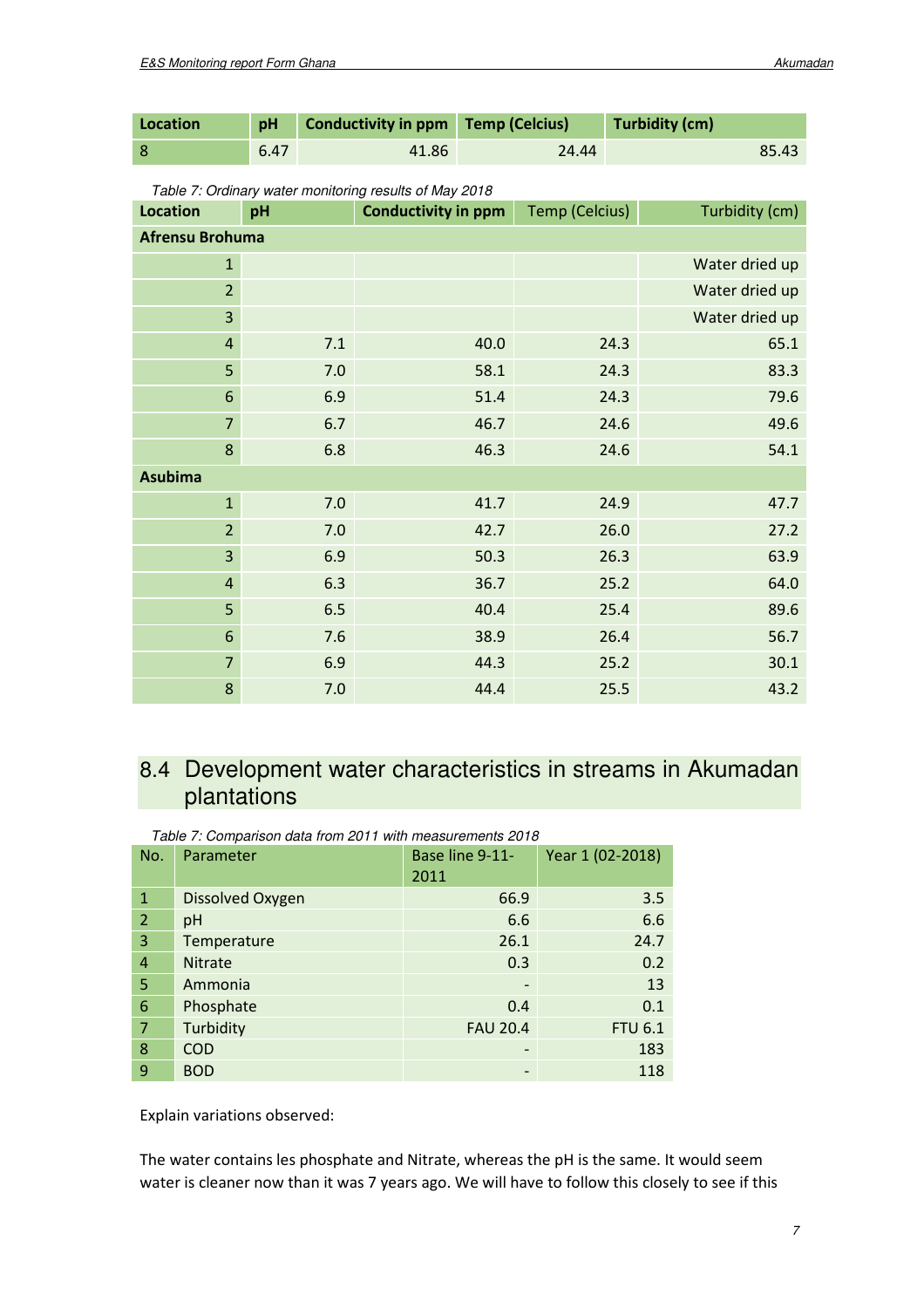was a onetime effect or whether this is actually confirmed. Not all parameter were monitored in 2011.

## 8.5 Measures to improve on your performance (environmental Quality and Operation).

No new measures will be implemented. But as with all work in the natural environment continuous vigil is needed to keep up to the standards.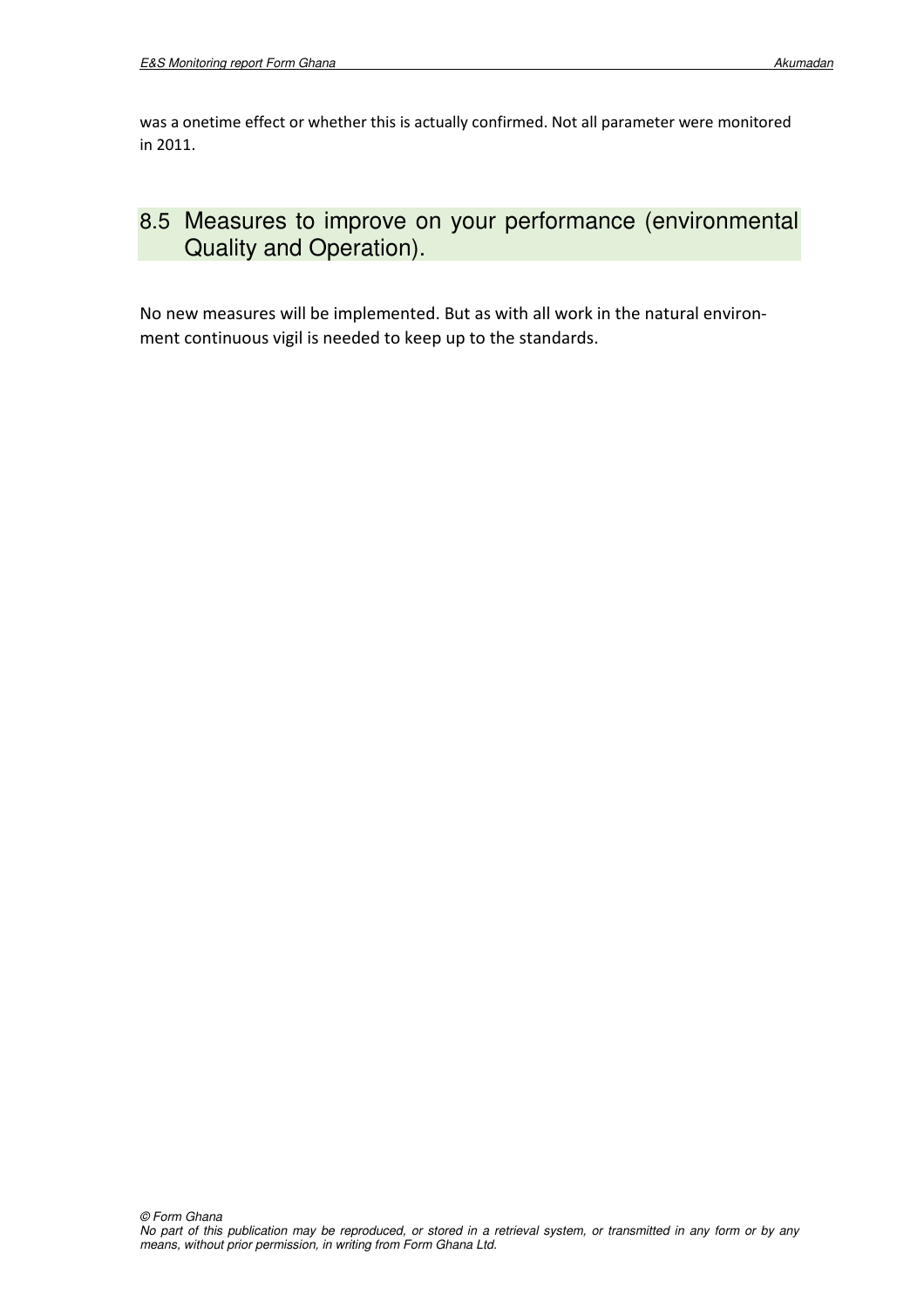# 9. OTHER ENVIRONMENTAL MONITORING ACTIVITIES

## 9.1 Plantation monitoring

The objective of Form Ghana is to establish and manage the timber plantation in an ecologically, financially and socially sustainable manner. These management objectives are divided into criteria and for each criterion, a set of measurable indicators are determined as well as the means to verify them (Table 1).

| <b>Management</b><br>objectives                 | <b>Criterion</b>                           | <b>Indicator</b>                                                                                                           | <b>Verifier</b>      | <b>Frequency</b><br>of monitor-<br>ing |
|-------------------------------------------------|--------------------------------------------|----------------------------------------------------------------------------------------------------------------------------|----------------------|----------------------------------------|
| 1. Establish<br>and manage<br>the timber        | 1.1 Extent<br>and condi-<br>tion of forest | 1.1.1 Summarize National and<br>international applicable re-<br>quirements                                                 | list                 | Annual                                 |
| plantation in                                   |                                            | 1.1.2 Area planted with Teak                                                                                               | Map                  | Annual                                 |
| an ecologically<br>sustainable<br>manner with a |                                            | 1.1.3 Area managed as forest<br>plantation / buffer zone                                                                   | Map                  | Annual                                 |
| maximum of                                      |                                            | 1.1.4 Changes in planted area                                                                                              | Map                  | Annual                                 |
| 90% Teak and                                    | 1.2 Biologi-                               | 1.2.1 Extent of area protected                                                                                             | Map                  | Annual                                 |
| at least 10%<br>of mixed local<br>species with  | cal diversity                              | 1.2.2 Fauna population and<br>diversity in the forest reserves                                                             | Report               | Every 5<br>years                       |
| conservation<br>of natural,                     |                                            | 1.2.3. Flora diversity in the<br>buffer zones                                                                              | <b>PSP</b>           | Every 5<br>years                       |
| riparian forest                                 |                                            | 1.2.3. Existence and imple-<br>mentation of procedures to<br>identify / protect endangered,<br>rare and threatened species | Procedures           | Annual                                 |
|                                                 | 1.3 Forest<br>health                       | 1.3.1 Check of the growth rate<br>of the plantation                                                                        | <b>PSP</b>           | <b>Biennial</b>                        |
|                                                 |                                            | 1.3.2 Check of the growth rate<br>of the Buffer zones                                                                      | <b>PSP</b>           | <b>Biennial</b>                        |
|                                                 |                                            | 1.3.3 Monitoring of fire fre-<br>quency                                                                                    | Fire report          | Annual                                 |
|                                                 | 1.4 Soil pro-<br>tection                   | 1.4.1 Procedures to protect<br>soil productivity and avoid<br>erosion                                                      | Procedures           | Bi-annual                              |
|                                                 |                                            | 1.4.2 Effectiveness of activities<br>undertaken to avoid soil ero-<br>sion                                                 | <b>PSP</b>           | Bi-annual                              |
|                                                 |                                            | 1.4.3 Procedures to avoid<br>impact from work in the forest                                                                | Procedures           | Annual                                 |
|                                                 | 1.5 Water<br>protection                    | 1.5.1 Procedures to protect<br>forest and vegetation along<br>water courses                                                | Procedures           | Annual                                 |
|                                                 |                                            | 1.5.2 Checking of water quality                                                                                            | Sample analy-<br>sis | Bi-annual                              |
|                                                 |                                            | 1.5.3 Water consumption                                                                                                    | <b>Measurements</b>  | Quarterly                              |
|                                                 | 1.6 Status<br><b>ESMP</b>                  | 1.6.1: Report on status of<br><b>ESMP</b>                                                                                  | report               | Annual                                 |

Table 8: Monitoring framework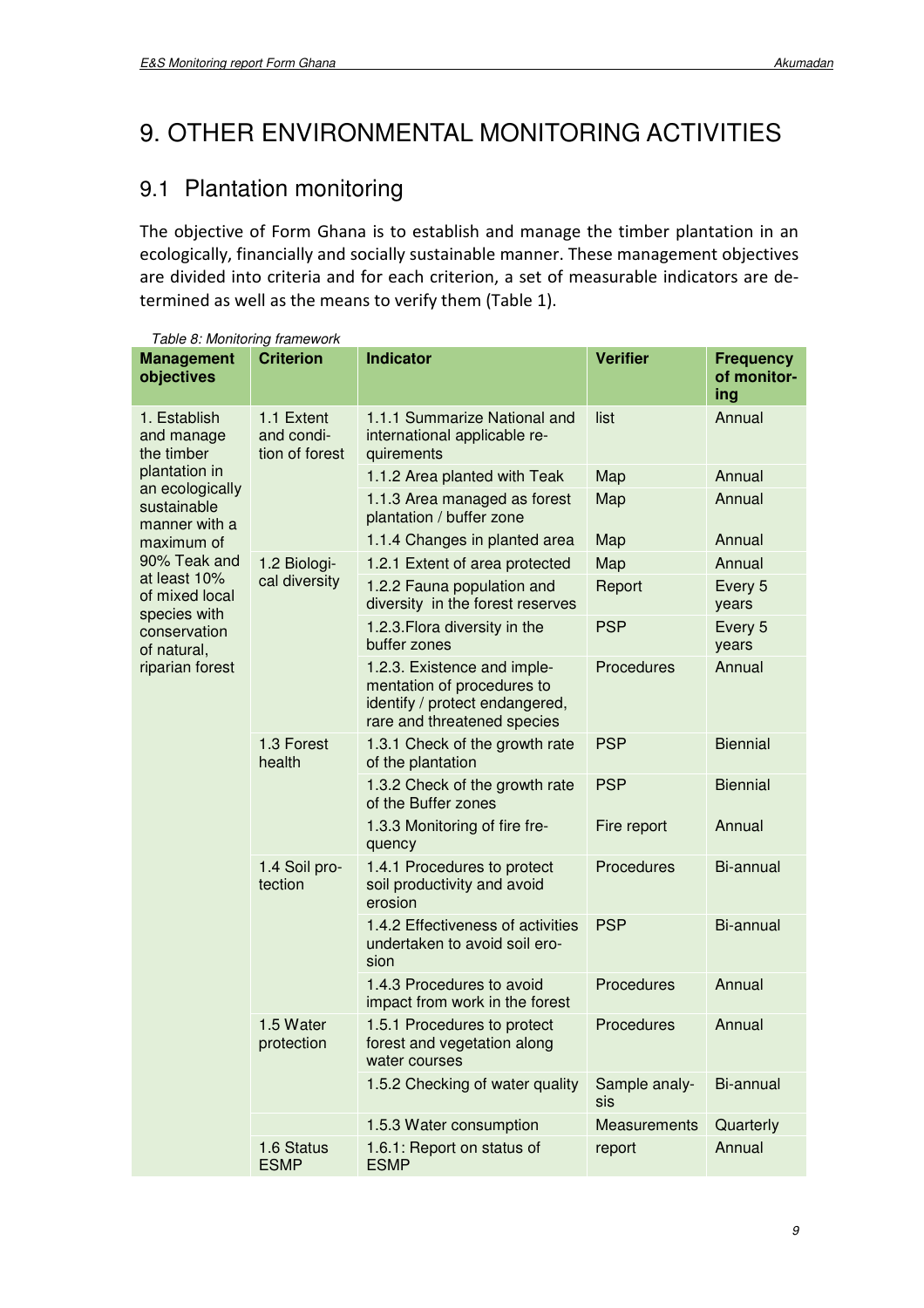| <b>Management</b><br>objectives                                       | <b>Criterion</b>           | <b>Indicator</b>                                                                                                                              | <b>Verifier</b>                     | <b>Frequency</b><br>of monitor-<br>ing |
|-----------------------------------------------------------------------|----------------------------|-----------------------------------------------------------------------------------------------------------------------------------------------|-------------------------------------|----------------------------------------|
|                                                                       | 1.7 Waste<br>Management    | 1.7.1 Report on the waste<br>management system                                                                                                | report                              | Annual                                 |
| 2. Guarantee                                                          | 2.1 Forest                 | 2.1.1 Harvest of round wood                                                                                                                   | <b>Tables</b>                       | Annual                                 |
| financial and<br>economic                                             | production                 | 2.1.2 Comparison of yield with<br>yield tables                                                                                                | <b>Tables</b>                       | Annual                                 |
| sustainability<br>through the<br>generation of                        |                            | 2.1.3 Calculation of current<br>stored carbon in the plantation                                                                               | Calculation                         | When<br>needed                         |
| income from<br>the produced<br>round-wood                             |                            | 2.1.4 Calculation of current<br>stored carbon in the buffer<br>zones                                                                          | Calculation                         | When<br>needed                         |
| and carbon<br>sequestration                                           | 2.2. econom-<br>ic aspects | 2.2.1. Cost benefit of planta-<br>tion                                                                                                        |                                     | Annual                                 |
|                                                                       |                            | 2.2.2 Value of wood sales                                                                                                                     | Sales data                          | Annual                                 |
| 3. Provide                                                            | 3.1 Social<br>benefits     | 3.1.1 Grievance and redress                                                                                                                   | Table                               | Quarterly                              |
| social benefits<br>by offering                                        |                            | 3.1.2 Union and worker organ-<br>isations                                                                                                     | Table                               | Annual                                 |
| good econom-<br>ic conditions                                         |                            | 3.1.3 SEIMAP                                                                                                                                  | report                              | Quarterly                              |
| for employees<br>and the sur-<br>rounding<br>smallholder<br>community |                            | 3.1.4 Number of people (par-<br>tially) depending on the planta-<br>tion for their livelihood (em-<br>ployees, inter croppers, out<br>growers | Annual report                       | Annual                                 |
|                                                                       |                            | 3.1.5 Training and capacity<br>building for employees, inter<br>croppers and out growers                                                      |                                     | Monthly                                |
|                                                                       |                            | 3.1.6 Information of the public                                                                                                               | Website,<br>stakeholder<br>meetings | Annual                                 |
|                                                                       |                            | 3.1.7 Worker health / Acci-<br>dents on work floor                                                                                            | <b>Statistics</b>                   | Monthly                                |

## 9.2 Monitoring methods

List the techniques used and the results of each monitoring exercise.

### 9.2.1 Biological diversity

A fauna study has been undertaken Akumadan plantations. The small and medium sized fauna as well as bird fauna were inventoried by Prof. William Oduro of KNUST university. See report on website:

http://www.formghana.com/login/upload/2017%20Biodiversity%20Monitoring%20Re port%20Akumadan.pdf

Document any presence related to any IUCN red-list animal (species, numbers, location, date, etc) (OS3);

© Form Ghana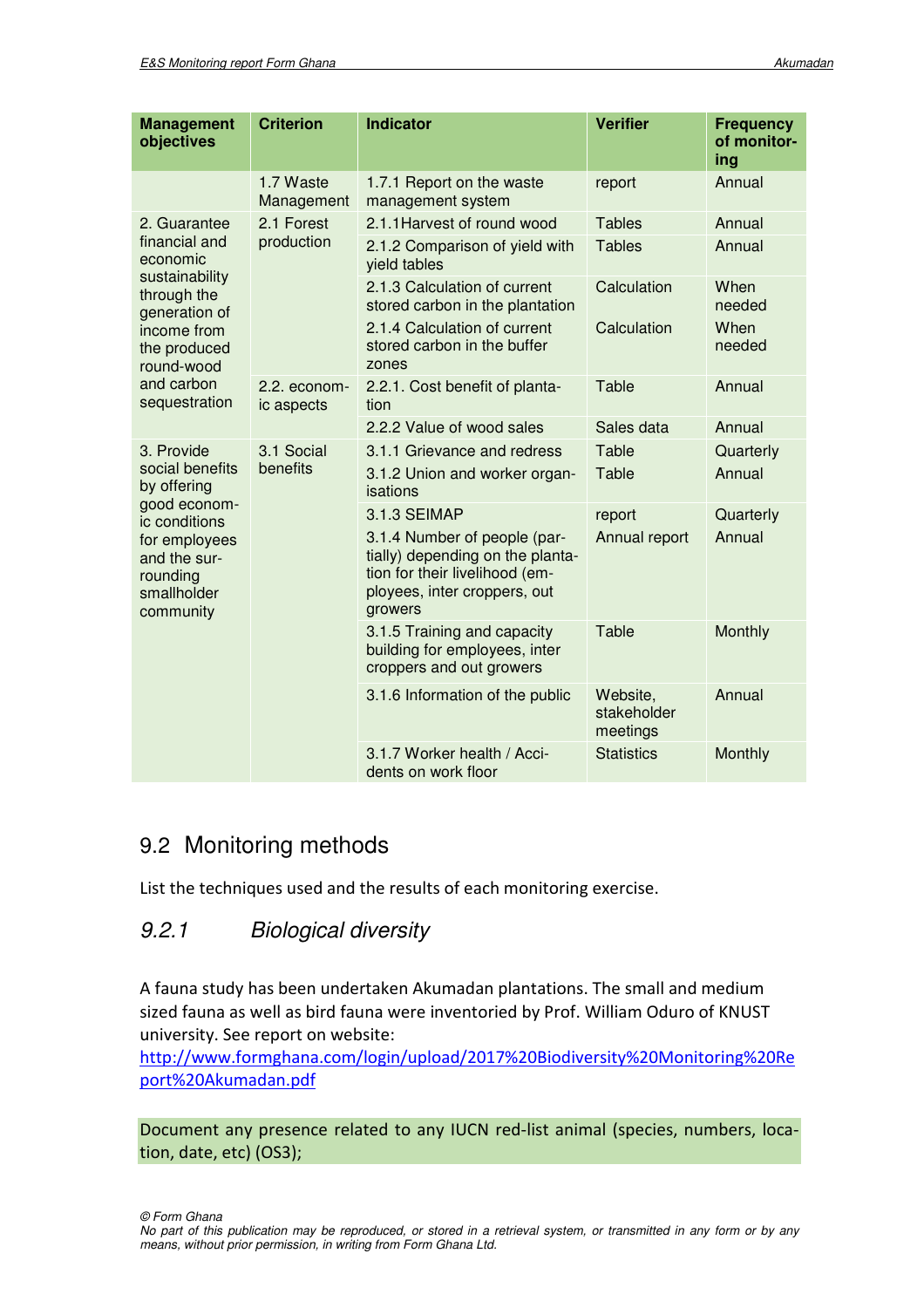None of the recorded species were of serious conservation interest on the IUCN Red List of Threatened Species (2017) or CITES schedules. However, the straw-coloured fruit bat (Eidolon helvum) is assessed as Near Threatened. Also, members of the Family Accipitridae (birds of prey) and Falconidae (falcons) are of special conservation importance in Ghana and are listed in Schedule 1 of the Ghana Wildlife Conservation Regulations (1995). Again, the African civet, common genet, cusimanse mongoose, bushbuck, Maxwell's duiker and members of the Family Columbidae (pigeons and doves) are of some conservation importance locally in Ghana and are listed as Schedule II species (Ghana Wildlife Conservation Regulations of 1995). Compared to previous surveys, there seems to be a decline of about 40% in number of mammalian species confirmed in the area. This could be due to the sampling moment (dry season as opposed to wet season in 2011). Most species were recorded in the forest buffers..

#### Document progress on buffer zone restorations/protection activities (OS3)

No new activities have been undertaken. Last monitoring dates from 2015. This showed that the protection measures are having a positive effect. Results from that study showed that in the buffer zones:

- The forest in the buffer zones of Asubima FR has shown development over the past 5 years to a more mature forest, with larger average height and DBH.
- The buffer zones in Afrensu Brohuma show typical characteristics of a disturbed forest that is now rejuvenating, with a large number of small trees and a small number of large, mature trees.
- A number of species identified in the buffer zones is classified as 'vulnerable' by the IUCN Red List: Nesogordonia papaverifera, Entandrophragma cylindricum, Khaya anthotheca, Coffea togoensis, Hallea ledermannii.
- The Genetic Heat Index of Asubima FR has increased since 2010, emphasizing the need for conservation of the buffer zones.

#### Document changes in floral diversity in the buffer zones (OS3)

No changes perceived

#### Document changes in mammal and bird diversity (OS3)

Out of about seventeen (17) mammal species confirmed to be present in the area in 2010-2011 (De Laat, 2010; Manu, 2011 and Quansah 2011), only ten (10) were recorded in 2017-2018 including one bat species. This suggests that about forty percent of the previously identified species were not recorded. Species like brush-tailed porcupine, Mona (Lowe's) monkey, marsh mongoose, African palm civet, tree pangolin, Togo hare, warthog, bay duiker, tree hyrax and striped ground squirrel were not confirmed in the present survey. Due to the dry season monitoring, it is very likely that fewer sign were observed of the presence of animals and also that many animals were scared away at quite a distance from the monitoring team due to the crackling of dry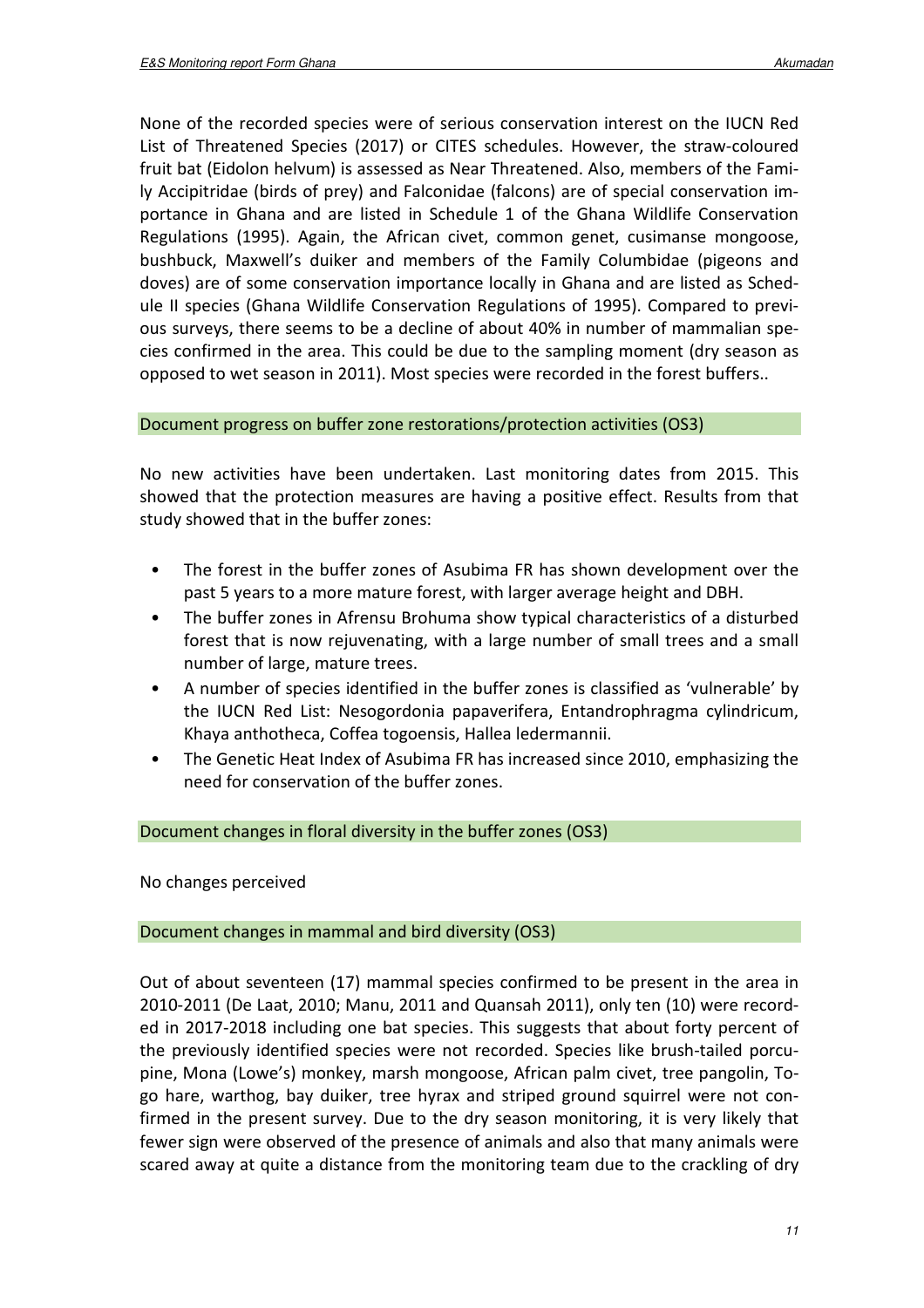litter. Many of the species not confirmed in the study are occasionally observed by Form Ghana workers.

#### 9.2.2 Forest health

Document any incident on pest occurrence and pollution (OS4)

In Akumadan a rootrot occurs in the pilot plantation. A review was done in the field to assess the seriousness of this affliction. It became apparent that 0.6% of the trees in block 1 has fallen over due to root rot. Another 1.3% are dead standing. With these percentages it is possible to complete the normal growing cycle of the teak without significant loss. The dead and toppled trees will be removed from the plantation for sales. A cooperation with Wageningen University and Research is in the making to study this problem in more detail.

### 9.2.3 Protection against fire

|              | Akumadan       | <b>Berekum</b> |                |         |
|--------------|----------------|----------------|----------------|---------|
|              | Inside         | Outside        | Inside         | Outside |
| January      | 1              | 131            | $\mathbf 0$    | 27      |
| February     | 1              | 144            | 1              | 195     |
| March        | $\overline{0}$ | 108            | $\mathbf 0$    | 180     |
| April        | $\overline{0}$ | 21             | $\mathbf 0$    | 109     |
| May          | $\overline{0}$ | $\overline{4}$ | $\mathbf 0$    | 283     |
| June         | $\overline{0}$ |                | 47             | 87      |
| July         | $\overline{0}$ | $\mathbf 0$    | 15             | 79      |
| August       | $\overline{0}$ | $\mathbf 0$    | 17             | 233     |
| September    | $\overline{0}$ | 5              | 9              | 174     |
| October      | $\overline{0}$ | 8              | $\mathbf 0$    | 57      |
| November     | $\overline{0}$ | 16             | $\overline{2}$ | 168     |
| December     | $\overline{2}$ | 406            | $\mathbf 0$    | 111     |
| <b>Total</b> | $\overline{4}$ | 844            | 91             | 1703    |

Table 9: Report on fire management and incidence

In Akumadan four fires occurred, one in January, one in February and two in December. No real damage was done.

### 9.2.4 Soil protection

Report on observed soil erosion and possible other soil problems

No soil erosion was observed in the plantation. Monitoring of all the PSP in the teak part of the plantation has been done. Observations on soil erosion were part of this monitoring. No particular erosion was encountered.

### 9.2.5 Status ESMP

Implementation status of the ESMP, specifically highlighting if there are noncompliance items.(OS1)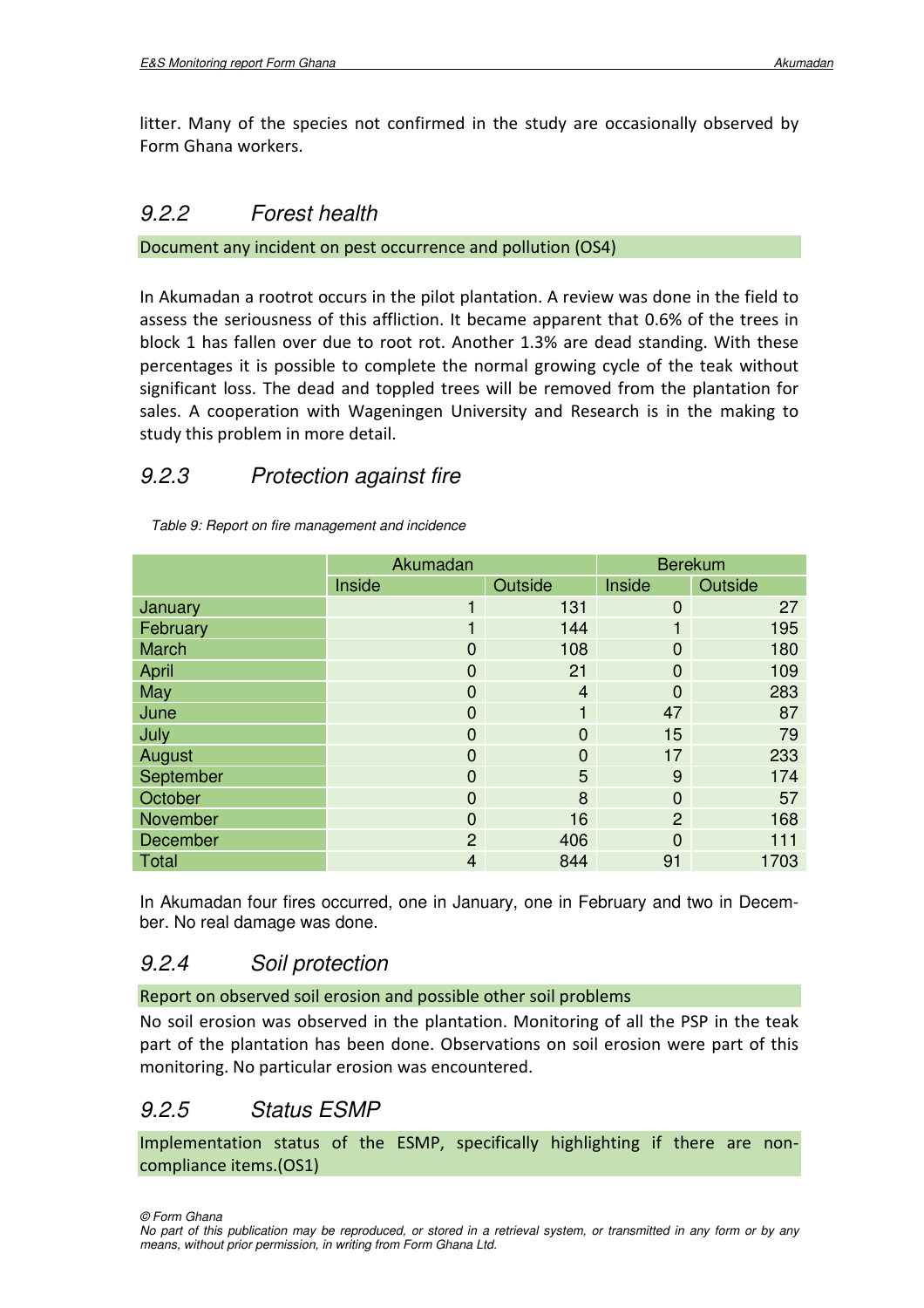Implementation status of the ESMP, specifically highlighting if there are noncompliance items.(OS1)

In case of deviation or non-compliance with applicable requirements, specify the actions taken or to be taken to ensure compliance (for all applicable OSs)

The ESMP is relevant at two levels. The ESMP as submitted to AfDB is fully operational. There was however also a legal requirement to submit an ESMP to the EPA. The EPA did not accept the same document as submitted to the bank as sufficient for their ESMP requirement. New documents were developed for the Akumadan and the Tain II plantation, submitted and accepted. The environmental permits issued based on these documents are valid until the 14<sup>th</sup> of August 2021.

### 9.2.6 Rainfall

Update the table with rainfall data

Table 10: Rainfall data Akumadan

| <b>Nursery</b> | Jan            | Feb         | Mar | Apr | May | Jun | Jul | Aug            | Sep   | Oct | Nov         | <b>Dec</b>       | Total        |
|----------------|----------------|-------------|-----|-----|-----|-----|-----|----------------|-------|-----|-------------|------------------|--------------|
| 2009           | $\Omega$       | $\mathbf 0$ | 43  | 110 | 125 | 222 | 138 | 25             | 112   | 125 | 64          | $\mathbf 0$      | 964          |
| 2010           | $\Omega$       | 54          | 50  | 184 | 119 | 162 | 309 | 63             | 136   | 258 | 28          | 27               | 1390         |
| 2011           | 8              | 48          | 65  | 51  | 128 | 339 | 67  | 38             | 257   | 241 | $\mathbf 0$ | $\mathbf 0$      | 1241         |
| 2012           | $\overline{0}$ | 33          | 75  | 106 | 229 | 128 | 67  | 8              | 25    | 253 | 64          | 13               | 1000         |
| 2013           | $\mathbf 0$    | 73          | 97  | 64  | 189 | 59  | 123 | 25             | 249   | 97  | 27          | $\overline{4}$   | 1005         |
| 2014           | 15             | 26          | 129 | 181 | 125 | 197 | 60  | 94             | 198   | 145 | 88          | $\boldsymbol{0}$ | 1256         |
| 2015           | $\mathbf{0}$   | 101         | 53  | 98  | 83  | 104 | 107 | $\mathbf 0$    | 118   | 174 | 29          | $\mathbf 0$      | 1258         |
| 2016           | $\Omega$       | 33          | 90  | 109 | 153 | 82  | 87  | $\overline{2}$ | 249   | 144 | 10          | 13               | 972          |
| 2017           | $\overline{0}$ | 5           | 82  | 127 | 141 | 194 | 104 | 84             | 197.5 | 91  | 66          | 5.5              | 1097         |
| 2018           | $\mathbf 0$    | 61          | 88  | 186 | 177 | 143 | 155 | 137            | 188   | 124 | 84          | $\boldsymbol{0}$ | 1342         |
| Tower 1        | Jan            | Feb         | Mar | Apr | May | Jun | Jul | Aug            | Sep   | Oct | Nov         | <b>Dec</b>       | <b>Total</b> |
| 2011           | 11             | 31          | 13  | 56  | 93  | 254 | 69  | 57             | 246   | 349 | $\mathbf 0$ | $\boldsymbol{0}$ | 1178         |
| 2012           | $\mathbf 0$    | 31          | 62  | 120 | 162 | 168 | 87  | 9              | 25    | 223 | 75          | 45               | 1007         |
| 2013           | $\mathbf 0$    | 86          | 132 | 85  | 178 | 55  | 121 | 9              | 214   | 129 | 71          | $\mathbf 0$      | 1080         |
| 2014           | 12             | 27          | 104 | 171 | 114 | 158 | 65  | 81             | 166   | 133 | 89          | $\mathbf 0$      | 1118         |
| 2015           | $\mathbf 0$    | 94          | 66  | 104 | 56  | 89  | 108 | $\overline{4}$ | 115   | 200 | 35,5        | $\mathbf 0$      | 1120         |
| 2016           | $\mathbf{1}$   | 35          | 81  | 95  | 152 | 60  | 84  | 13             | 227   | 151 | 20          | $\mathbf{1}$     | 920          |
| 2017           | $\overline{0}$ | 8           | 83  | 135 | 137 | 185 | 124 | 97             | 184   | 104 | 40          | $\mathbf{1}$     | 1098         |
| 2018           | $\mathbf 0$    | 82          | 108 | 146 | 167 | 189 | 152 | 118            | 165   | 148 | 30          | $\boldsymbol{0}$ | 1304         |
| <b>Tower 2</b> | Jan            | Feb         | Mar | Apr | May | Jun | Jul | Aug            | Sep   | Oct | Nov         | <b>Dec</b>       | Total        |
| 2011           | $\overline{7}$ | 22          | 13  | 91  | 136 | 207 | 85  | 118            | 242   | 216 | $\mathbf 0$ | $\boldsymbol{0}$ | 1137         |
| 2012           | $\Omega$       | 45          | 97  | 145 | 187 | 102 | 111 | $\mathbf 0$    | 85    | 183 | 84          | 38               | 1076         |
| 2013           | $\overline{0}$ | 119         | 142 | 90  | 137 | 49  | 133 | 16             | 191   | 94  | 60          | $\mathbf 0$      | 1029         |
| 2014           | 25             | 15          | 110 | 302 | 84  | 201 | 74  | 183            | 152   | 173 | 131         | $\mathbf 0$      | 1448         |
| 2015           | $\mathbf 0$    | 119         | 144 | 93  | 49  | 103 | 96  | 5              | 89    | 194 | 36          | $\boldsymbol{0}$ | 1450         |
| 2016           | $\overline{2}$ | 13          | 68  | 112 | 112 | 36  | 90  | 14             | 223   | 140 | 39          | 5                | 854          |
| 2017           | $\overline{0}$ | 15          | 120 | 142 | 170 | 185 | 104 | 120            | 149.5 | 43  | 39          | 24               | 1111         |
| 2018           | $\mathbf 0$    | 94          | 96  | 97  | 169 | 149 | 142 | 96             | 104   | 185 | 11          | $\mathbf 0$      | 1142         |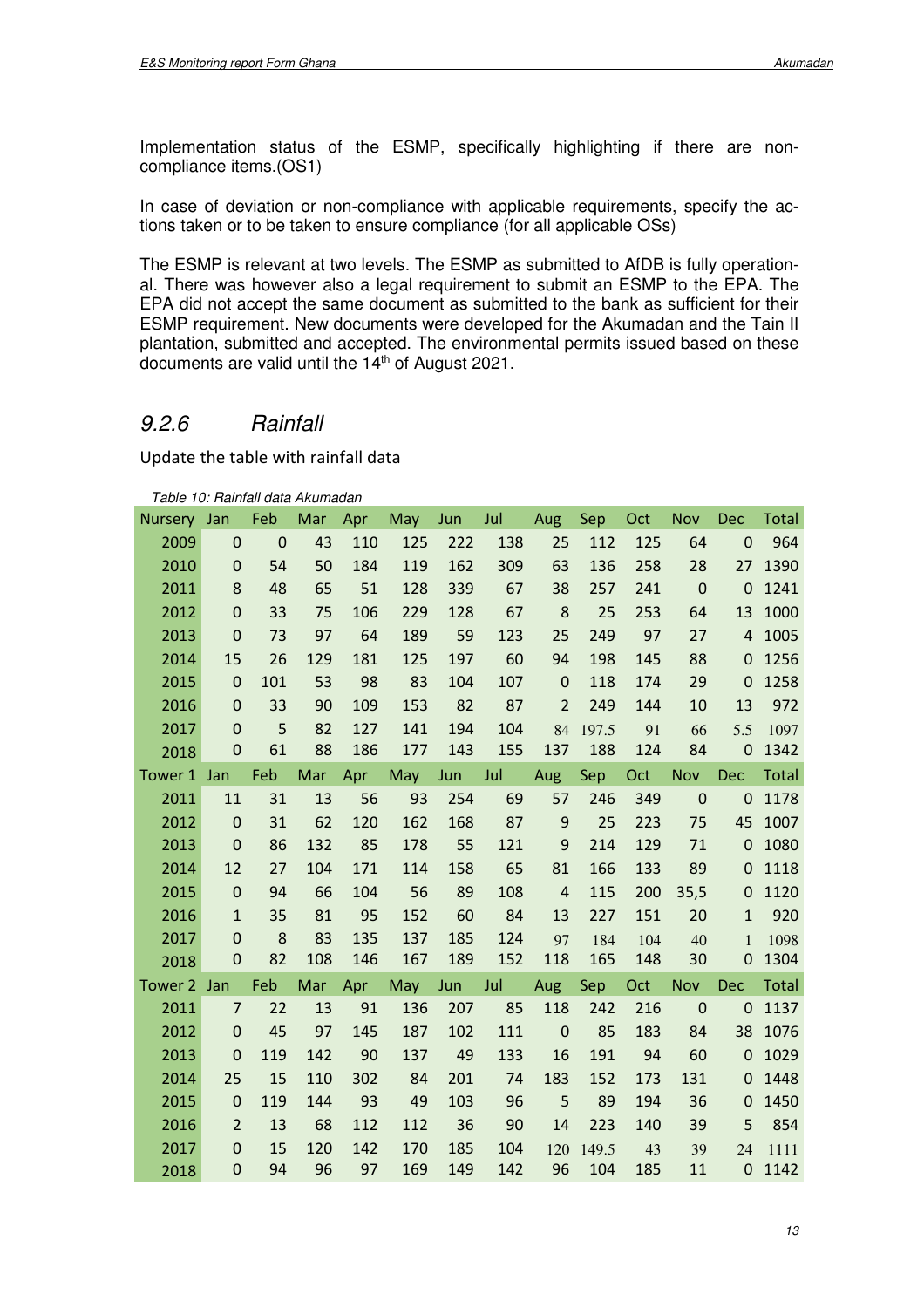| Tower 3 | Jan          | Feb         | Mar        | Apr         | May         | Jun      | Jul      | <b>Aug</b>  | <b>Sep</b> | Oct | <b>Nov</b> | <b>Dec</b>     | Total |
|---------|--------------|-------------|------------|-------------|-------------|----------|----------|-------------|------------|-----|------------|----------------|-------|
| 2012    | $\Omega$     | 45          | 75         | 130         | 180         | 142      | 111      | 0           | 9          | 162 | 92         | 13             | 958   |
| 2013    | $\Omega$     | 72          | 102        | 101         | 138         | 59       | 200      | 5           | 236        | 95  | 57         | $\mathbf{0}$   | 1065  |
| 2014    | 26           | 24          | 62         | 235         | 110         | 130      | 72       | 109         | 112        | 117 | 101        | $\mathbf{0}$   | 1098  |
| 2015    | $\mathbf 0$  | 132         | 97         | 80          | 54          | 106      | 96       | $\mathbf 0$ | 80         | 170 | 34.5       | $\mathbf{0}$   | 1098  |
| 2016    | $\mathbf{1}$ | 18          | 98         | 105         | 92          | 58       | 72       | 15          | 238        | 139 | 55         | $\mathbf{0}$   | 891   |
| 2017    | $\Omega$     | 12          | 105        | 217         | 142         | 201      | 161      | 167         | 131.6      | 56  | 21.5       | 35             | 1249  |
| 2018    | $\mathbf 0$  | 78          | 124        | 105         | 230         | 133      | 144      | 68          | 130        | 174 | 12         | $\mathbf{0}$   | 1198  |
|         |              |             |            |             |             |          |          |             |            |     |            |                |       |
| Tower 4 | Jan          | Feb         | <b>Mar</b> | Apr         | May         | Jun      | Jul      | <b>Aug</b>  | <b>Sep</b> | Oct | <b>Nov</b> | <b>Dec</b>     | Total |
| 2012    | $\Omega$     | $\mathbf 0$ | $\Omega$   | $\mathbf 0$ | $\mathbf 0$ | $\Omega$ | $\Omega$ | $\mathbf 0$ | $\Omega$   | 98  | 97         | $\overline{2}$ | 197   |
| 2013    | $\Omega$     | 35          | 183        | 197         | 196         | 92       | 199      | 21          | 307        | 82  | 102        | $\Omega$       | 1413  |
| 2014    | 24           | 27          | 114        | 162         | 66          | 167      | 26       | 71          | 171        | 136 | 73         | $\Omega$       | 1037  |
| 2015    | $\mathbf 0$  | 73          | 99         | 112         | 58          | 138      | 79       | $\Omega$    | 104        |     | 203 54.5   | $\mathbf{0}$   | 1037  |
| 2016    | 8            | 23          | 121        | 158         | 115         | 29       | 81       | 17          | 213        | 116 | 27         | 15             | 923   |
| 2017    | $\Omega$     | 27          | 149        | 185         | 145         | 215      | 94       | 170         | 100.1      | 51  | 18         | 6              | 1160  |

## 9.2.7 Forest production

848 m3 were harvested this year

## 9.3 Economic aspects

Present sales made and benefit sharing paid

A contract was signed with Beghap company limited in Ghana to sell them timber from thinnings. A volume of 751 M3 of timber was harvested from compartments 1,2. 4, 5 & 12. For this timber a sum of 11,681.04 GHC has been paid to the forestry commission. This is the benefit sharing which is distributed to the traditional land owners and communities by the forestry commission.

## 9.4 Social benefits

### 9.4.1 Grievance and redress

Reporting on any complaints that have been received by the company through the internal workers grievance system (OS5)

Review of grievance and redress mechanism (number of cases; number resolved; type of cases; method of resolution and level) (OS2)

| Case | Da- | Rela-   | <b>Topic</b> | Le- | <b>Reaction FG -&gt; com-</b> | <b>Date</b> | outcome / proposed | <b>Status</b> |
|------|-----|---------|--------------|-----|-------------------------------|-------------|--------------------|---------------|
| num- | te  | tion to |              | vel | plainant                      | reac-       | solution           | (ongoing/     |
| ber  | fi- | FG.     |              |     |                               | tion        |                    | resolved)     |
|      | led | (e.g.   |              |     |                               |             |                    |               |
|      |     | Worker, |              |     |                               |             |                    |               |
|      |     | stake-  |              |     |                               |             |                    |               |
|      |     | holder, |              |     |                               |             |                    |               |
|      |     | etc.)   |              |     |                               |             |                    |               |

Table 11: Grievance and redress overview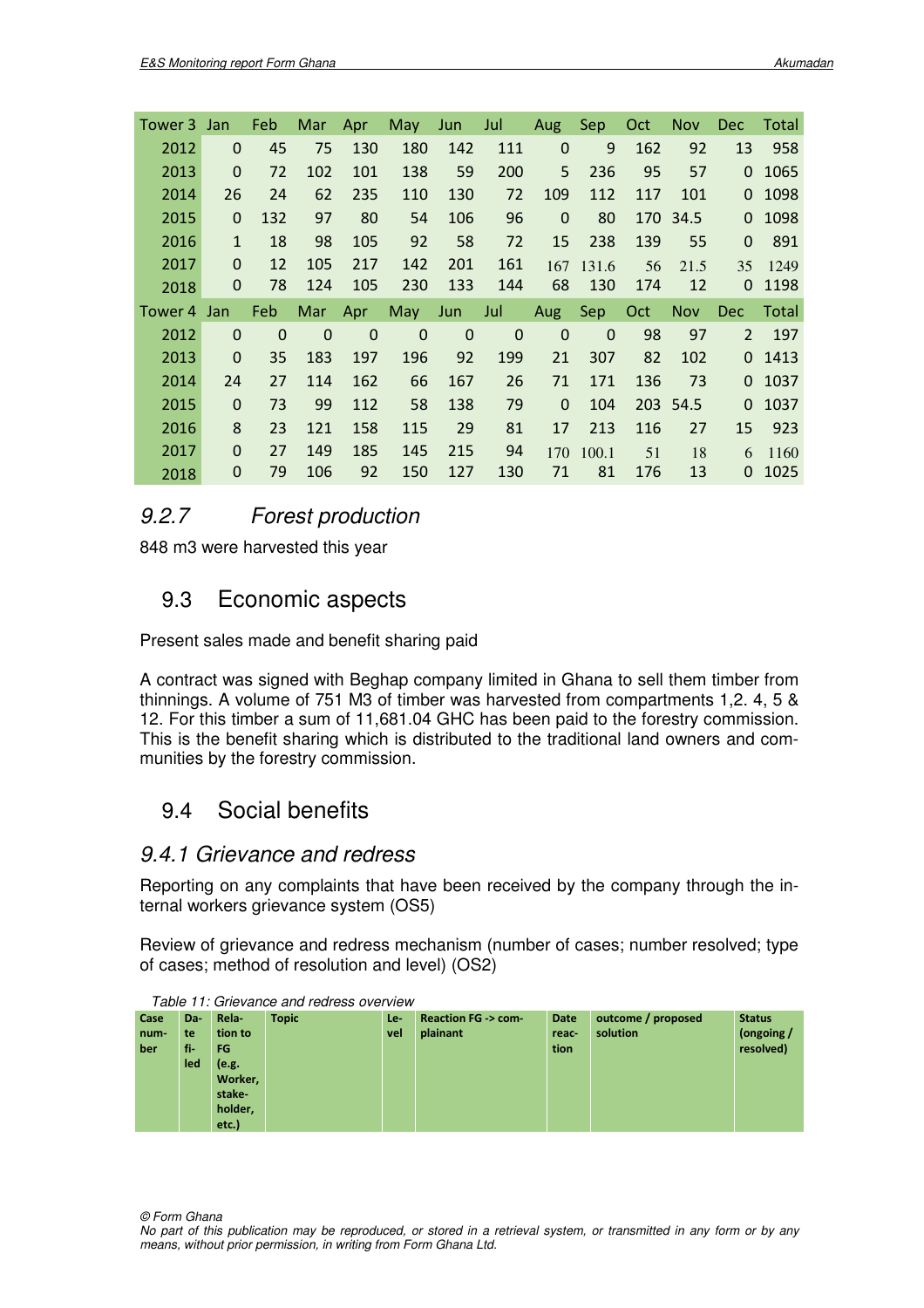| Case<br>num-<br>ber           | Da-<br>te<br>fi-<br>led    | Rela-<br>tion to<br>FG.<br>(e.g.<br>Worker,<br>stake-<br>holder,<br>etc.) | <b>Topic</b>                                                                                                                                                                                   | Le-<br>vel                            | <b>Reaction FG -&gt; com-</b><br>plainant                                                                          | Date<br>reac-<br>tion            | outcome / proposed<br>solution                                                                                                                                                                                                                                                                                              | <b>Status</b><br>(ongoing/<br>resolved) |
|-------------------------------|----------------------------|---------------------------------------------------------------------------|------------------------------------------------------------------------------------------------------------------------------------------------------------------------------------------------|---------------------------------------|--------------------------------------------------------------------------------------------------------------------|----------------------------------|-----------------------------------------------------------------------------------------------------------------------------------------------------------------------------------------------------------------------------------------------------------------------------------------------------------------------------|-----------------------------------------|
| <b>AKU</b><br>$2018 -$<br>001 | $26 -$<br>jan-<br>18       | Worker                                                                    | Number of Leave<br>days                                                                                                                                                                        | $\overline{2}$                        | To be sent for re-<br>sponse (January Union<br>Monthly meeting)                                                    |                                  |                                                                                                                                                                                                                                                                                                                             |                                         |
| <b>AKU</b><br>$2018 -$<br>002 | $26 -$<br>feb-<br>18       | Worker                                                                    | Prosper complained<br>that his co workers<br>were given new<br>chainsaw machines<br>whiles he (Prosper)<br>was not given                                                                       | Chai<br>nsa<br>W<br>ope<br>ra-<br>tor | Date was scheduled for<br>the complain to be<br>resolved.                                                          | $28 -$<br>$feb-18$               | It was discussed and<br>concluded that he (Pros-<br>per) spolied two chainsaw<br>machines in one month.<br>Also requested too many<br>chainsaw items as ex-<br>pected. Therefore man-<br>agemnt decision was he<br>should improve on the<br>use of the chainsaw<br>machines before he can<br>be provided a new ma-<br>chine | Resolved                                |
| <b>AKU</b><br>$2018 -$<br>003 | $27 -$<br>$4-$<br>201<br>8 | Worker                                                                    | Management should<br>hire a vehicle to<br>transport workers to<br>the funeral in time<br>of death of a co-<br>worker instead of<br>selecting 5 to 15<br>workers to repre-<br>sent the company. | $\overline{2}$                        | MD Responded                                                                                                       | $27 -$<br>apr-18                 | <b>HR and Union should</b><br>make an arrangement in<br>accordance with the CBA<br>and all proposals should<br>be in line with it                                                                                                                                                                                           | Resolved                                |
| <b>AKU</b><br>$2018 -$<br>004 | $27 -$<br>$4-$<br>201<br>8 | Worker                                                                    | Management should<br>assist workers<br>financially when<br>they come with<br>dependence hospi-<br>tal bill for refund                                                                          | $\overline{2}$                        | <b>MD Responded</b>                                                                                                | $27 -$<br>apr-18                 | HR and union should look<br>at things that have big<br>impact on workers and<br>propose during the CBA<br>update                                                                                                                                                                                                            | Resolved                                |
| <b>AKU</b><br>$2018 -$<br>005 | $27 -$<br>$4-$<br>201<br>8 | Worker                                                                    | Workers who per-<br>form the difficult<br>task should be<br>motivated. Example<br>is the road team.                                                                                            | $\overline{2}$                        | <b>MD Responded</b>                                                                                                | $27 -$<br>$apr-18$               | Discussion is in progress                                                                                                                                                                                                                                                                                                   | Ongoing                                 |
| <b>AKU</b><br>2018-<br>006    | $27 -$<br>$4-$<br>201<br>8 | Worker                                                                    | Though in 2017<br>there was no fire in<br>Akumadan's planta-<br>tions, workers in<br>Akumadan were<br>affected with reduc-<br>tion in bonus per-<br>centage to 30%.                            | $\overline{2}$                        | <b>MD Responded</b>                                                                                                | $27 -$<br>$apr-18$               | Though there was no fire<br>in Akumadan's planta-<br>tion, but in January 2017<br>the workers attitude<br>(commitment) to fight<br>fire changed, that atti-<br>tude is unacceptable and<br>that led to the reduction.                                                                                                       | Resolved                                |
| <b>AKU</b><br>$2018 -$<br>006 | $30-$<br>mei               | worker                                                                    | The worker com-<br>plained that man-<br>agement should<br>kindly consider him<br>by increasing his<br>basic salary as towed<br>grader operator since<br>2009 till date.                        | $\overline{2}$                        | All salary increments<br>were made effective<br>March, 2018. However,<br>No salary would be<br>increase this year. | 1 <sup>st</sup><br>June,<br>2018 | Satisfied                                                                                                                                                                                                                                                                                                                   | Resolved                                |
| <b>AKU</b><br>$2018 -$<br>007 | $27 -$<br>jul-<br>18       | Per-<br>manent<br>Worker                                                  | A worker pleaded<br>with management<br>to grant workers                                                                                                                                        |                                       | To be sent for response<br>(July Union Monthly<br>meeting)                                                         |                                  |                                                                                                                                                                                                                                                                                                                             | Ongoing                                 |